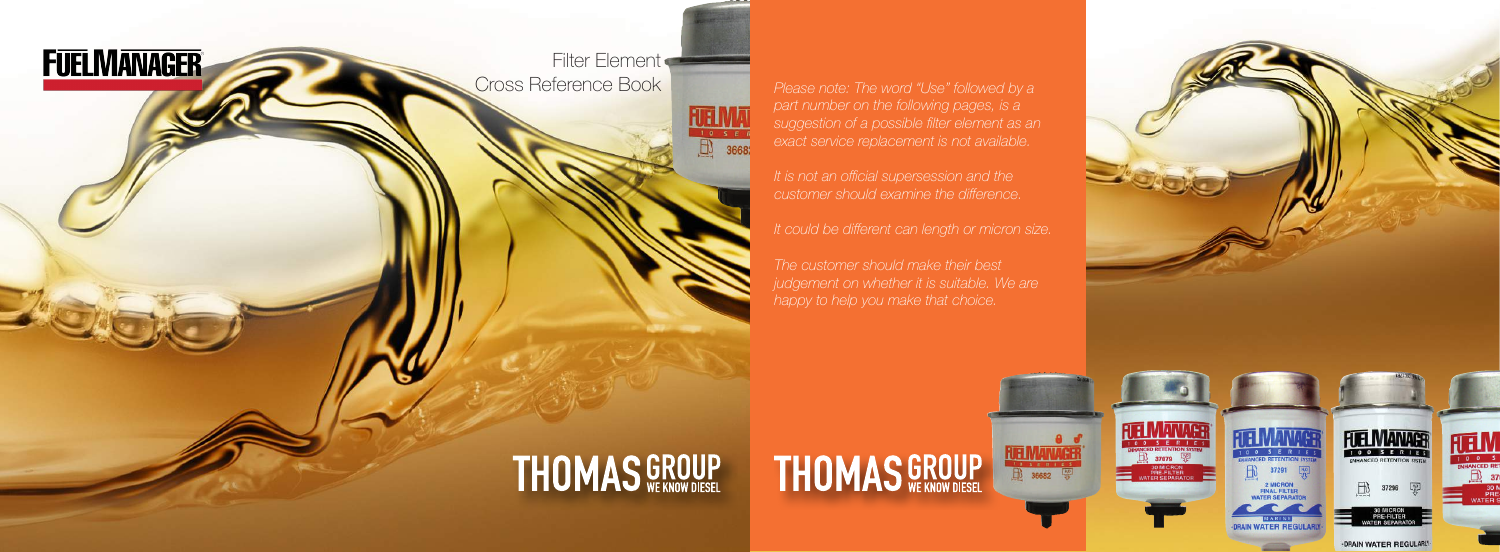#### AGCO / MASSEY FERGUSON / SISU / VALMET / VALTRA TRACTORS-A.C DELCO (SEE GM)

| <b>Customer Part Number</b> | <b>Description</b>  | <b>Micron Rating</b> | <b>Type</b> | <b>Flow</b>     | Length (Inch.mm) | Stanadyne O.E. Part Number | <b>Stanadyne Service Part Number</b> |
|-----------------------------|---------------------|----------------------|-------------|-----------------|------------------|----------------------------|--------------------------------------|
| 3780 299 M1                 | Pre-Filter          | GEN <sub>2</sub>     | Normal      | 150             | 3.6(91.4)        | 34181                      | 33169                                |
| 3780931M1                   | Pre-Filter          | GEN <sub>2</sub>     | Normal      | 30              | 3.6(91.4)        | 34178                      | 31863                                |
| 4 216 772 M1                | Pre-Filter          | <b>ERS</b>           | Reverse     | 150             | 4.3(109.2)       | 39870                      | 39870                                |
| 4 221 776 M1                | <b>Final Filter</b> | <b>ERS</b>           | Reverse     | 5               | 4.3 (109.2)      | 39851                      | 39851                                |
| 4 224 701 M2                | <b>Final Filter</b> | GEN <sub>2</sub>     | Normal      | 5               | 6.0(152.4)       | 32900                      | 31877                                |
| 4 278 951 M1                | Pre-Filter          | <b>ERS</b>           | Normal      | 150             | 3.6(91.4)        | 37250                      | use 39870,4.3in                      |
| 4 280 423 M1                | <b>Final Filter</b> | GEN <sub>2</sub>     | Normal      | 5               | 6.0(152.4)       | 35562 37749                | 31877                                |
| 4 280 424 M1                | Pre-Filter          | GEN <sub>2</sub>     | Reverse     | 30              | 5.1(129.4)       | 35564                      | 35632                                |
| 4 280 914 M1                | Pre-Filter          | <b>ERS</b>           | Reverse     | 30 <sup>°</sup> | 5.1(129.5)       | 37616                      | 37296                                |
| 4 280 915 M1                | <b>Final Filter</b> | <b>ERS</b>           | Normal      | 5               | 6.0(152.4)       | 37617                      | 37299                                |
| 8366 59300                  | Pre-Filter          | GEN <sub>2</sub>     | Normal      | 150             | 3.6(91.4)        | 33361                      | 33169 now 37751                      |
| 8366 62561                  | Pre-Filter          | GEN <sub>2</sub>     | Normal      | 150             | 3.6(91.4)        | 37751                      | 31863                                |
| 8368 59302                  | Pre-Filter          | GEN <sub>2</sub>     | Normal      | 150             | 4.3(109.2)       | 31391                      | 31649                                |
| 8368 62563                  | Pre-Filter          | GEN <sub>2</sub>     | Normal      | 150             | 4.3(109.2)       | 37753                      | 31649                                |
| 8368 62600                  | Pre-Filter          | GEN <sub>2</sub>     | Reverse     | 30              | 5.1(129.4)       | 37747                      | use 35014 4.3in                      |
| 8368 62602                  | <b>Final Filter</b> | GEN <sub>2</sub>     | Normal      | 5               | 6.0(152.4)       | 35562, 37749               | 31877                                |
| 8368 66575                  | Pre-Filter          | GEN <sub>2</sub>     | Reverse     | 30              | 5.1(129.4)       | 35564                      | use 35014 4.3in                      |
| 8368 66577                  | <b>Final Filter</b> | GEN <sub>2</sub>     | Normal      | 5               | 6.0(152.4)       | 35562                      | 31877                                |
| 8368 67231                  | <b>Final Filer</b>  | <b>ERS</b>           | Normal      | 5               | 6.0(152.4)       | 36663                      | 37299                                |
| 8368 67233                  | Pre-Filter          | <b>ERS</b>           | Reverse     | 30 <sup>7</sup> | 5.1(129.4)       | 36661                      | 37296                                |
| 8368 67591                  | Pre-Filter          | <b>ERS</b>           | Reverse     | 30              | 5.1(129.4)       | 37616                      | 37296                                |
| 8368 67595                  | <b>Final Filler</b> | <b>ERS</b>           | Normal      | 5               | 6.0(152.4)       | 37617                      | 37299                                |
| 8368 79276                  | Pre-Filter          | GEN <sub>2</sub>     | Reverse     | 30              | 5.1(129.4)       | 38291                      | use 40955, 4.3in                     |
| 836879277                   | <b>Final Filter</b> | GEN <sub>2</sub>     | Normal      | 5               | 6.0(152.4)       | 38292                      | 31877                                |
| 8368 79278                  | Pre-Filter          | <b>ERS</b>           | Reverse     | 30              | 5.1(129.4)       | 38289                      | 37296                                |
| 8368 79279                  | <b>Final Filter</b> | <b>ERS</b>           | Normal      | 5               | 6.0 (152.4)      | 38290                      | 37299                                |
| 8370 79408                  | <b>Final Filter</b> | <b>ERS</b>           | Normal      | 5               | 6.0(152.4)       | 38290                      | 37299                                |
| 8370 79409                  | Pre-Filter          | <b>ERS</b>           | Reverse     | 30              | 5.1(129.4)       | 38289                      | 37296                                |
| 8370 79410                  | Pre-Filter          | GEN <sub>2</sub>     | Reverse     | $\overline{30}$ | 5.1(129.4)       | 38291                      | use 40955, 4.3in                     |
| 8370 79411                  | <b>Final Filter</b> | GEN <sub>2</sub>     | Normal      | 5               | 6.0(152.4)       | 38292                      | 31877                                |
| V8366 62561                 | Pre-Filter          | GEN <sub>2</sub>     | Normal      | 150             | 3.6(91.4)        | 38293                      | 33169                                |
| V8368 62563                 | Pre-Filter          | GEN <sub>2</sub>     | Normal      | 150             | 4.3(109.2)       | 38294                      | 31649                                |
| V8368 62600                 | Pre-Filter          | GEN <sub>2</sub>     | Reverse     | 30              | 5.1(129.5)       | 38291                      | 35632                                |
| V8368 62602                 | <b>Final Filter</b> | GEN <sub>2</sub>     | Normal      | 5               | 6.0(152.4)       | 38292                      | 31877                                |
| V8368 67591                 | Pre-Filter          | <b>ERS</b>           | Reverse     | 30              | 5.1(129.5)       | 38289                      | 37296                                |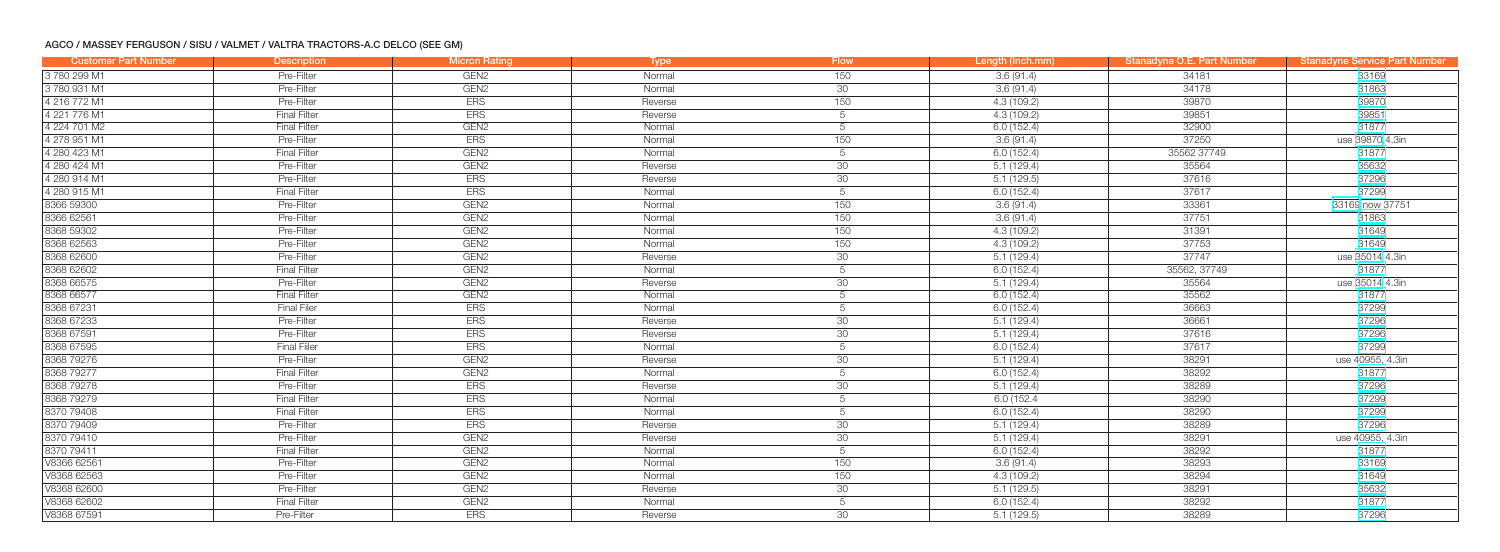#### AGCO / MASSEY FERGUSON / SISU / VALMET / VALTRA TRACTORS

| <b>Customer Part Number</b>        | <b>Description</b>     | <b>Micron Rating</b> | <b>Type</b> | <b>Flow</b>     | Length (Inch.mm) | <b>Stanadyne O.E. Part Number</b> | <b>Stanadyne Service Part Number</b> |
|------------------------------------|------------------------|----------------------|-------------|-----------------|------------------|-----------------------------------|--------------------------------------|
|                                    |                        |                      |             |                 |                  |                                   |                                      |
| V8368 67591                        | Pre-Filter             | <b>ERS</b>           | Reverse     | 30              | 5.1(129.5)       | 38289                             | 37296                                |
| V8368 67595                        | <b>Final Filter</b>    | <b>ERS</b>           | Normal      | 5               | 6.0(152.4)       | 38290                             | 37299                                |
| V8368 67231                        | <b>Final Filter</b>    | <b>ERS</b>           | Normal      | 5               | 6.0(152.4)       | 36663                             | 37299                                |
| 5198956                            | Pre-Filter             | <b>ERS</b>           | Reverse     | 30              | 5.1(129.5)       | 38289                             | 37296                                |
| 5198957                            | <b>Final Filter</b>    | <b>ERS</b>           | Normal      | 5               | 6.0(152.4)       | 38290                             | 37299                                |
| 5198958                            | Pre-Filter             | GEN <sub>2</sub>     | Reverse     | 30              | 5.1(129.5)       | 38291                             | use 40955, 4.3in                     |
| 5200111                            | <b>Final Filter</b>    | GEN <sub>2</sub>     | Normal      | 5               | 6.0 (152.4)      | 38292                             | 31877                                |
| 20359300                           | Pre-Filter             | GEN <sub>2</sub>     | Normal      | 150             | 3.6(91.4)        | 33361                             | 33169 now 37751                      |
| 20359302                           | Pre-Filter             | GEN <sub>2</sub>     | Normal      | 150             | 4.3(109.2)       | 31391                             | 31649                                |
| 20366575                           | Pre-Filter             | GEN <sub>2</sub>     | Reverse     | 30              | 5.1(129.5)       | 35564                             | 35632                                |
| 20366577                           | <b>Final Filter</b>    | GEN <sub>2</sub>     | Normal      | 5               | 6.0(152.4)       | 35562                             | 31877                                |
| 2400432S1                          | <b>Final Filter</b>    | GEN <sub>2</sub>     | Reverse     | 5               | 6.0(152.4)       | 42085                             | 33961                                |
| <b>ALLMAND BROTHERS</b>            |                        |                      |             |                 |                  |                                   |                                      |
|                                    | Hemi                   | GEN3.3               | Reverse     | 35              | 6.0(152.4)       | 45658                             | Use BF46041D                         |
| AJ POWER                           |                        |                      |             |                 |                  |                                   |                                      |
| 900 0007                           | <b>Final Filter</b>    | <b>ERS</b>           | Reverse     | 5               | 6.0(152.4)       | 40522                             | 39442                                |
|                                    |                        |                      |             |                 |                  |                                   |                                      |
| <b>ALEXANDER DENNIS</b><br>6595231 | Pre-Filter             | GEN <sub>2</sub>     | Normal      | 30 <sup>7</sup> | 5.1(129.5)       | 35737                             | 31867                                |
| 6600531                            | Pre-Filter             | GEN <sub>2</sub>     | Normal      | 150             | 3.6(91.4)        | 33361                             | 33169 now 37751                      |
|                                    |                        |                      |             |                 |                  |                                   |                                      |
| <b>AQUA POWER</b>                  |                        |                      |             |                 |                  |                                   |                                      |
| 6102R                              | Marine, Pre-Filter     | GEN <sub>2</sub>     | Normal      | 30              | 4.3 (109.2)      | 32247                             | 32177                                |
| 6104R                              | Marine, Pre-Filter     | GEN <sub>2</sub>     | Normal      | 30 <sup>7</sup> | 6.0(152.4)       | 32248                             | 32180                                |
| <b>ATLAS COPCO</b>                 |                        |                      |             |                 |                  |                                   |                                      |
| 1310 0302 77                       | <b>Final Filter</b>    | ERS FM10             | Normal      | 5               | 4.3(109.2)       | 41411                             | 35746                                |
| 1310 0370 28                       | <b>Final Filter</b>    | <b>ERS</b>           | Normal      | $\overline{2}$  | 6.0(152.4)       | 41526                             | 37297                                |
| 1310 0722 75                       | <b>Final Filter</b>    | ERS FM1              | Reverse     |                 | 3.6(91.4)        | 40072                             | 40072                                |
| 1310 0729 17                       | Final Filter Composite | <b>ERS Composite</b> | Reverse     | 10 <sup>1</sup> | 6.0(152.4)       | 43225                             | 43225                                |
| 1310 0729 18                       | Final Filter Composite | <b>ERS Composite</b> | Normal      | $\mathcal{P}$   | 4.3(109.2)       | 42983                             | 42983                                |
| 1310 4753 30                       | Final Filter           | <b>ERS</b>           | Reverse     |                 | 6.0(152.4)       | 40522                             | 39442                                |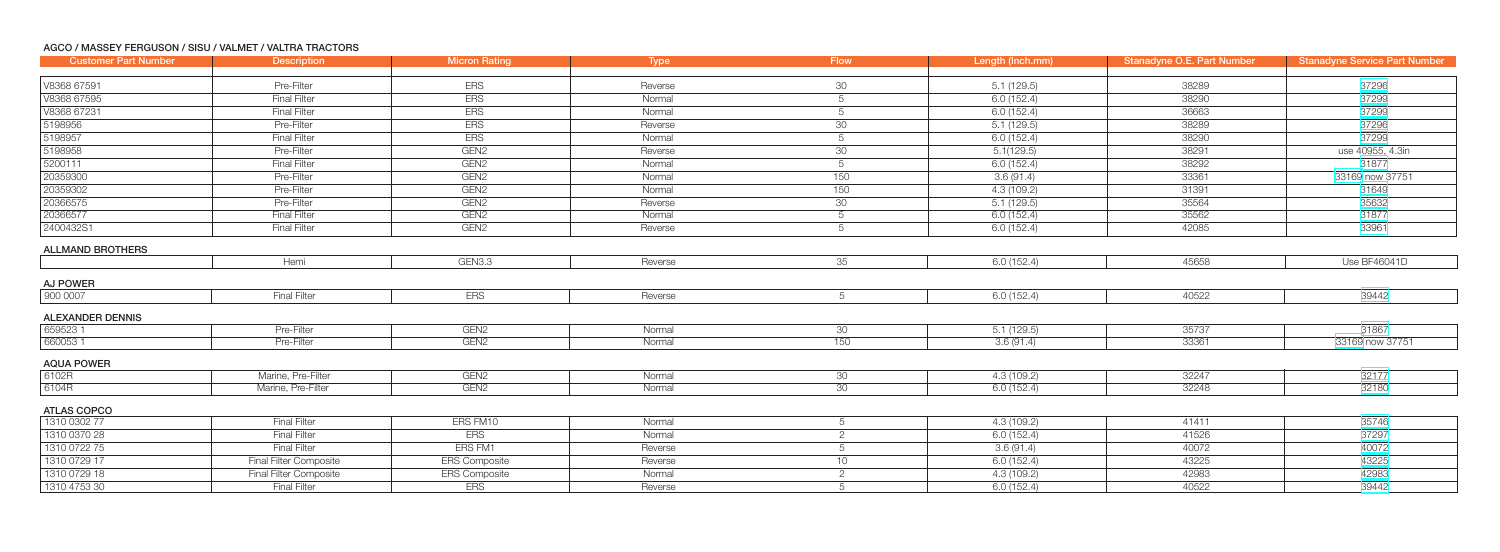| <b>Customer Part Number</b> | <b>Description</b>  | <b>Micron Rating</b> | <b>Type</b> | <b>Flow</b>    | Length (Inch.mm) | <b>Stanadyne O.E. Part Number</b> | <b>Stanadyne Service Part Number</b> |
|-----------------------------|---------------------|----------------------|-------------|----------------|------------------|-----------------------------------|--------------------------------------|
| <b>AVTEC-SAPL</b>           |                     |                      |             |                |                  |                                   |                                      |
| 6 CF0413Z                   | <b>Final Filter</b> | ERS FM10             | Normal      | 5              | 4.3(109.2)       | 41945                             | 35746                                |
| <b>BALDWIN</b>              |                     |                      |             |                |                  |                                   |                                      |
| BF1201 (198959)             | Top Load            | TL                   | Normal      | 5              | N/A              | 31712                             | 31712                                |
| <b>BF1236</b>               | <b>Final Filter</b> | GEN <sub>2</sub>     | Normal      | 5              | 3.6(91.4)        | 31732                             | 31871                                |
| <b>BF1237</b>               | <b>Final Filter</b> | GEN <sub>2</sub>     | Normal      | 5              | 4.3(109.2)       | 31733                             | 31873                                |
| <b>BF1238</b>               | Pre-Filter          | GEN <sub>2</sub>     | Normal      | 30             | 4.3(109.2)       | 31734                             | 31865                                |
| <b>BF1241</b>               | Pre-Filter          | GEN <sub>2</sub>     | Normal      | 150            | 4.3 (109.2)      | 31738                             | 31649                                |
| BF1254 (120641)             | Pre-Filter          | GEN <sub>2</sub>     | Normal      | 150            | 4.3(109.2)       | 31391                             | 31649                                |
| BF1255 (120633)             | <b>Final Filter</b> | GEN <sub>2</sub>     | Normal      | 5              | 6.0(152.4)       | 31302                             | 31877                                |
| <b>BF46039D</b>             | <b>Final Filter</b> | <b>ERS</b>           | Reverse     | 5              | 6.0(152.4)       | 46056                             | 39442                                |
| BF46041D                    | Hemi                | <b>GEN 3.3</b>       | Reverse     | 35             | 6.0(152.4)       | 45658                             |                                      |
| <b>BF7409D</b>              | <b>Final Filter</b> | ERS FM10             | Normal      | 5              | 4.3(109.2)       | 35615                             | 35746                                |
| BF7643 (128679)             | Pre-Filter          | GEN <sub>2</sub>     | Normal      | 150            | 6.0(152.4)       | 32311                             | 31648                                |
| <b>BF7646</b>               | <b>Final Filter</b> | GEN <sub>2</sub>     | Normal      | 5              | 4.3(109.2)       | 32917                             | 31873                                |
| <b>BF7647</b>               | Pre-Filter          | GEN <sub>2</sub>     | Normal      | 150            | 3.6(91.4)        | 32919                             | 33169                                |
| <b>BF7649</b>               | Pre-Filter          | GEN <sub>2</sub>     | Normal      | 30             | 4.3(109.2)       | 32650                             | 31865                                |
| <b>BF7650</b>               | Pre-Filter          | GEN <sub>2</sub>     | Normal      | 150            | 4.3(109.2)       | 31518                             | 31649                                |
| BF7652 (12994)              | <b>Final Filter</b> | GEN <sub>2</sub>     | Normal      | 5              | 5.1(129.4)       | 31616                             | 31875                                |
| BF7665 (137458)             | <b>Final Filter</b> | GEN <sub>2</sub>     | Normal      | 5              | 2.8(71.1)        | 32306                             | 33168                                |
| <b>BF7672D</b>              | Pre-Filter          | GEN <sub>2</sub>     | Normal      | 30             | 4.3(109.2)       | 32650                             | 31865                                |
| <b>BF7673D</b>              | <b>Final Filter</b> | GEN <sub>2</sub>     | Normal      | 5              | 3.6(91.4)        | 31732                             | 31871                                |
| <b>BF7674D</b>              | <b>Final Filter</b> | GEN <sub>2</sub>     | Normal      | 5              | 5.1(129.4)       | 31616                             | 31875                                |
| <b>BF7675D</b>              | <b>Final Filter</b> | GEN <sub>2</sub>     | Normal      | 5              | 2.8(71.1)        | 32306                             | 33168                                |
| <b>BF7677D</b>              | <b>Final Filter</b> | GEN <sub>2</sub>     | Normal      | 5              | 6.0(152.4)       | 31302                             | 31877                                |
| <b>BF7678D</b>              | Pre-Filter          | GEN <sub>2</sub>     | Normal      | 150            | 4.3 (109.2)      | 31738                             | 31649                                |
| <b>BF7679D</b>              | Pre-Filter          | GEN <sub>2</sub>     | Normal      | 150            | 4.3 (109.2)      | 31518                             | 31649                                |
| <b>BF7681D</b>              | Pre-Filter          | GEN <sub>2</sub>     | Normal      | 150            | 4.3(109.2)       | 31391                             | 31649                                |
| <b>BF7682D</b>              | Pre-Filter          | GEN <sub>2</sub>     | Normal      | 150            | 6.0(152.4)       | 32311                             | 31648                                |
| <b>BF7746D</b>              | <b>Final Filter</b> | GEN <sub>2</sub>     | Reverse     | 5              | 6.0(152.4)       | 34470, 35332                      | 33961                                |
| <b>BF7786</b>               | <b>Final Filter</b> | GEN <sub>2</sub>     | Normal      | $\overline{2}$ | 6.0(152.4)       |                                   | 35612                                |
| <b>BF7904D</b>              | <b>Final Filter</b> | ERS FM10             | Normal      | 5              | 4.3 9109.2)      | 35615                             | 35746                                |
| <b>BF7949D</b>              | <b>Final Filter</b> | <b>ERS</b>           | Normal      | $\overline{2}$ | 6.0(152.4)       | 36827                             | 37297                                |
| <b>BF7949DM</b>             | <b>Final Filter</b> | <b>ERS</b>           | Normal      | $\overline{2}$ | 6.0(152.4)       | 36632                             | 37298                                |
| <b>BF7950D</b>              | Pre-Filter          | <b>ERS</b>           | Reverse     | 30             | 6.0(152.4)       | 38051                             | 37302                                |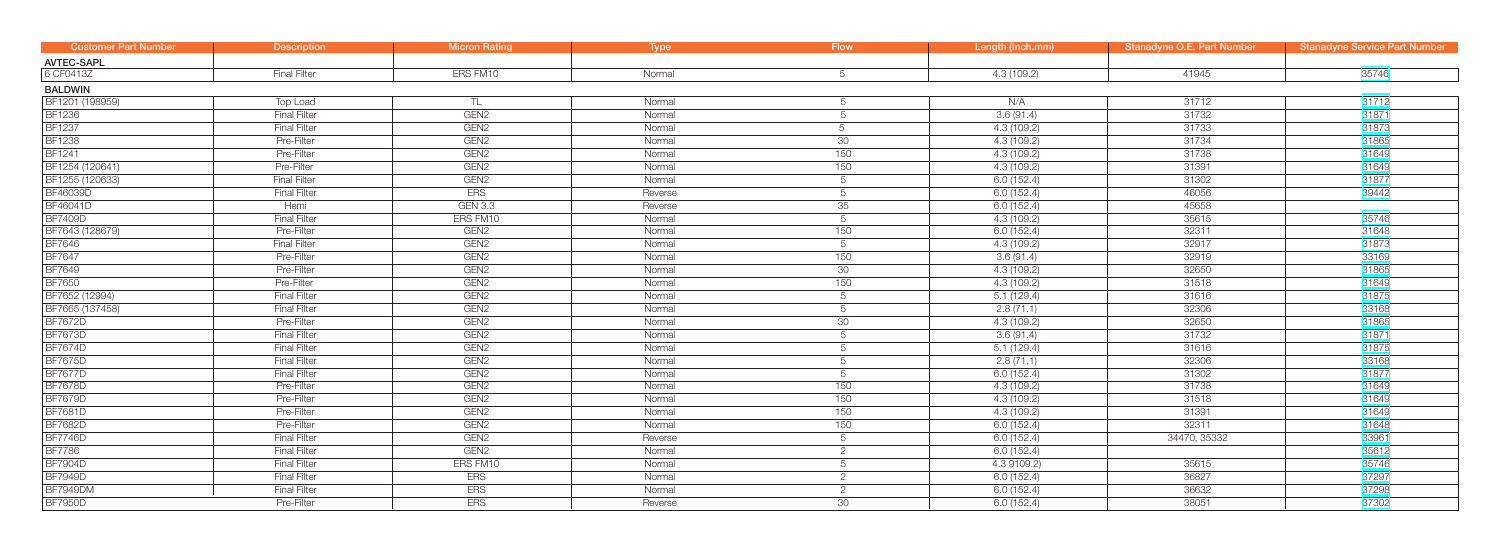| <b>Customer Part Number</b> | <b>Description</b>            | <b>Micron Rating</b> | Type    | <b>Flow</b>     | Length (Inch.mm) | <b>Stanadyne O.E. Part Number</b> | <b>Stanadyne Service Part Number</b> |
|-----------------------------|-------------------------------|----------------------|---------|-----------------|------------------|-----------------------------------|--------------------------------------|
| <b>BALDWIN</b>              |                               |                      |         |                 |                  |                                   |                                      |
| <b>BF7952D</b>              | <b>Final Filter</b>           | <b>ERS</b>           | Normal  | 5               | 4.3(109.2)       | 36799                             | Use 37292 2.8 in                     |
| <b>BF7953D</b>              | <b>Final Filter</b>           | <b>ERS</b>           | Normal  | 5               | 6.0(152.4)       | 36729                             | 37299                                |
| <b>BF7954D</b>              | Pre-Filter                    | <b>ERS</b>           | Reverse | 30              | 4.3(109.2)       | 36730                             | 37294                                |
| <b>BF7956D</b>              | Pre-Filter                    | <b>ERS</b>           | Normal  | 30              | 3.6(91.4)        | 37281                             | 37079                                |
| <b>BF7971D</b>              | <b>Final Filter</b>           | <b>ERS</b>           | Reverse | 10              | 6.0(152.4)       | 36828                             | 37300                                |
| <b>BF7971DM</b>             | <b>Final Filter</b>           | <b>ERS</b>           | Reverse | 10              | 6.0(152.4)       | 36635                             | 37301                                |
| <b>BF9808D</b>              | <b>Final Filter</b>           | <b>ERS</b>           | Normal  | 2               | 4.3(109.2)       | 45226                             | 39187                                |
| <b>BF9809D</b>              | <b>Final Filter</b>           | ERS FM10             | Reverse | 5               | 6.0(152.4)       | 38034                             | 38640                                |
| <b>BF9810D</b>              | <b>Final Filter</b>           | ERS FM10             | Reverse | $\overline{2}$  | 6.0(152.4)       | 36621                             | 36994                                |
| <b>BF9822D</b>              | Pre-Filter                    | <b>ERS</b>           | Reverse | 30              | 4.3(109.2)       | 38695                             | 37294                                |
| <b>BF9827D</b>              | <b>Final Filter</b>           | ERS FM10             | Reverse | 5               | 5.1(129.5)       | 36620                             | 36995                                |
| <b>BF9828D</b>              | Pre-Filter                    | <b>ERS</b>           | Reverse | 30              | 3.6(91.4)        | 45231                             | Use 37294 4.3 in,                    |
| <b>BF9830D</b>              | Pre-Filter                    | <b>ERS</b>           | Normal  | 150             | 3.6(91.4)        | 45232                             | Use 37079                            |
| <b>BF9833D</b>              | Pre-Filter                    | <b>ERS</b>           | Normal  | 30              | 4.3(109.2)       | 45233                             | 36810                                |
| BF9833D (86760)             | Pre-Filter                    | <b>ERS</b>           | Normal  | 30              | 4.3(109.2)       | 45233, 44809                      | 43106                                |
| <b>BF9835D</b>              | <b>Final Filter</b>           | <b>ERS</b>           | Reverse | 5               | 3.6(91.4)        | 45234                             | Use 37295 4.3 in                     |
| <b>BF9836D</b>              | <b>Final Filter</b>           | <b>ERS</b>           | Normal  | 5               | 2.8(71.1)        | 45235                             | 37290                                |
| <b>BF9839D</b>              | Pre-Filter                    | <b>ERS</b>           | Reverse | 30              | 5.1(129.4)       | 45236                             | 37296                                |
| <b>BF9847D</b>              | <b>Final Filter</b>           | <b>ERS</b>           | Reverse | 5               | 4.3(109.2)       | 45237                             | 39851                                |
| <b>BF9874DM</b>             | Marine, Pre-Filter            | <b>ERS</b>           | Reverse | 10              | 4.3(109.2)       | 36559                             | 37293                                |
| <b>BF9875DM</b>             | Marine, Final Filter          | <b>ERS</b>           | Normal  | $\overline{2}$  | 4.3(109.2)       | 36503                             | 37291                                |
| <b>BF9891D</b>              | Pre-Filter, Composite         | <b>ERS</b>           | Reverse | 10              | 6.0(152.4)       | 40311                             | 43225                                |
| <b>BF9892D</b>              | <b>Final Filter Composite</b> | <b>ERS</b>           | Normal  | $\overline{2}$  | 4.3(109.2)       | 45239                             | 43364, 42983                         |
| <b>BOBCAT</b>               |                               |                      |         |                 |                  |                                   |                                      |
| 6670996 (P179114)           | <b>Final Filter</b>           | GEN <sub>2</sub>     | Normal  | 5               | 4.3(109.2)       | 32917                             | 31873                                |
| 6671649 (P179102)           | Pre-Filter                    | GEN <sub>2</sub>     | Normal  | 150             | 3.6(91.4)        | 32919                             | 33169                                |
| <b>BOMAG FAYAT</b>          |                               |                      |         |                 |                  |                                   |                                      |
| 058 213 77                  | Pre-Filter                    | <b>ERS</b>           | Reverse | 5               | 4.3(109.2)       | 40751                             | 39851                                |
| 058 213 94                  | <b>Final Filter</b>           | GEN2, FM1000         | Reverse |                 | 8.0(203.2)       | 40625                             | 37968                                |
| 058 214 53                  | <b>Final Filter</b>           | <b>ERS</b>           | Reverse | 5               | 6.0(152.4)       | 42334                             | 39442                                |
| 058 214 54                  | <b>Final Filter</b>           | <b>ERS</b>           | Reverse | $\overline{2}$  | 6.0(152.4)       | 42335                             | Use 43364 4.3 in                     |
| 058 214 55                  | Pre-Filter                    | <b>ERS</b>           | Reverse | 30 <sup>7</sup> | 6.0(152.4)       | 42350                             | 37302                                |
| <b>BOSCH</b>                |                               |                      |         |                 |                  |                                   |                                      |
| F 026 402 040               | <b>Final Filter</b>           | GEN <sub>2</sub>     | Reverse | 30              | 4.3(109.2)       | 40471                             | 33961                                |
| F 026 402 055               | Pre - Filter                  | GEN <sub>2</sub>     | Normal  | 30              | 4.3 (109.2)      | 31387                             | 31865                                |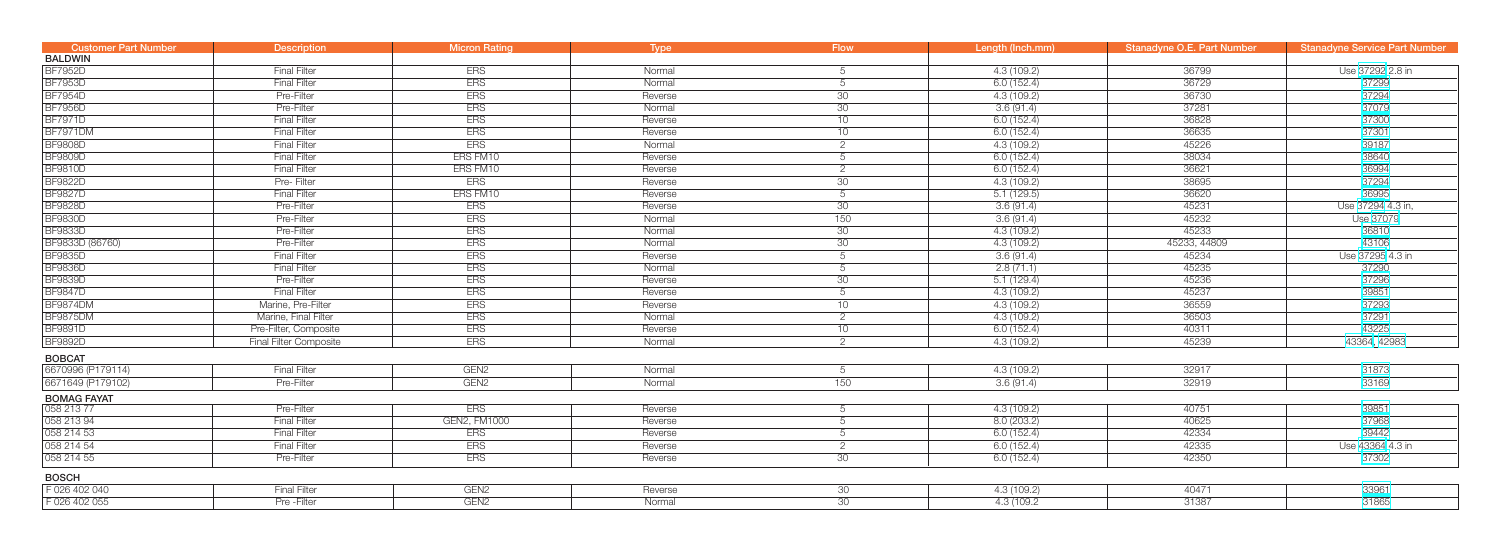| <b>Customer Part Number</b> | <b>Description</b>  | <b>Micron Rating</b> | Type    | <b>Flow</b> | Length (Inch.mm) | Stanadyne O.E. Part Number | <b>Stanadyne Service Part Number</b> |
|-----------------------------|---------------------|----------------------|---------|-------------|------------------|----------------------------|--------------------------------------|
| <b>BUYER'S PRODUCT</b>      |                     |                      |         |             |                  |                            |                                      |
| 33961BP                     | <b>Final Filter</b> | GEN <sub>2</sub>     | Reverse | 5           | 6.0(152.4)       | 33961                      | 33961                                |
| <b>CARQUEST</b>             |                     |                      |         |             |                  |                            |                                      |
| 86083                       | Pre-Filter          | <b>ERS</b>           | Reverse | 150         | 3.6(91.4)        | 44812                      | Use 39870 4.3 in                     |
| 86376                       | <b>Top Load</b>     | TL                   | Normal  | 5           | N/A              | 31712                      | 31712                                |
| 86531                       | <b>Final Filter</b> | GEN <sub>2</sub>     | Normal  | 5           | 3.6(91.4)        | 31732                      | 31871                                |
| 86532                       | <b>Final Filter</b> | GEN <sub>2</sub>     | Normal  | 5           | 4.3 (109.2)      | 31733                      | 31873                                |
| 86533                       | Pre-Filter          | GEN <sub>2</sub>     | Normal  | 150         | 4.3 (109.2)      | 31738                      | 31649                                |
| 86536                       | Pre-Filter          | GEN <sub>2</sub>     | Normal  | 30          | 6.0(152.4)       | 31737                      | 31869                                |
| 86537                       | <b>Final Filter</b> | GEN <sub>2</sub>     | Normal  | 5           | 5.1(129.5)       | 31616                      | 31875                                |
| 86546                       | <b>Final Filter</b> | GEN <sub>2</sub>     | Normal  | 5           | 4.3 (109.2)      | 32917                      | 31873                                |
| 86547                       | Pre-Filter          | GEN <sub>2</sub>     | Normal  | 150         | 3.6(91.4)        | 32919                      | 33169                                |
| 86548                       | <b>Final Filter</b> | GEN <sub>2</sub>     | Normal  | 5           | 2.8(71.1)        | 32306                      | 33168                                |
| 86549                       | Pre-Filter          | GEN <sub>2</sub>     | Normal  | 150         | 6.0(152.4)       | 32311                      | 31648                                |
| 86609                       | <b>Final Filter</b> | GEN <sub>2</sub>     | Reverse | 5           | 6.0(152.4)       | 44804                      | 33961                                |
| 86625                       | Pre-Filter          | <b>ERS</b>           | Normal  | 30          | 3.6(91.4)        | 38680                      | 37079                                |
| 86636                       | Pre-Filter          | GEN <sub>2</sub>     | Normal  | 150         | 4.3 (109.2)      | 31518                      | 31649                                |
| 86636                       | Pre-Filter          | GEN <sub>2</sub>     | Normal  | 150         | 4.3 (109.2)      | 44798                      | 31649                                |
| 86637                       | Pre-Filter          | GEN <sub>2</sub>     | Normal  | 150         | 3.6(91.4)        | 34210                      | 33169                                |
| 86637                       | Pre-Filter          | GEN <sub>2</sub>     | Normal  | 150         | 3.6(91.4)        | 44802                      | 31863                                |
| 86638                       | Pre-Filter          | GEN <sub>2</sub>     | Normal  | 30          | 4.3 (109.2)      | 32650                      | 31865                                |
| 86638                       | Pre-Filter          | GEN <sub>2</sub>     | Normal  | 30          | 4.3 (109.2)      | 44799                      | 31865                                |
| 86658                       | <b>Final Filter</b> | GEN <sub>2</sub>     | Normal  | 5           | 6.0(152.4)       | 44803                      | 31877                                |
| 86659                       | <b>Final Filter</b> | <b>ERS</b>           | Normal  | 5           | 6.0(152.4)       | 44810                      | 37299                                |
| 86660                       | <b>Final Filter</b> | <b>ERS</b>           | Normal  | 5           | 2.8(71.1)        | 44806                      | 37290                                |
| 86670                       | Pre-Filter          | ERS                  | Reverse | 30          | 3.6(91.4)        | 38461                      | Use 37294 4.3 in,                    |
| 86694                       | Pre-Filter          | ERS                  | Normal  | 30          | 3.6(91.4)        | 37281                      | 37079                                |
| 86694                       | Pre-Filter          | <b>ERS</b>           | Normal  | 30          | 3.6(91.4)        | 44808                      | 37079                                |
| 86729                       | Pre-Filter          | GEN <sub>2</sub>     | Normal  | 150         | 3.6(91.4)        | 34181                      | 33169                                |
| 86743                       | <b>Final Filter</b> | <b>ERS</b>           | Normal  | 2           | 4.3 (109.2)      | 37013                      | 39187                                |
| 86748                       | Pre-Filter          | GEN <sub>2</sub>     | Reverse | 150         | 3.6(91.4)        | 33748                      | 33962                                |
| 86748                       | Pre-Filter          | GEN <sub>2</sub>     | Reverse | 150         | 3.6(91.4)        | 44800                      | 33962                                |
| 86754                       | <b>Final Filter</b> | GEN <sub>2</sub>     | Reverse | 5           | 4.3 (109.2)      | 44805                      | 33959                                |
| 86759                       | Final filter        | GEN <sub>2</sub>     | Normal  | 5           | 3.6(91.4)        | 44801                      | 33168                                |
| 86760                       | Pre-Filter          | <b>ERS</b>           | Normal  | 30          | 4.3 (109.2)      | 44809                      | 36810                                |
| 86762                       | <b>Final Filter</b> | GEN <sub>2</sub>     | Reverse | 5           | 4.3 (109.2)      | 36646                      | 33959                                |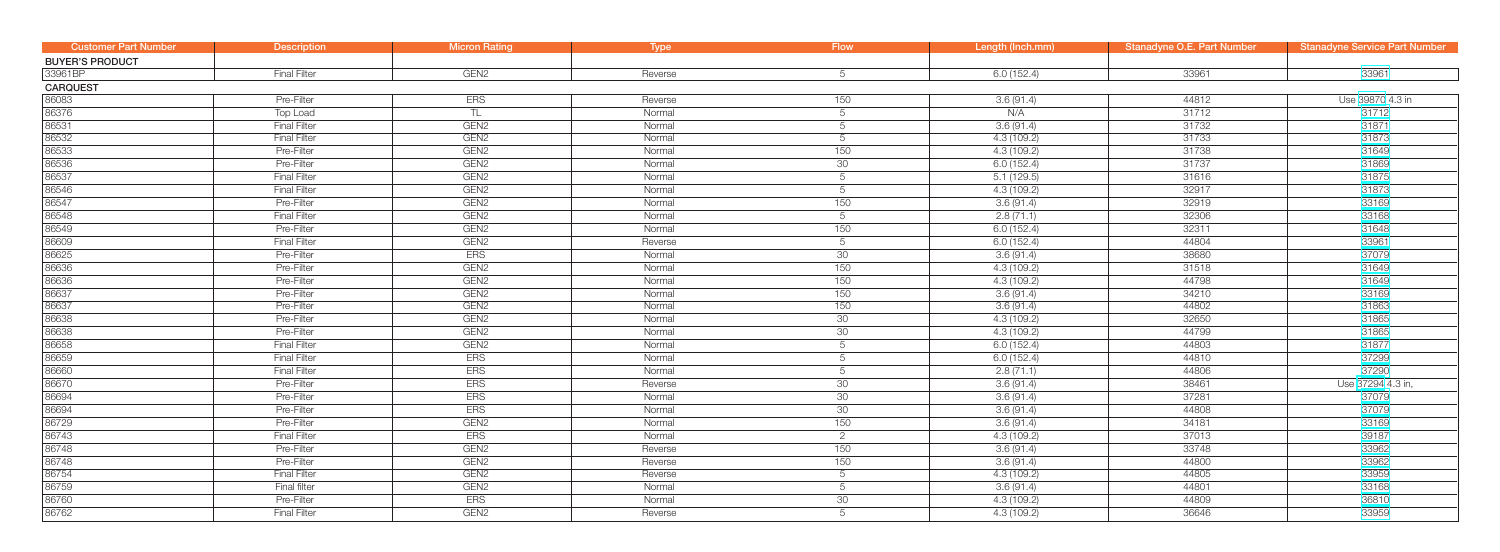| <b>Customer Part Number</b>        | <b>Description</b>            | <b>Micron Rating</b> | Type    | <b>Flow</b>     | Length (Inch.mm) | <b>Stanadyne O.E. Part Number</b> | <b>Stanadyne Service Part Number</b> |
|------------------------------------|-------------------------------|----------------------|---------|-----------------|------------------|-----------------------------------|--------------------------------------|
| <b>CARQUEST</b>                    |                               |                      |         |                 |                  |                                   |                                      |
| 86803                              | Pre-Filter                    | <b>ERS</b>           | Reverse | 150             | 3.6(91.4)        | 44812                             | Use 37294 4.3 in,                    |
| 86808                              | <b>Final Filter</b>           | <b>ERS</b>           | Normal  | 5               | 6.0(152.4)       | 44807                             | 37299                                |
| 86977                              | Pre-Filter                    | <b>ERS</b>           | Reverse | 30              | 6.0(152.4)       | 38051                             | 37302                                |
| 86978                              | <b>Final Filter</b>           | <b>ERS</b>           | Normal  | $\overline{2}$  | 6.0(152.4)       | 36827                             | 37297                                |
| 96053                              | <b>Final Filter</b>           | <b>ERS</b>           | Reverse | 5               | 4.3(109.2)       | 44813                             | 39851                                |
| 96054                              | <b>Final Filter</b>           | <b>ERS</b>           | Reverse | 5               | 6.0(152.4)       | 44222                             | 39442                                |
| 96083                              | <b>Final Filter Composite</b> | <b>ERS</b>           | Normal  | $\overline{2}$  | 4.3(109.2)       | 42983                             | 42983, 43364                         |
| 96087                              | <b>Final Filter Composite</b> | <b>ERS</b>           | Normal  | 2               | 4.3(109.2)       | 42983                             | 42983, 43364                         |
| 96543                              | <b>Final Filter Composite</b> | <b>ERS</b>           | Reverse | 10 <sup>1</sup> | 6.0(152.4)       | 45423                             | 43225                                |
| 96579                              | Pre-Filter                    | <b>ERS</b>           | Normal  | 150             | 3.6(91.4)        | 45896                             | Use 37079 3.6 in                     |
| 96630                              | <b>Final Filter</b>           | <b>ERS</b>           | Reverse | 5               | 6.0(152.4)       | 000434                            | 39442                                |
| CASE-IH (CNH) also see NEW HOLLAND |                               |                      |         |                 |                  |                                   |                                      |
| 1931137                            | <b>Final Filter</b>           | GEN <sub>2</sub>     | Reverse | 5               | 6.0(152.4)       | 33317                             | 33961                                |
| 2854623                            | <b>Final Filter</b>           | GEN <sub>2</sub>     | Normal  | 5               | 4.3(109.2)       | 37976                             | 39851                                |
| 2854796                            | <b>Final Filter</b>           | <b>ERS</b>           | Normal  |                 | 6.0(152.4)       | 37180                             | 37299                                |
| 2855755                            | <b>Final Filter</b>           | <b>ERS</b>           | Normal  | 5               | 6.0(152.4)       | 37180                             | 37299                                |
| 2855756                            | <b>Final Filter</b>           | <b>ERS</b>           | Normal  | 5               | 6.0(152.4)       | 37180                             | 37299                                |
| 47357911                           | Pre-Filter                    | GEN <sub>2</sub>     | Reverse | 30              | 6.0(152.4)       | 42355                             | 37302                                |
| 8368 79276                         | Pre-Filter                    | GEN <sub>2</sub>     | Reverse | 30              | 5.1(129.4)       | 38291                             | use 40955 4.3in                      |
| 8368 79277                         | <b>Final Filter</b>           | GEN <sub>2</sub>     | Normal  | 5               | 6.0(152.4)       | 38292                             | 31877                                |
| 8368 79278                         | Pre-Filter                    | <b>ERS</b>           | Reverse | 30              | 5.1(129.4)       | 38289                             | 37296                                |
| 84154346                           | Pre-Filter                    | <b>ERS</b>           | Reverse | 30              | 6.0(152.4)       | 39901                             | 37302                                |
| 84269163                           | Pre-Filter                    | <b>ERS</b>           | Reverse | 30              | 5.1(129.5)       | 38289                             | 37296                                |
| 84269164                           | <b>Final Filter</b>           | <b>ERS</b>           | Normal  | 5               | 6.0(152.4)       | 38290                             | 37299                                |
| 84269165                           | Pre-Filter                    | GEN <sub>2</sub>     | Reverse | 30              | 5.1(129.5)       | 38291                             | 35632                                |
| 84269166                           | <b>Final Filter</b>           | GEN <sub>2</sub>     | Normal  | 5               | 6.0(152.4)       | 38292                             | 31877                                |
| 87801285                           | <b>Final Filter</b>           | GEN <sub>2</sub>     | Reverse | 5               | 6.0(152.4)       | 33317                             | 33961                                |
| 87801341                           | Pre-Filter                    | GEN <sub>2</sub>     | Reverse | 150             | 4.3 (109.2)      | 33319                             | 33963                                |
| 87801434                           | <b>Final Filter</b>           | GEN <sub>2</sub>     | Reverse | 5               | 2.8(71.1)        | 33515                             | 33957                                |
| 87802332                           | Pre-Filter                    | GEN <sub>2</sub>     | Reverse | 30 <sup>°</sup> | 4.3(109.2)       | 34981                             | 40955                                |
| 87802594                           | <b>Final Filter</b>           | GEN <sub>2</sub>     | Reverse | 5               | 4.3(109.2)       | 35308                             | 33959                                |
| 87802728                           | <b>Final Filter</b>           | GEN <sub>2</sub>     | Reverse |                 | 6.0(152.4)       | 35553                             | 33961                                |
| 87802921                           | <b>Final Filter</b>           | GEN <sub>2</sub>     | Normal  |                 | 6.0(152.4)       | 31302                             | 31877                                |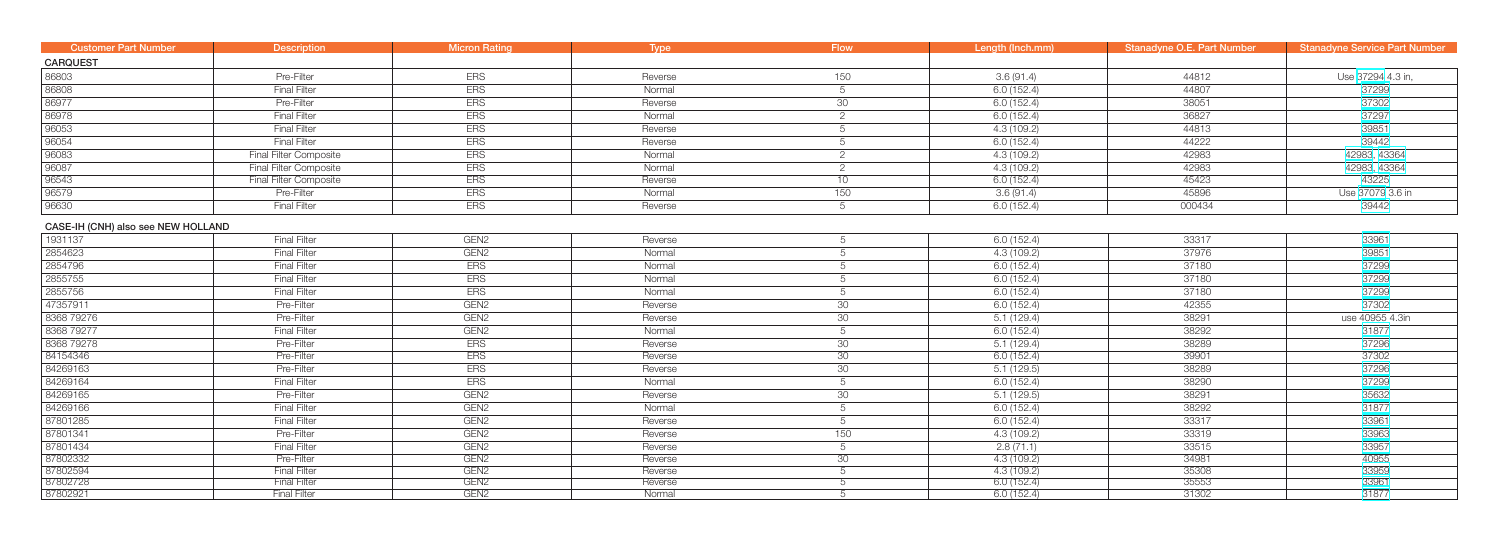| <b>Customer Part Number</b>        | <b>Description</b>   | <b>Micron Rating</b> | <b>Type</b> | <b>Flow</b>     | Length (Inch.mm) | Stanadyne O.E. Part Number | <b>Stanadyne Service Part Number</b> |
|------------------------------------|----------------------|----------------------|-------------|-----------------|------------------|----------------------------|--------------------------------------|
| CASE-IH (CNH) also see NEW HOLLAND |                      |                      |             |                 |                  |                            |                                      |
| 87802923                           | Pre-Filter           | GEN <sub>2</sub>     | Reverse     | 30              | 4.3 (109.2)      | 34981                      | 35014                                |
| 87802925                           | <b>Final Filter</b>  | GEN <sub>2</sub>     | Reverse     | 5               | 6.0(152.4)       | 33317                      | 33961                                |
| 87802926                           | <b>Final Filter</b>  | GEN <sub>2</sub>     | Reverse     | 5               | 6.0(152.4)       | 35553                      | 33961                                |
| 87802927                           | <b>Final Filter</b>  | GEN <sub>2</sub>     | Reverse     | 5               | 6.0(152.4)       | 35553                      | 33961                                |
| 87803440                           | <b>Final Filter</b>  | <b>ERS</b>           | Normal      | 5               | 6.0(152.4)       | 36729                      | 37299                                |
| 87803441                           | <b>Final Filter</b>  | <b>ERS</b>           | Normal      | 5               | 6.0(152.4)       | 36729                      | 37299                                |
| 87803442                           | <b>Final Filter</b>  | <b>ERS</b>           | Normal      | 5               | 6.0(152.4)       | 36729                      | 37299                                |
| 87803443                           | Pre-Filter           | <b>ERS</b>           | Reverse     | 30              | 4.3(109.2)       | 36730                      | 37294                                |
| 87803444                           | Pre-Filter           | <b>ERS</b>           | Reverse     | 30              | 4.3(109.2)       | 36730                      | 37294                                |
| 87803445                           | Pre-Filter           | <b>ERS</b>           | Reverse     | 30 <sup>°</sup> | 4.3(109.2)       | 36730                      | 37294                                |
| P2950591P                          | Pre-Filter           | GEN <sub>2</sub>     | Normal      | 150             | 4.3(109.2)       | 31391                      | 31649                                |
| 162000080845                       | Pre-Filter           | GEN <sub>2</sub>     | Normal      | 150             | 4.3(109.2)       | 31391                      | 31649                                |
| 162000081002                       | Pre-Filter           | GEN <sub>2</sub>     | Normal      | 150             | 4.3(109.2)       | 31391                      | 31649                                |
| 162000080877                       | <b>Final Filter</b>  | GEN <sub>2</sub>     | Normal      | 5               | 6.0(152.4)       |                            | 31877                                |
| 162000080886                       | <b>Final Filter</b>  | GEN <sub>2</sub>     | Normal      | 5               | 6.0(152.4)       |                            | 31877                                |
| 162000080882                       | Pre-Filter           | GEN <sub>2</sub>     | Reverse     | 30              | 5.1(129.5)       | 38291                      | 35632                                |
| 162000080923                       | Pre-Filter           | GEN <sub>2</sub>     | Reverse     | 30              | 5.1(129.5)       |                            | 35632                                |
| 162000080915                       | Pre-Filter           | <b>ERS</b>           | Reverse     | $\overline{30}$ | 5.1(129.5)       | 38289                      | 37296                                |
| <b>CATERPILLAR</b>                 |                      |                      |             |                 |                  |                            |                                      |
| 100-5593                           | <b>Final Filter</b>  | GEN <sub>2</sub>     | Normal      | 5               | 4.3(109.2)       | 30233                      | 31873                                |
| 100-6374                           | Pre-Filter           | GEN <sub>2</sub>     | Normal      | 30              | 3.6(91.4)        | 30226                      | 31863                                |
| 117-4089                           | Pre-Filter           | GEN <sub>2</sub>     | Normal      | 150             | 4.3(109.2)       | 31518                      | 31649                                |
| 131-1812                           | Pre-Filter           | GEN <sub>2</sub>     | Normal      | 30              | 4.3(109.2)       | 32650                      | 31865                                |
| 138-3098                           | <b>Final Filter</b>  | GEN <sub>2</sub>     | Normal      | 5               | 4.3(109.2)       | 32916                      | 31873                                |
| 138-3100                           | Pre-Filter           | GEN <sub>2</sub>     | Normal      | 150             | 3.6(91.4)        | 32918                      | 33169                                |
| $145 - 4501$                       | <b>Final Filter</b>  | GEN <sub>2</sub>     | Normal      | 5               | 6.0(152.4)       | 32808                      | 31877                                |
| $151 - 2409$                       | Pre-Filter           | GEN <sub>2</sub>     | Reverse     | 150             | 3.6(91.4)        | 33748                      | 33962                                |
| 156-1200                           | <b>Final Filter</b>  | GEN <sub>2</sub>     | Normal      | 5               | 3.6(91.4)        | 33880                      | 31871                                |
| 159-6102                           | <b>Final Filter</b>  | GEN <sub>2</sub>     | Normal      | 5               | 4.3(109.2)       | 32916                      | 31873                                |
| 163-4465                           | Pre-Filter           | GEN <sub>2</sub>     | Normal      | 150             | 3.6(91.4)        | 34210                      | 33169                                |
| 205-3043                           | Marine, Final Filter | GEN <sub>2</sub>     | Normal      | 5               | 4.3 (109.2)      | 35244                      | 32178                                |
| 206-6909                           | Marine, Pre-Filter   | GEN <sub>2</sub>     | Normal      | 150             | 6.0(152.4)       | 35249                      | 32201                                |
| 206-6910                           | Marine, Pre-Filter   | GEN <sub>2</sub>     | Normal      | 150             | 3.6(91.4)        | 35254                      | 33169                                |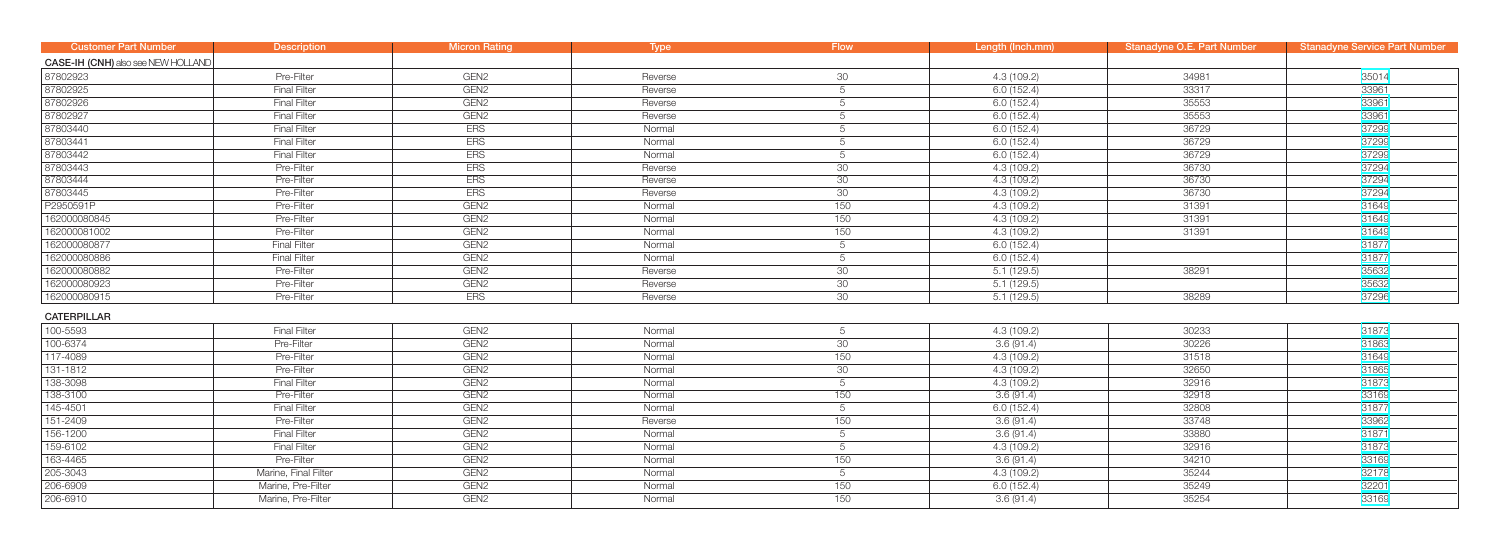| <b>Customer Part Number</b> | <b>Description</b>  | <b>Micron Rating</b> | Type    | <b>Flow</b>     | Length (Inch.mm) | <b>Stanadyne O.E. Part Number</b> | <b>Stanadyne Service Part Number</b> |
|-----------------------------|---------------------|----------------------|---------|-----------------|------------------|-----------------------------------|--------------------------------------|
| <b>CATERPILLAR</b>          |                     |                      |         |                 |                  |                                   |                                      |
| 223-0702                    | <b>Final Filter</b> | GEN <sub>2</sub>     | Normal  | 5               | 6.0(152.4)       | 35775                             | 31877                                |
| 228-9130                    | <b>Final Filter</b> | GEN <sub>2</sub>     | Reverse | 5               | 6.0(152.4)       | 36241                             | 33961                                |
| 233-9856                    | <b>Final Filter</b> | GEN <sub>2</sub>     | Reverse | 5               | 4.3(109.2)       | 36402                             | 33959                                |
| 234-7967                    | Pre-Filter          | GEN <sub>2</sub>     | Reverse | 30              | 5.1(129.5)       | 36439                             | 35632                                |
| 246-0208                    | <b>Final Filter</b> | GEN <sub>2</sub>     | Normal  | 5               | 3.6(91.4)        | 36988                             | 31871                                |
| 250-6527                    | <b>Final Filter</b> | GEN <sub>2</sub>     | Reverse | 5               | 4.3(109.2)       | 36972                             | 37295                                |
| 361-9554                    | <b>Final Filter</b> | <b>ERS</b>           | Reverse | 5               | 6.0(152.4)       | 40840                             | 39442                                |
| 361-9555                    | <b>Final Filter</b> | <b>ERS</b>           | Reverse | 5               | 4.3(109.2)       | 40834                             | 39851                                |
| 388-0545                    | Pre-Filter          | <b>ERS</b>           | Reverse | 10              | 6.0(152.4)       | 42106                             | 43225                                |
| 502-3341                    | Pre-Filter          | <b>ERS</b>           | Reverse | 10              | 6.0(152.4)       | 000548                            | 43225                                |
| <b>CHALLENGER TRACTORS</b>  |                     |                      |         |                 |                  |                                   |                                      |
| 4275626 M1                  | <b>Final Filter</b> | <b>ERS</b>           | Normal  | 5               | 6.0(152.4)       | 36663                             | 37299                                |
| 4275627 M1                  | Pre-Filter          | <b>ERS</b>           | Reverse | 30              | 5.1(129.5)       | 36661                             | 37296                                |
| <b>CHAMPION (LABS)</b>      |                     |                      |         |                 |                  |                                   |                                      |
| 17235                       | Top Load            | TL.                  | Normal  | 5               | N/A              | 31712                             | 31712                                |
| 23117                       | <b>Final Filter</b> | GEN <sub>2</sub>     | Normal  | 5               | 4.3(109.2)       | 32917                             | 31873                                |
| 23138                       | Pre-Filter          | GEN <sub>2</sub>     | Normal  | 150             | 3.6(91.4)        | 32919                             | 33169                                |
| 23203                       | <b>Final Filter</b> | GEN <sub>2</sub>     | Normal  | $5\overline{)}$ | 3.6(91.4)        | 31732, 41400                      | 31871                                |
| 23230                       | Pre-Filter          | GEN <sub>2</sub>     | Normal  | 150             | 4.3(109.2)       | 31738, 41402                      | 31649                                |
| 23641                       | Pre-Filter          | GEN <sub>2</sub>     | Normal  | 150             | 6.0(152.4)       | 32311, 41404                      | 31648                                |
| 26828                       | <b>Final Filter</b> | GEN <sub>2</sub>     | Normal  | 5               | 5.1(129.5)       | 31616                             | 31875                                |
| 26829                       | <b>Final Filter</b> | GEN <sub>2</sub>     | Normal  | $5\overline{)}$ | 2.8(71.1)        | 32306, 41403                      | 33168                                |
| 26830                       | Pre-Filter          | GEN <sub>2</sub>     | Normal  | 150             | 4.3(109.2)       | 31391                             | 31649                                |
| 26831                       | <b>Final Filter</b> | GEN <sub>2</sub>     | Normal  | 5               | 6.0(152.4)       | 31302                             | 31877                                |
| 27075                       | <b>Final Filter</b> | GEN <sub>2</sub>     | Normal  | 5               | 3.6(91.4)        | 33880, 41587                      | 31871                                |
| 27916                       | <b>Final Filter</b> | GEN <sub>2</sub>     | Normal  | 5               | 4.3(109.2)       | 31386                             | 31873                                |
| 27917                       | Pre-Filter          | GEN <sub>2</sub>     | Normal  | 150             | 3.6(91.4)        | 34181, 41406                      | 33169                                |
| 27919                       | Pre-Filter          | GEN <sub>2</sub>     | Normal  | 150             | 3.6(91.4)        | 34181                             | 33169                                |
| 27920                       | Pre-Filter          | GEN <sub>2</sub>     | Reverse | 150             | 4.3(109.2)       | 33319                             | 33963                                |
| 27921                       | Pre-Filter          | GEN <sub>2</sub>     | Normal  | 30              | 6.0(152.4)       | 31390                             | 31869                                |
| 27922                       | <b>Final Filter</b> | GEN <sub>2</sub>     | Reverse | 5               | 2.8(71.1)        | 33515                             | 33957                                |
| L3103F                      | <b>Final Filter</b> | GEN <sub>2</sub>     | Reverse | 5               | 6.0(152.4)       | 41591                             | 33961                                |
| L3441F                      | <b>Final Filter</b> | <b>ERS</b>           | Normal  | 5               | 6.0(152.4)       | 36729                             | 37299                                |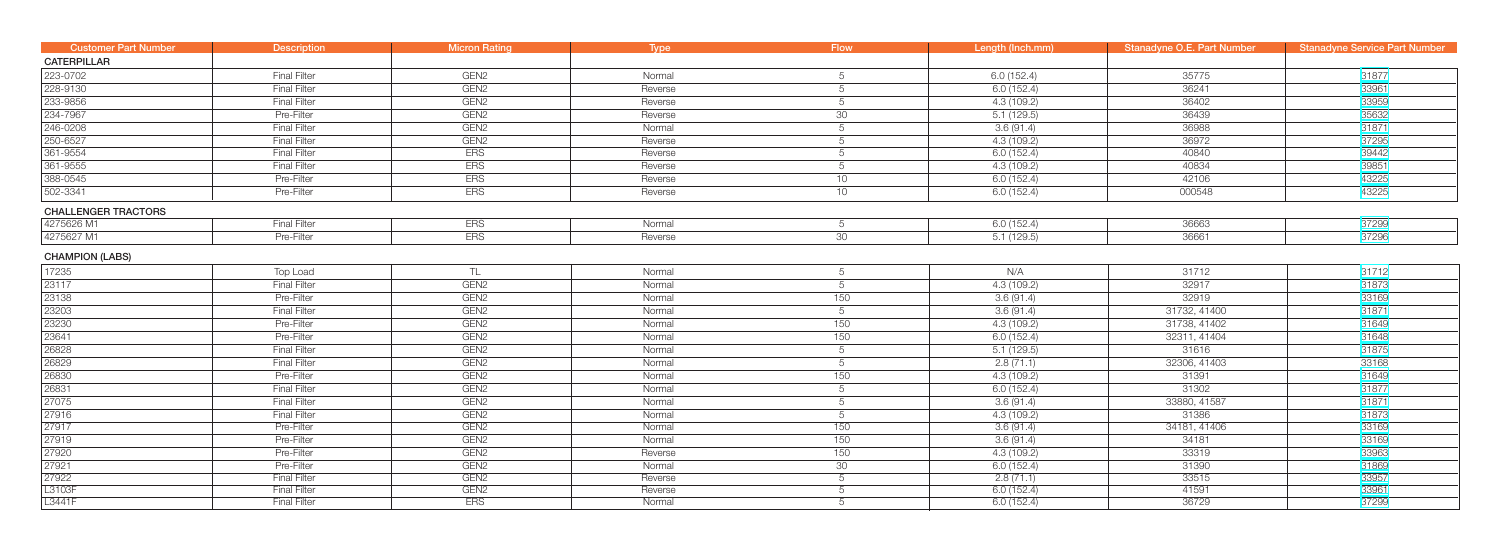| <b>Customer Part Number</b> | <b>Description</b>           | <b>Micron Rating</b> | Type    | <b>Flow</b>     | Length (Inch.mm) | Stanadyne O.E. Part Number | <b>Stanadyne Service Part Number</b> |
|-----------------------------|------------------------------|----------------------|---------|-----------------|------------------|----------------------------|--------------------------------------|
| <b>CHAMPION (LABS)</b>      |                              |                      |         |                 |                  |                            |                                      |
| L3444F                      | Pre-Filter                   | ERS                  | Reverse | 30              | 4.3(109.2)       | 36730                      | 37294                                |
| L3887F                      | <b>Final Filter</b>          | GEN <sub>2</sub>     | Normal  | 5               | 4.3(109.2)       | 41401                      | 31873                                |
| L3919F                      | Pre-Filter                   | GEN <sub>2</sub>     | Normal  | 30              | 3.6(91.4)        | 41405                      | 31863                                |
| L3924F                      | Pre-Filter                   | <b>ERS</b>           | Normal  | 30              | 3.6(91.4)        | 41588                      | 37079                                |
| L6265F                      | <b>Final Filter</b>          | GEN <sub>2</sub>     | Reverse | 5               | 4.3(109.2)       | 41590                      | 33959                                |
| L8141F                      | <b>Final Filter</b>          | <b>ERS</b>           | Normal  | 5               | 4.3(109.2)       | 41410                      | 37292                                |
| L8254F                      | <b>Final Filter</b>          | GEN <sub>2</sub>     | Normal  | 5               | 6.0(152.4)       | 41589                      | 31877                                |
| L85212F                     | Pre-Filter                   | GEN <sub>2</sub>     | Reverse | 10 <sup>1</sup> | 6.0(152.4)       | 41592                      | 37255                                |
| L8557F                      | <b>Final Filter</b>          | GEN <sub>2</sub>     | Normal  | $\overline{2}$  | 4.3(109.2)       | 41408                      | 35614                                |
| L8563F                      | Pre-Filter                   | GEN <sub>2</sub>     | Reverse | 10 <sup>1</sup> | 4.3(109.2)       | 41409                      | 37258                                |
| L8569F                      | <b>Final Filter</b>          | ERS FM10             | Normal  | 5               | 4.3(109.2)       | 41411                      | 35746                                |
| L8721F                      | <b>Final Filter</b>          | GEN <sub>2</sub>     | Normal  | 5               | 4.3(109.2)       | 31385                      | 31872                                |
| L8867F                      | Pre-Filter                   | GEN <sub>2</sub>     | Normal  | 30              | 6.0(152.4)       | 41407                      | 31869                                |
| L8872F                      | Pre-Filter                   | <b>ERS</b>           | Reverse | 30              | 6.0(152.4)       | 38051, 42781               | 37302                                |
| <b>CLAAS</b>                |                              |                      |         |                 |                  |                            |                                      |
| 00 2152 612 0               | Pre-Filter                   | <b>ERS</b>           | Reverse | 30              | 6.0 (152.4       | 40770                      | 37302                                |
| 001 131 820 0               | <b>Final Filter</b>          | <b>ERS</b>           | Normal  | $\overline{2}$  | 6.0(152.4)       | 36827                      | 37297                                |
| 001 131 832 0               | Pre-Filter                   | <b>ERS</b>           | Reverse | 30              | 6.0(152.4)       | 38051                      | 37302                                |
| 001 135 042 0               | Pre-Filter                   | <b>ERS</b>           | Reverse | 30              | 4.3(109.2)       | 38053                      | 37294                                |
| 001 135 044 0               | <b>Final Filter</b>          | <b>ERS</b>           | Normal  | 2               | 4.3(109.2)       | 37013                      | 39187                                |
| 001 138 200 0               | <b>Final Filter</b>          | <b>ERS</b>           | Normal  | $\overline{2}$  | 6.0(152.4)       | 37297                      | 37297                                |
| 001 138 320 0               | Pre-Filter                   | <b>ERS</b>           | Reverse | 30              | 6.0(152.4)       | 37302                      | 37302                                |
| 001 145 351 0               | Pre- Filter Composite        | <b>ERS</b>           | Reverse | 10 <sup>1</sup> | 6.0(152.4)       | 40312                      | 43225                                |
| 001 146 170 0               | <b>FinalFilter Composite</b> | <b>ERS</b>           | Normal  | 2               | 6.0(152.4)       | 40311                      | 43411                                |
| 600 502 022 0               | <b>Final Filter</b>          | GEN <sub>2</sub>     | Normal  |                 | 4.3(109.2)       | 31733                      | 31873                                |
| 600 502 330 6               | <b>Final Filter</b>          | GEN <sub>2</sub>     | Normal  |                 | 3.6(91.4)        | 31732                      | 31871                                |
| 600 502 592 6               | <b>Final Filter</b>          | GEN <sub>2</sub>     | Normal  |                 | 2.8(71.1)        | 32306                      | 33168                                |
| 600 502 815 2               | <b>Final Filter</b>          | GEN <sub>2</sub>     | Normal  | 5               | 6.0(152.4)       | 32850                      | 31877                                |
| 600 502 815 3               | Pre-Filter                   | GEN <sub>2</sub>     | Reverse | 30 <sup>7</sup> | 4.3(109.2)       | 35270                      | 35014                                |
| 600 502 897 6               | Pre-Filter                   | GEN <sub>2</sub>     | Normal  | 10              | 4.3(109.2)       | 35733                      | 37258                                |
| 600 502 897 7               | <b>Final Filter</b>          | GEN <sub>2</sub>     | Normal  | 2               | 4.3(109.2)       | 35370                      | 35614                                |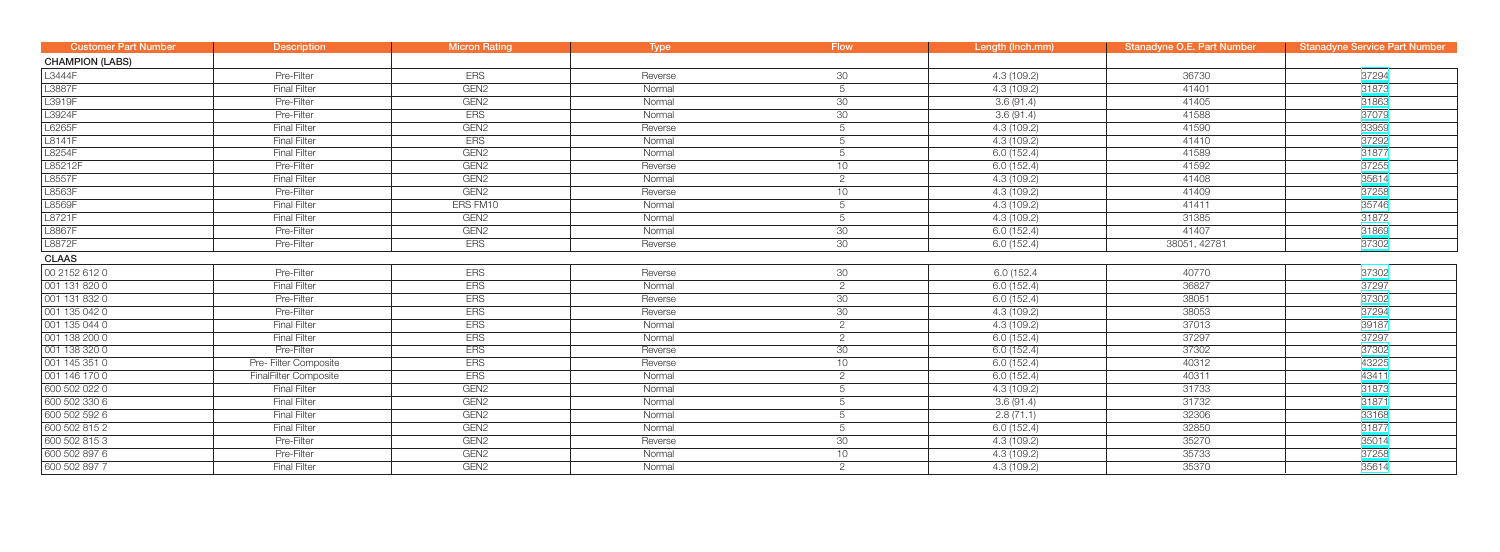| <b>Customer Part Number</b> | <b>Description</b>   | <b>Micron Rating</b>           | <b>Type</b> | <b>Flow</b>     | Length (Inch.mm) | <b>Stanadyne O.E. Part Number</b> | <b>Stanadyne Service Part Number</b> |
|-----------------------------|----------------------|--------------------------------|-------------|-----------------|------------------|-----------------------------------|--------------------------------------|
| <b>CNH CASE NEW HOLLAND</b> |                      |                                |             |                 |                  |                                   |                                      |
| 1931137                     | <b>Final Filter</b>  | GEN <sub>2</sub>               | Reverse     |                 | 6.0(152.4)       | 33317                             | 33961                                |
| 2854623                     | <b>Final Filter</b>  | GEN <sub>2</sub>               | Normal      | 5               | 4.3(109.2)       | 37976                             | 39851                                |
| 2854796                     | <b>Final Filter</b>  | GEN <sub>2</sub>               | Normal      | 5               | 6.0(152.4)       | 37180                             | 37299                                |
| 2855755                     | <b>Final Filter</b>  | GEN <sub>2</sub>               | Normal      | 5               | 6.0(152.4)       | 37180                             | 37299                                |
| 2855756                     | <b>Final Filter</b>  | GEN <sub>2</sub>               | Normal      | 5               | 6.0(152.4)       | 37180                             | 37299                                |
| 47357911                    | Pre-Filter           | GEN <sub>2</sub>               | Reverse     | $\overline{30}$ | 6.0(152.4)       | 42355                             | 37302                                |
| 84122645                    | <b>Final Filter</b>  | <b>ERS</b>                     | Reverse     | 5               | 3.6(91.4)        | 39658                             | use 37290 2.8in                      |
| 84154346                    | Pre-Filter,          | <b>ERS</b>                     | Reverse     | 30              | 6.0(152.4)       | 39901                             | 37302                                |
| 84269163                    | Pre-Filter           | <b>ERS</b>                     | Reverse     | 30              | 5.1(129.5)       | 38289                             | 37296                                |
| 84269164                    | <b>Final Filter</b>  | <b>ERS</b>                     | Normal      | 5               | 6.0(152.4)       | 38290                             | 37299                                |
| 84269165                    | Pre-Filter           | GEN <sub>2</sub>               | Reverse     | 30              | 5.1(129.5)       | 38291                             | 35632                                |
| 84269166                    | <b>Final Filter</b>  | GEN <sub>2</sub>               | Normal      | 5               | 6.0(152.4)       | 38292                             | 31877                                |
| 84409719                    | Pre-Filter Composite | <b>ERS</b>                     | Reverse     | 10 <sup>1</sup> | 6.0(152.4)       | 41297                             | 43225                                |
| 87801285                    | <b>Final Filter</b>  | GEN <sub>2</sub>               | Reverse     | 5               | 6.0(152.4)       | 33317                             | 33961                                |
| 87801341                    | Pre-Filter           | GEN <sub>2</sub>               | Reverse     | 150             | 4.3(109.2)       | 33319                             | 33963                                |
| 87801434                    | <b>Final Filter</b>  | GEN <sub>2</sub>               | Reverse     | 5               | 2.8(71.1)        | 33515                             | 33957                                |
| 87802332                    | Pre-Filter           | GEN <sub>2</sub>               | Reverse     | 30              | 4.3(109.2)       | 34981                             | 40955                                |
| 87802594                    | <b>Final Filter</b>  | GEN <sub>2</sub>               | Reverse     | 5               | 4.3(109.2)       | 35308                             | 33959                                |
| 87802728                    | <b>Final Filter</b>  | GEN <sub>2</sub>               | Reverse     | 5               | 6.0(152.4)       | 35553                             | 33961                                |
| 87802921                    | <b>Final Filter</b>  | GEN <sub>2</sub>               | Normal      | 5               | 6.0(152.4)       | 31302                             | 31877                                |
| 87802923                    | Pre-Filter           | GEN <sub>2</sub>               | Reverse     | 30              | 4.3(109.2)       | 34981                             | 35014                                |
| 87802925                    | <b>Final Filter</b>  | GEN <sub>2</sub>               | Reverse     | 5               | 6.0(152.4)       | 33317                             | 33961                                |
| 87802926                    | <b>Final Filter</b>  | GEN <sub>2</sub>               | Reverse     | 5               | 6.0(152.4)       | 35553                             | 33961                                |
| 87802927                    | <b>Final Filter</b>  | GEN <sub>2</sub>               | Reverse     |                 | 6.0(152.4)       | 35553                             | 33961                                |
| 87803440                    | <b>Final Filter</b>  | ERS                            | Normal      |                 | 6.0(152.4)       | 36729                             | 37299                                |
| 87803441                    | <b>Final Filter</b>  | <b>ERS</b>                     | Normal      | 5               | 6.0(152.4)       | 36729                             | 37299                                |
| 87803442                    | <b>Final Filter</b>  | ERS                            | Normal      | $\overline{5}$  | 6.0(152.4)       | 36729                             | 37299                                |
| 87803443                    | Pre-Filter           | <b>ERS</b>                     | Reverse     | 30              | 4.3(109.2)       | 36730                             | 37294                                |
| 87803444                    | Pre-Filter           | ERS                            | Reverse     | 30              | 4.3(109.2)       | 36730                             | 37294                                |
| 87803445                    | Pre-Filter           | <b>ERS</b>                     | Reverse     | 30              | 4.3(109.2)       | 36730                             | 37294                                |
| 87840590                    | <b>Final Filter</b>  | GEN <sub>2</sub>               | Normal      | 5               | 6.0(152.4)       | 31302                             | 31877                                |
| 87840591                    | <b>Pre-Filter</b>    | GEN <sub>2</sub><br><b>ERS</b> | Normal      | 150             | 4.3(109.2)       | 31391                             | 31649                                |
| 00 1152 196 0               | Pre-Filter           |                                |             | $\overline{30}$ | 4.3(109.2)       | 45327                             |                                      |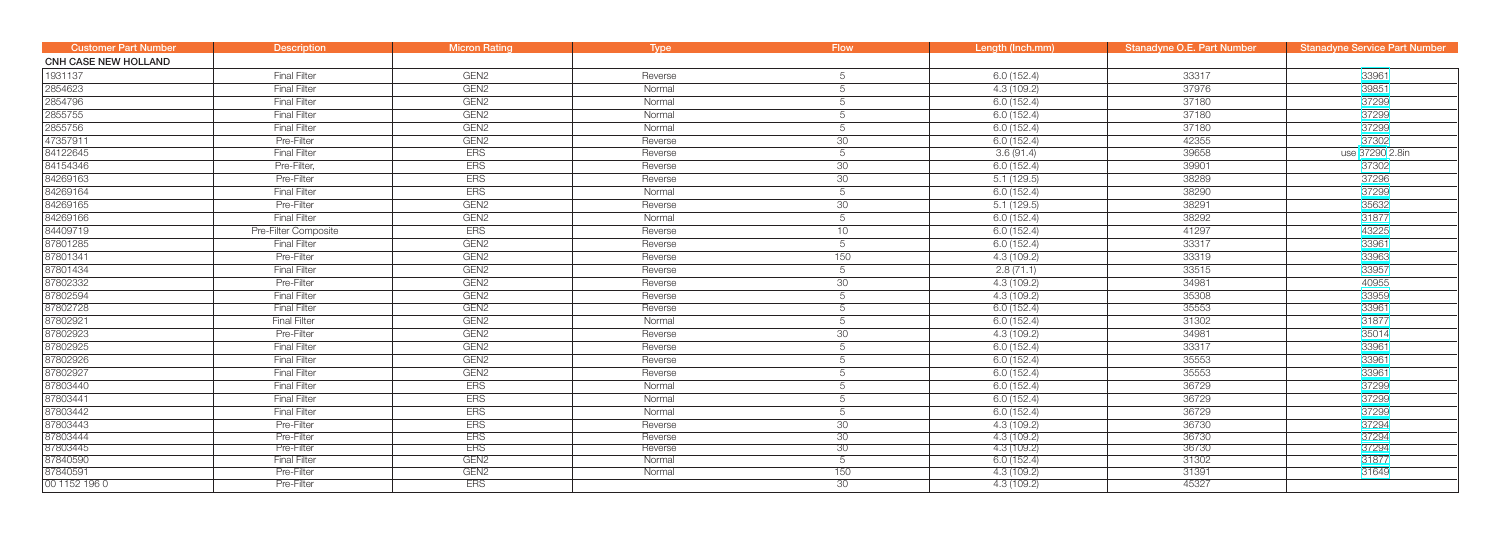| <b>Customer Part Number</b> | <b>Description</b>            | Micron Rating    | <b>Type</b> | <b>Flow</b>     | Length (Inch.mm) | <b>Stanadyne O.E. Part Number</b> | <b>Stanadyne Service Part Number</b> |
|-----------------------------|-------------------------------|------------------|-------------|-----------------|------------------|-----------------------------------|--------------------------------------|
| <b>CNH CASE NEW HOLLAND</b> |                               |                  |             |                 |                  |                                   |                                      |
| 00 1153 385 0               | Pre-Filter Composite          | GEN3.3           |             | 10              | 6.0(152.4)       | 44715                             |                                      |
| 00 1153 386 0               | <b>Final Filter Composite</b> | GEN3.3           |             | $\overline{2}$  | 6.0(152.4)       | 44712                             |                                      |
| 162000080845                | Pre-Filter                    | GEN <sub>2</sub> | Normal      | 150             | 4.3(109.2)       | 31391                             | 31649                                |
| 162000080877                | <b>Final Filter</b>           | GEN <sub>2</sub> | Normal      | 5               | 6.0(152.4)       |                                   | 31877                                |
| 162000080882                | Pre-Filter                    | GEN <sub>2</sub> | Reverse     | 30              | 5.1(129.5)       | 38291                             | 35632                                |
| 162000080886                | <b>Final Filter</b>           | GEN <sub>2</sub> | Normal      | 5               | 6.0(152.4)       |                                   | 31877                                |
| 162000080915                | Pre-Filter                    | <b>ERS</b>       | Reverse     | 30              | 5.1(129.5)       | 38289                             | 37296                                |
| 162000080923                | Pre-Filter                    | GEN <sub>2</sub> | Reverse     | 30              | 5.1(129.5)       |                                   | 35632                                |
| 162000081002                | Pre-Filter                    | GEN <sub>2</sub> | Normal      | 150             | 4.3(109.2)       |                                   | 31649                                |
| 2152 617.0                  | <b>FM1000</b>                 | GEN <sub>2</sub> |             | 30              |                  | 40764                             |                                      |
| 8368 79276                  | Pre-Filter                    | GEN <sub>2</sub> | Reverse     | 30              | 5.1(129.4)       | 38291                             | use 40955 4.3in                      |
| 8368 79277                  | <b>Final Filter</b>           | GEN <sub>2</sub> | Normal      | 5               | 6.0(152.4)       | 38292                             | 31877                                |
| 8368 79278                  | Pre-Filter                    | <b>ERS</b>       | Reverse     | $\overline{30}$ | 5.1(129.4)       | 38289                             | 37296                                |
| P2950591P                   | Pre-Filter                    | GEN <sub>2</sub> | Normal      | 150             | 4.3(109.2)       | 31391                             | 31649                                |
| <b>COOPERS</b>              |                               |                  |             |                 |                  |                                   |                                      |
| 00 2152 612 0               | Pre-Filter                    | <b>ERS</b>       | Reverse     | 30              | 6.0 (152.4       | 40770                             | 37302                                |
| FP5916                      | <b>Final Filter</b>           | ERS FM10         | Reverse     | 5               | 5.1(129.5)       | 38265                             | 33960                                |
| D006E6SK151                 | <b>Final Filter</b>           | GEN <sub>2</sub> | Reverse     | 5               | 6.0(152.4)       | 42085                             | 33961                                |
| <b>FSM4145</b>              | <b>Final Filter</b>           | GEN <sub>2</sub> | Reverse     | 5               | 6.0(152.4)       | 35332, 40471                      | 33961                                |
| <b>FSM4224</b>              | <b>Final Filter</b>           | GEN <sub>2</sub> | Reverse     | 5               | 5.1(129.4)       | 35547, 40472                      | 33960                                |
| <b>FSM4253</b>              | <b>Final Filter</b>           | ERS FM10         | Reverse     | 5               | 5.1(129.5)       | 36620, 40469                      | 36995                                |
| <b>FSM4254</b>              | <b>Final Filter</b>           | ERS FM10         | Reverse     | $\overline{2}$  | 6.0(152.4)       | 36621, 40470                      | 36994                                |
| <b>FSM4255</b>              | <b>Final Filter</b>           | ERS FM10         | Reverse     | 5               | 6.0(152.4)       | 40468                             | 38640                                |
| <b>FSM4289</b>              | Pre-Filter                    | <b>ERS</b>       | Normal      | 30              | 3.6(91.4)        | 37281                             | 37079                                |
| <b>FSW4150</b>              | Pre-Filter                    | GEN <sub>2</sub> | Normal      | 150             | 4.3(109.2)       | 31518                             | 31649                                |
| <b>FSW4151</b>              | <b>Final Filter</b>           | GEN <sub>2</sub> | Normal      | 5               | 4.3(109.2)       | 32917                             | 31873                                |
| <b>FSW4153</b>              | Pre-Filter                    | GEN <sub>2</sub> | Normal      | 150             | 3.6(91.4)        | 32919                             | 33169                                |
| <b>CROSSLAND</b>            |                               |                  |             |                 |                  |                                   |                                      |
| 5212                        | <b>Final Filter</b>           | GEN <sub>2</sub> | Reverse     | 5               | 6.0(152.4)       |                                   | 33961                                |
| 6006                        | Pre-Filter                    | GEN <sub>2</sub> | Normal      | 150             | 3.6(91.4)        |                                   | 33169                                |
| 6007                        | <b>Final Filter</b>           | GEN <sub>2</sub> | Normal      | 5               | 4.3 (109.2)      |                                   | 31873                                |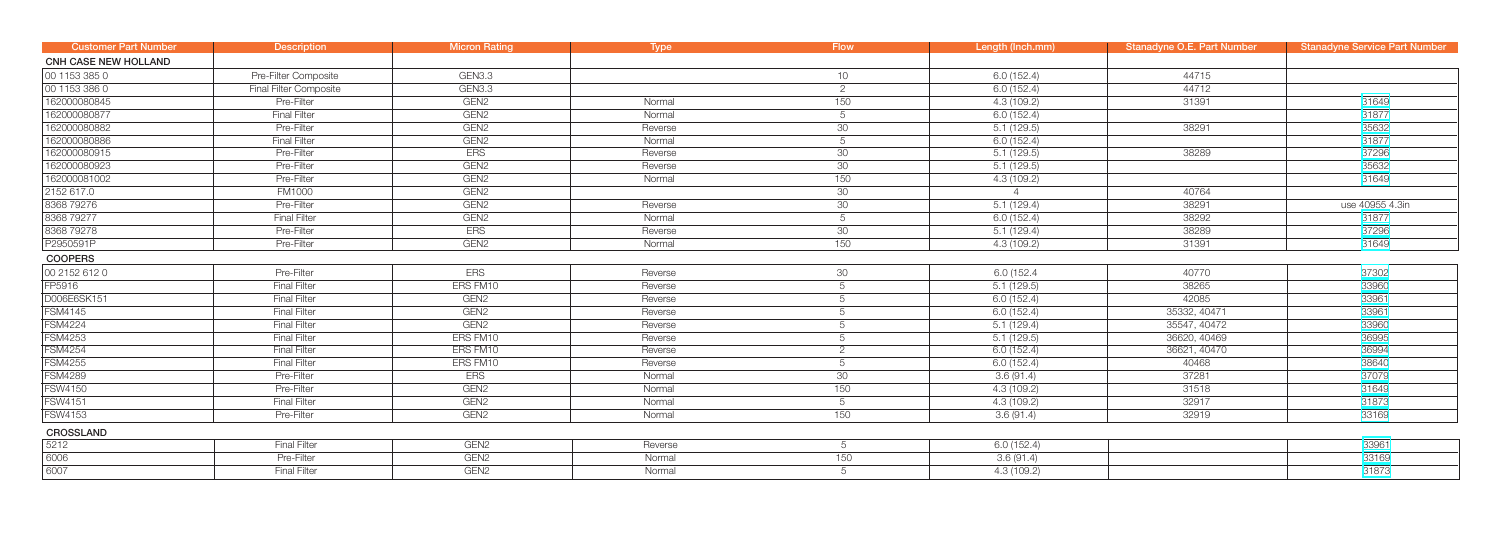| <b>Customer Part Number</b>  | <b>Description</b>  | <b>Micron Rating</b> | Type    | <b>Flow</b>     | Length (Inch.mm) | Stanadyne O.E. Part Number | <b>Stanadyne Service Part Number</b> |
|------------------------------|---------------------|----------------------|---------|-----------------|------------------|----------------------------|--------------------------------------|
| <b>CUSHMAN</b>               |                     |                      |         |                 |                  |                            |                                      |
| 272153901                    | <b>Final Filter</b> | GEN <sub>2</sub>     | Normal  | 5               | 3.6(91.4)        | 31871                      | 31871                                |
| DANTRUCK-HEDEN LIFTTRUCK A/S |                     |                      |         |                 |                  |                            |                                      |
| 79800038                     | <b>Final Filter</b> | GEN <sub>2</sub>     | Normal  | 5               | 4.3(109.2)       | 32917                      | 31873                                |
| 79800039                     | Pre-Filter          | GEN <sub>2</sub>     | Normal  | 150             | 3.6(91.4)        | 32919                      | 33169                                |
| <b>DENNIS BUS</b>            |                     |                      |         |                 |                  |                            |                                      |
| 659523-1                     | Pre-Filter          | GEN <sub>2</sub>     | Normal  | 30              | 5.1(129.4)       | 35737                      | 31867                                |
| <b>DONALDSON</b>             |                     |                      |         |                 |                  |                            |                                      |
| P179102                      | Pre-Filter          | GEN <sub>2</sub>     | Normal  | 150             | 3.6(91.4)        | 32919                      | 33169                                |
| P179114                      | <b>Final Filter</b> | GEN <sub>2</sub>     | Normal  | 5               | 4.3(109.2)       | 32917                      | 31873                                |
| P550351                      | Final Filter        | GEN <sub>2</sub>     | Normal  | 5               | 3.6(91.4)        | 31732                      | 31871                                |
| P550352                      | Top Load            | TL                   | Normal  | 5               | N/A              | 31712                      | 31712                                |
| P550397                      | <b>Final Filter</b> | GEN <sub>2</sub>     | Normal  | 5               | 4.3(109.2)       | 31733                      | 31873                                |
| P550398                      | Pre-Filter          | GEN <sub>2</sub>     | Normal  | 30 <sup>7</sup> | 4.3 (109.2)      | 31734                      | 31865                                |
| P550399                      | Pre-Filter          | GEN <sub>2</sub>     | Normal  | 150             | 3.6(91.4)        | 32919                      | 33169                                |
| P550401                      | <b>Final Filter</b> | GEN <sub>2</sub>     | Normal  | 5               | 4.3(109.2)       | 32917                      | 31873                                |
| P550434                      | Pre-Filter          | GEN <sub>2</sub>     | Normal  | 150             | 4.3(109.2)       | 31391                      | 31649                                |
| P550435                      | <b>Final Filter</b> | GEN <sub>2</sub>     | Normal  | $5\overline{)}$ | 6.0(152.4)       | 31302                      | 31877                                |
| P550502                      | Pre-Filter          | GEN <sub>2</sub>     | Normal  | 150             | 4.3 (109.2)      | 31518                      | 31649                                |
| P550503                      | Pre-Filter          | GEN <sub>2</sub>     | Normal  | 30              | 4.3(109.2)       | 32650                      | 31865                                |
| P550506                      | <b>Final Filter</b> | GEN <sub>2</sub>     | Normal  | 5               | 5.1(129.5)       | 31616                      | 31875                                |
| P550570                      | Pre-Filter          | GEN <sub>2</sub>     | Reverse | 150             | 3.6(91.4)        | 33748                      | 33962                                |
| P550666                      | <b>Final Filter</b> | GEN <sub>2</sub>     | Normal  | 5               | 2.8(71.1)        | 32306                      | 33168                                |
| P550667                      | <b>Final Filter</b> | GEN <sub>2</sub>     | Normal  | $\overline{2}$  | 6.0(152.4)       | 35369                      | 35612                                |
| P550754                      | <b>Final Filter</b> | GEN <sub>2</sub>     | Normal  | 5               | 6.0(152.4)       | 32808                      | 31877                                |
| P550756                      | Pre-Filter          | GEN <sub>2</sub>     | Normal  | 150             | 6.0(152.4)       | 32311                      | 31648                                |
| P550759                      | <b>Final Filter</b> | GEN <sub>2</sub>     | Normal  | 2               | 4.3(109.2)       | 35370                      | 35614                                |
| P550760                      | Pre-Filter          | GEN <sub>2</sub>     | Normal  | 10              | 4.3(109.2)       | 35733                      | 37258                                |
| P550771                      | <b>Final Filter</b> | GEN <sub>2</sub>     | Normal  | $\overline{5}$  | 4.3(109.2)       | 31385                      | 31873                                |
| P550772                      | Pre-Filter          | GEN <sub>2</sub>     | Normal  | 30 <sup>°</sup> | 4.3(109.2)       | 31387                      | 31865                                |
| P550773                      | <b>Final Filter</b> | GEN <sub>2</sub>     | Normal  | $\overline{2}$  | 6.0(152.4)       | 35005                      | 35612                                |
| P550914                      | <b>Final Filter</b> | ERS FM10             | Normal  | 5               | 4.3(109.2)       | 35615                      | 35746                                |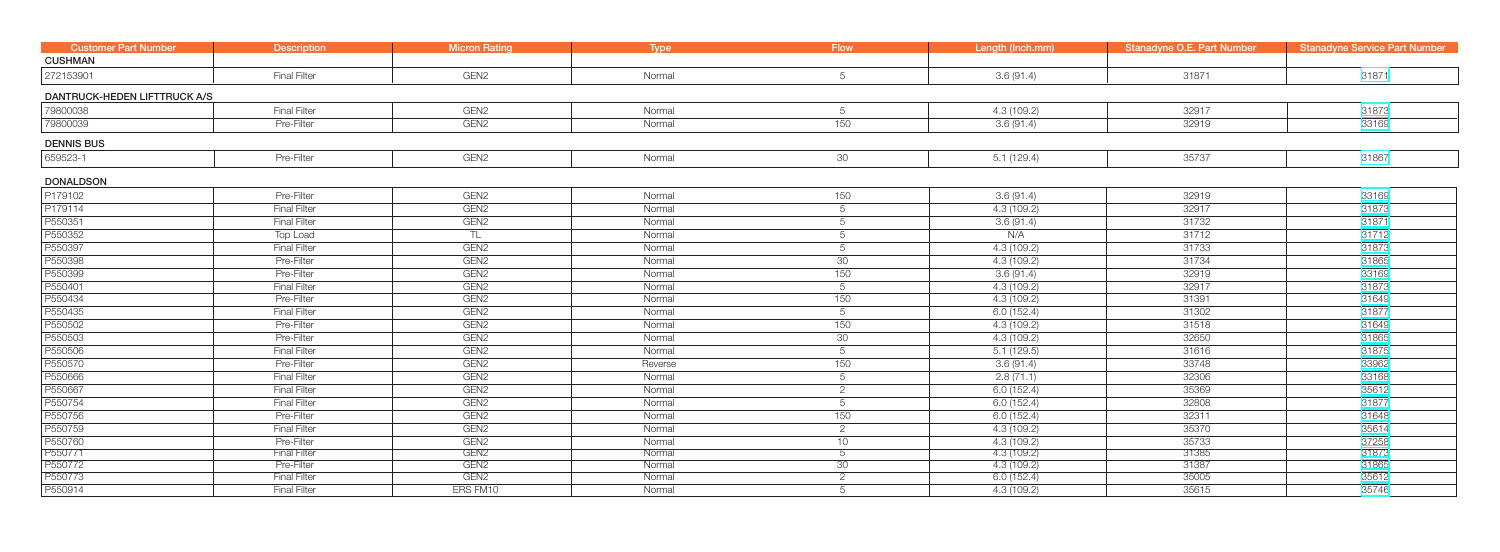| <b>Customer Part Number</b> | <b>Description</b>  | <b>Micron Rating</b> | Type    | <b>Flow</b>     | Length (Inch.mm) | <b>Stanadyne O.E. Part Number</b> | <b>Stanadyne Service Part Number</b> |
|-----------------------------|---------------------|----------------------|---------|-----------------|------------------|-----------------------------------|--------------------------------------|
| <b>DONALDSON</b>            |                     |                      |         |                 |                  |                                   |                                      |
| P551432                     | <b>Final Filter</b> | <b>ERS</b>           | Reverse | 5               | 4.3 (109.2)      | 45237                             | 39851                                |
| P551434                     | Pre-Filter          | <b>ERS</b>           | Reverse | 30              | 4.3(109.2)       |                                   | 37294                                |
| P551723                     | Pre-Filter          | GEN <sub>2</sub>     | Normal  | 150             | 4.3(109.2)       | 31738                             | 31649                                |
| P564278                     | <b>Final Filter</b> | <b>GEN2 FM1000</b>   | Normal  | $5\overline{)}$ | 8.0(203.2)       | 37325                             | 33633                                |
| P564391                     | <b>Final Filter</b> | <b>ERS</b>           | Reverse | $\overline{2}$  | 6.0(152.4)       | 37640                             | Use 43364 4.3 in                     |
| P564392                     | <b>Final Filter</b> | GEN2 FM1000          | Reverse | $\overline{2}$  | 8.0(203.2)       | 37455                             | 40624                                |
| P564393                     | <b>Final Filter</b> | <b>GEN2 FM1000</b>   | Reverse | 2               | 4.0()            | 37456                             | Use 39595 3.6" 5m                    |
| P564430                     | Pre-Filter          | GEN2 FM1000          | Reverse | 30 <sup>7</sup> | 8.0 (203.2)      | 37772                             | use 37968 8in                        |
| P564646                     | <b>Final Filter</b> | ERS FM10             | Normal  | $\overline{5}$  | 4.3(109.3)       | 37904                             | 35746                                |
| <b>DOOSAN</b>               |                     |                      |         |                 |                  |                                   |                                      |
| 22532378                    | Pre-Filter          | ERS FM10             | Normal  | 10              | 3.6(91.4)        | 40232                             | use 36682 2.8in                      |
| 22926737                    | Pre-Filter          | <b>ERS</b>           | Normal  | 30              | 3.6(91.4)        | 38680                             | 37079                                |
| 46492252                    | Pre-Filter          | <b>GEN2 FM1000</b>   | Reverse | 30              | 8.0(203.2)       | 40047                             | use 37968 8in                        |
| 46578120                    | <b>Final Filter</b> | <b>GEN2 FM1000</b>   | Reverse | 5               | 8.0(203.2)       | 42016                             | Use 37968 10m                        |
| 46594960                    | <b>Final Filter</b> | ERS                  | Reverse | 5               | 6.0(152.4)       | 41460                             | 39442                                |
| 46553976, 87802923          | Pre-Filter          | GEN <sub>2</sub>     | Reverse | 30 <sup>7</sup> | 4.3(109.3)       | 34981                             | 40955                                |
| F.G. WILSON / GEN PART      |                     |                      |         |                 |                  |                                   |                                      |
| 901 248                     | <b>Final Filter</b> | GEN <sub>2</sub>     | Normal  | 5               | 4.3(109.3)       | 34251                             | 31873                                |
| 901 249                     | Pre-Filter          | GEN <sub>2</sub>     | Normal  | 150             | 3.6(91.4)        | 34252                             | 33169                                |
| <b>FGO 552</b>              | <b>Final Filter</b> | GEN <sub>2</sub>     | Normal  | $5\overline{)}$ | 2.8(71.1)        | 32306                             | 33168                                |
| <b>FGO 808</b>              | <b>Final Filter</b> | <b>GEN2 FM1000</b>   | Reverse | $\Omega$        | 8.0(203.2)       | 43026                             | 43026P                               |
| <b>FIAMM</b>                |                     |                      |         |                 |                  |                                   |                                      |
| FT5430                      | <b>Final Filter</b> | GEN <sub>2</sub>     | Normal  | $5\phantom{.0}$ | 3.6(91.4)        | 31732                             | 31871                                |
| FIAT POWER TRAIN-see IVECO  |                     |                      |         |                 |                  |                                   |                                      |
|                             |                     |                      |         |                 |                  |                                   |                                      |
| <b>FILTRON</b>              |                     |                      |         |                 |                  |                                   |                                      |
| 848/3N                      | <b>Final Filter</b> | ERS FM10             | Reverse | 5               | 5.1(129.5)       | 36620, 40469                      | 36995                                |
| 848/4N                      | <b>Final Filter</b> | ERS FM10             | Reverse | $\overline{2}$  | 6.0(152.4)       | 40470                             | 36994                                |
| 848/5N                      | <b>Final Filter</b> | GEN <sub>2</sub>     | Reverse | 5               | 5.1(129.4)       | 35547, 40472                      | 33960                                |
| 848/6N                      | <b>Final Filter</b> | ERS FM10             | Reverse | 5               | 5.1(129.5)       | 40468                             | use 38640 6.0in                      |
| PP848/2                     | <b>Final Filter</b> | GEN <sub>2</sub>     | Reverse | 5               | 6.0(152.4)       | 35332                             | 33961                                |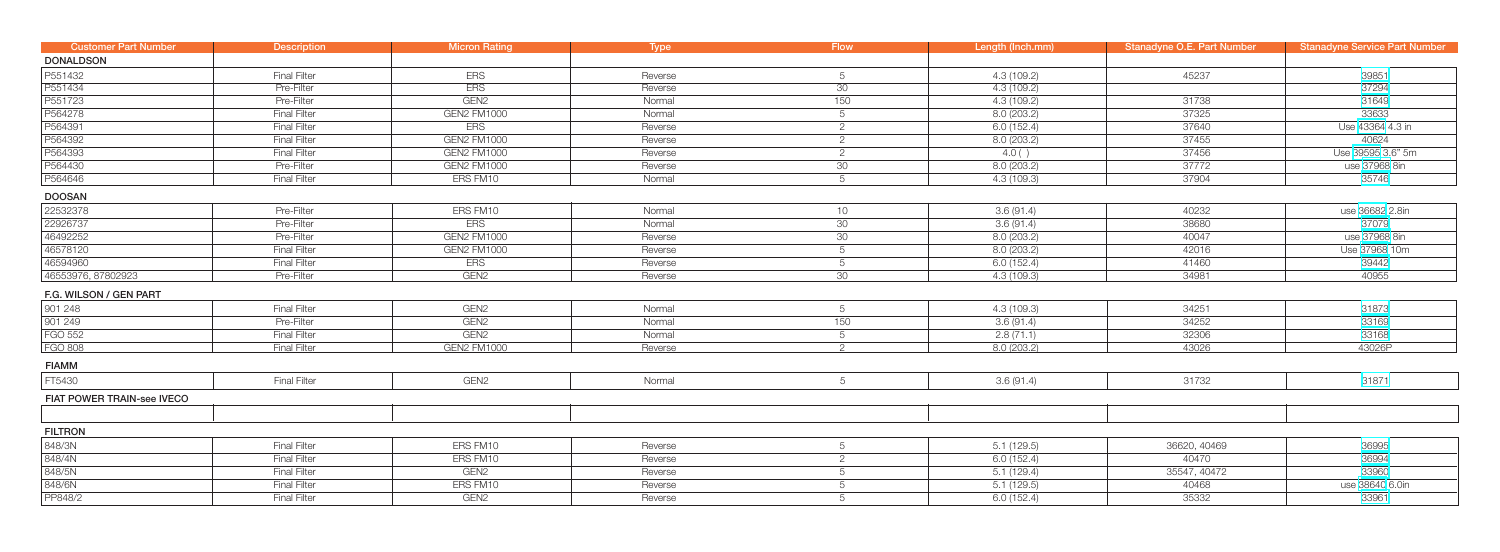| <b>Customer Part Number</b> | <b>Description</b>  | <b>Micron Rating</b> | Type    | <b>Flow</b>    | Length (Inch.mm) | <b>Stanadyne O.E. Part Number</b> | <b>Stanadyne Service Part Number</b> |
|-----------------------------|---------------------|----------------------|---------|----------------|------------------|-----------------------------------|--------------------------------------|
| <b>FLEETGUARD</b>           |                     |                      |         |                |                  |                                   |                                      |
| FF19987                     | Pre-Filter          | <b>ERS</b>           | Reverse | 30             | 3.6(91.4)        | 38461                             | Use 37294 4.3 in                     |
| 79800038                    | <b>Final Filter</b> | GEN <sub>2</sub>     | Normal  | 5              | 4.3(109.2)       | 32917                             | 31873                                |
| 79800039                    | Pre-Filter          | GEN <sub>2</sub>     | Normal  | 150            | 3.6(91.4)        | 32919                             | 33169                                |
| 85400976                    | <b>Final Filter</b> | GEN <sub>2</sub>     | Normal  | 5              | 2.8(71.1)        | 32306                             | 33168                                |
| 701040A1                    | Pre-Filter          | GEN <sub>2</sub>     | Normal  | 150            | 3.6(91.4)        | 32919                             | 33169                                |
| 701902A1                    | <b>Final Filter</b> | GEN <sub>2</sub>     | Normal  | 5              | 6.0(152.4)       | 32900                             | 31877                                |
| FF19991                     | <b>Final Filter</b> | <b>ERS</b>           | Reverse | 5              | 4.3(109.3)       | 38893                             | 37295                                |
| FF19993                     | Pre-Filter          | <b>ERS</b>           | Reverse | 30             | 6.0(152.4)       | 38738                             | 37302                                |
| FGO 552                     | <b>Final Filter</b> | GEN <sub>2</sub>     | Normal  | 5              | 2.8(71.1)        | 32306                             | 33168                                |
| <b>FS1069</b>               | Pre-Filter          | <b>ERS</b>           | Normal  | 30             | 3.8(96.0)        | 41541                             | 37079                                |
| FS19516                     | <b>Final Filter</b> | GEN <sub>2</sub>     | Normal  | 5              | 3.6(91.4)        | 31732, 41400                      | 31871                                |
| FS19517                     | <b>Final Filter</b> | GEN <sub>2</sub>     | Normal  | 5              | 4.3(109.2)       | 31733, 41401                      | 31873                                |
| FS19519                     | <b>Final Filter</b> | GEN <sub>2</sub>     | Normal  | 5              | 3.6(91.4)        | 31732                             | 31871                                |
| FS1951964                   | <b>Final Filter</b> | GEN <sub>2</sub>     | Normal  | 5              | 3.6(91.4)        | 31732                             | 31871                                |
| FS19525                     | <b>Final Filter</b> | GEN <sub>2</sub>     | Normal  | 5              | 6.0(152.4)       | 31302                             | 31877                                |
| FS19526                     | Pre-Filter          | GEN <sub>2</sub>     | Normal  | 150            | 4.3 (109.2)      | 31391                             | 31649                                |
| FS19530                     | Pre-Filter          | GEN <sub>2</sub>     | Normal  | 150            | 3.6(91.4)        | 32919                             | 33169                                |
| FS19531                     | <b>Final Filter</b> | GEN <sub>2</sub>     | Normal  | 5              | 4.3 (109.2)      | 32917                             | 31873                                |
| FS19546                     | Pre-Filter          | GEN <sub>2</sub>     | Normal  | 150            | 6.0(152.4)       | 32311, 41404                      | 31648                                |
| FS19554                     | Pre-Filter          | GEN <sub>2</sub>     | Normal  | 30             | 4.3(109.2)       | 32650, 41516                      | 31865                                |
| FS19555                     | Pre-Filter          | GEN <sub>2</sub>     | Normal  | 150            | 4.3(109.2)       | 31518, 41510                      | 31649                                |
| FS19572                     | <b>Final Filter</b> | GEN <sub>2</sub>     | Normal  | 5              | 4.3(109.2)       | 31385                             | 31873                                |
| FS19573                     | <b>Final Filter</b> | GEN <sub>2</sub>     | Normal  | 5              | 2.8(71.1)        | 32306, 41403                      | 33168                                |
| FS19577                     | Pre-Filter          | GEN <sub>2</sub>     | Normal  | 150            | 4.3(109.2)       | 31738, 41402                      | 31649                                |
| FS19583                     | <b>Final Filter</b> | GEN <sub>2</sub>     | Normal  | $\overline{5}$ | 5.1(129.4)       | 31616                             | 31875                                |
| FS19585                     | Pre-Filter          | GEN <sub>2</sub>     | Normal  | 30             | 3.6(91.4)        | 34178, 41405                      | 31863                                |
| FS19588                     | Pre-Filter          | GEN <sub>2</sub>     | Reverse | 30             | 4.3(109.2)       | 34981                             | 40955                                |
| FS19589                     | Pre-Filter          | GEN <sub>2</sub>     | Normal  | 30             | 4.3(109.2)       | 31387                             | 31865                                |
| FS19609                     | <b>Final Filter</b> | GEN <sub>2</sub>     | Reverse | $\overline{5}$ | 6.0(152.4)       | 3533240471                        | 33961                                |
| FS19612                     | Pre-Filter          | GEN <sub>2</sub>     | Reverse | 150            | 3.6(91.4)        | 33748, 41518                      | 33962                                |
| FS19614                     | <b>Final Filter</b> | GEN <sub>2</sub>     | Reverse | b.             | 6.0(152.4)       | 33317                             | 33961                                |
| FS19619                     | <b>Final Filter</b> | GEN <sub>2</sub>     | Normal  |                | 6.0(152.4)       | 32900                             | 31877                                |
| FS19621                     | <b>Final Filter</b> | GEN <sub>2</sub>     | Normal  | b.             | 3.6(91.4)        | 33880, 41519                      | 31871                                |
| FS19792                     | <b>Final Filter</b> | GEN <sub>2</sub>     | Reverse | 5              | 2.8(71.1)        | 33515                             | 33957                                |
| FS19793                     | <b>Final Filter</b> | GEN <sub>2</sub>     | Normal  | 5              | 6.0(152.4)       | 32808, 41517                      | 31877                                |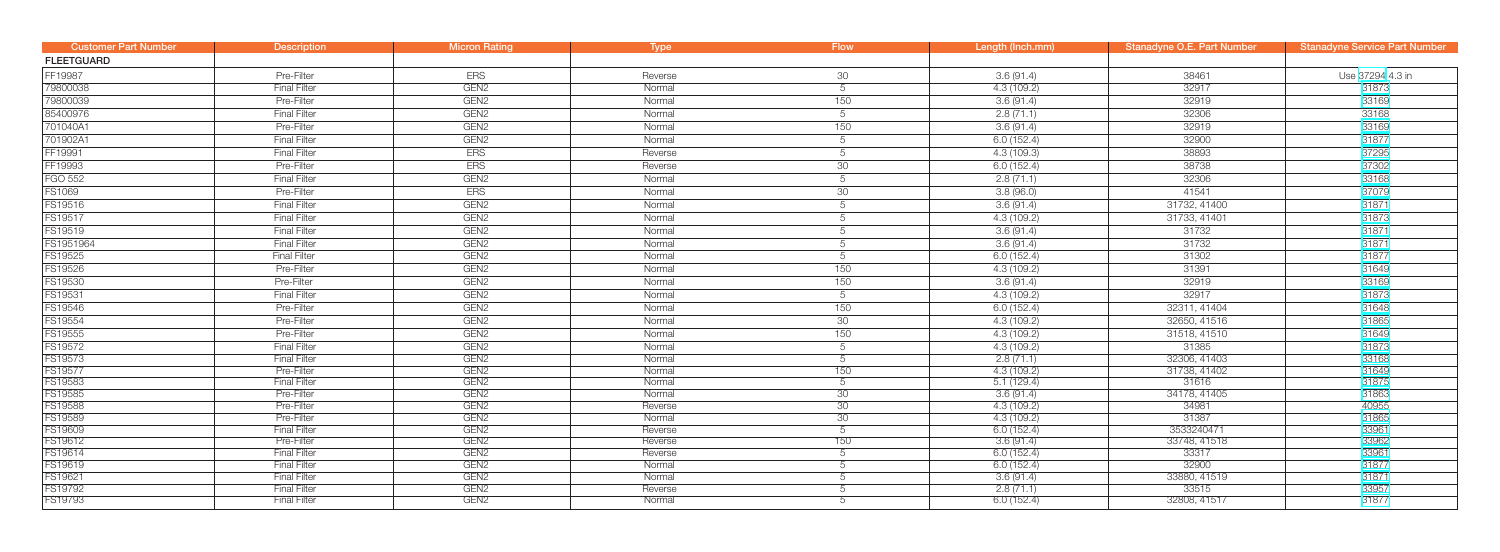| <b>Customer Part Number</b> | <b>Description</b>   | <b>Micron Rating</b> | <b>Type</b> | <b>Flow</b>    | Length (Inch.mm) | Stanadyne O.E. Part Number | <b>Stanadyne Service Part Number</b> |
|-----------------------------|----------------------|----------------------|-------------|----------------|------------------|----------------------------|--------------------------------------|
| <b>FLEETGUARD</b>           |                      |                      |             |                |                  |                            |                                      |
| FS19794                     | Pre-Filter           | GEN <sub>2</sub>     | Normal      | $30\,$         | 6.0(152.4)       | 35408, 41523               | 31869                                |
| FS19865                     | <b>Final Filter</b>  | GEN <sub>2</sub>     | Normal      | $\overline{2}$ | 6.0(152.4)       | 35369, 41521               | 35612                                |
| <b>FS19868</b>              | <b>Final Filter</b>  | GEN <sub>2</sub>     | Normal      | $\overline{2}$ | 4.3(109.2)       | 35370, 41408               | 35614                                |
| FS19912                     | <b>Final Filter</b>  | ERS FM10             | Normal      | 5              | 4.3 (109.2)      | 35615, 41411               | 35746                                |
| FS19971                     | <b>Final Filter</b>  | <b>ERS</b>           | Normal      | 5              | 6.0(152.4)       | 36729                      | 37299                                |
| FS19972                     | Pre-Filter           | <b>ERS</b>           | Reverse     | 30             | 4.3(109.2)       | 36730                      | 37294                                |
| FS19973                     | Pre-Filter           | <b>ERS</b>           | Reverse     | 30             | 5.1(129.5)       | 37616, 41530               | 37296                                |
| FS19974                     | <b>Final Filter</b>  | <b>ERS</b>           | Normal      | 5              | 6.0(152.4)       | 37617, 41459               | 37299                                |
| FS19975                     | Pre-Filter           | <b>ERS</b>           | Reverse     | 30             | 6.0(152.4)       | 38051, 41532               | 37302                                |
| FS19976                     | <b>Final Filter</b>  | <b>ERS</b>           | Normal      | $\overline{2}$ | 6.0(152.4)       | 36827, 41526               | 37297                                |
| FS19977                     | Pre-Filter           | <b>ERS</b>           | Reverse     | 30             | 4.3(109.2)       | 38053, 41533               | 37294                                |
| <b>FS19978</b>              | <b>Final Filter</b>  | <b>ERS</b>           | Normal      | 2              | 4.3(109.2)       | 37013, 41528               | 39187                                |
| FS19979                     | Pre-Filter           | <b>ERS</b>           | Normal      | 30             | 4.3(109.2)       | 37932, 41531               | 36810                                |
| FS19980                     | <b>Final Filter</b>  | <b>ERS</b>           | Normal      | 5              | 2.8(71.1)        | 37130, 41529               | 37290                                |
| FS19981                     | <b>Final Filter</b>  | <b>ERS</b>           | Reverse     | 5              | 6.0(152.4)       | 38326, 41460               | 39442                                |
| FS19982                     | <b>Final Filter</b>  | GEN <sub>2</sub>     | Normal      | 5              | 6.0(152.4)       | 37180                      | 37299                                |
| FS19983                     | <b>Final Filter</b>  | <b>ERS</b>           | Normal      | 5              | 4.3(109.2)       | 36799, 41410               | Use 37292 2.8 in                     |
| FS19984                     | Marine, Pre-Filter   | <b>ERS</b>           | Reverse     | 10             | 4.3(109.2)       | 3655941455                 | 37293                                |
| FS19985                     | <b>Final Filter</b>  | <b>ERS</b>           | Reverse     | 10             | 6.0(152.4)       | 36828, 41527               | 37300                                |
| <b>FS19986</b>              | <b>Final Filter</b>  | <b>ERS</b>           | Reverse     | 10             | 6.0(152.4)       | 36635, 41456               | 37301                                |
| <b>FS19987</b>              | Pre-Filter           | <b>ERS</b>           | Reverse     | 30             | 3.6(91.4)        | 38461, 41462               | Use 37294 4.3 in,                    |
| <b>FS19988</b>              | Pre-Filter           | <b>ERS</b>           | Reverse     | 30             | 6.0(152.4)       | 36551                      | 37302                                |
| FS19989                     | <b>Final Filter</b>  | <b>ERS</b>           | Reverse     | 5              | 4.3 (109.2)      | 36972, 41458               | 37295                                |
| FS19990                     | Marine, Final Filter | <b>ERS</b>           | Normal      | $\overline{2}$ | 4.3(109.2)       | 36503, 41454               | 37291                                |
| FS19991                     | <b>Final Filter</b>  | <b>ERS</b>           | Reverse     | 5              | 4.3(109.2)       | 38893, 41466               | 39851                                |
| FS19992                     | <b>Final Filter</b>  | <b>ERS</b>           | Normal      | 5              | 6.0(152.4)       | 38332, 41461               | 37299                                |
| FS19993                     | Pre-Filter           | <b>ERS</b>           | Reverse     | 30             | 6.0(152.4)       | 38738, 41463               | 37302                                |
| FS19994                     | Pre-Filter           | <b>ERS</b>           | Reverse     | 150            | 3.6(91.4)        | 38695, 41534               | Use 37294 4.3 in                     |
| FS20011                     | Marine, Final Filter | <b>ERS</b>           | Normal      | 2              | 6.0(152.4)       | 41719                      | 37298                                |
| FS20050                     | <b>Final Filter</b>  | <b>ERS</b>           | Reverse     | 5              | 4.3(109.2)       | 44474                      | 39851                                |
| FSO1295                     | Top Load             | TL.                  | Normal      | 5              | N/A              | 31712                      | 31712                                |
| L98978                      | <b>Final Filter</b>  | GEN <sub>2</sub>     | Normal      | 5              | 3.6(91.4)        | 31732                      | 31871                                |
| MC162000080845              | Pre-Filter           | GEN <sub>2</sub>     | Normal      | 150            | 4.3(109.2)       | 31391                      | 31649                                |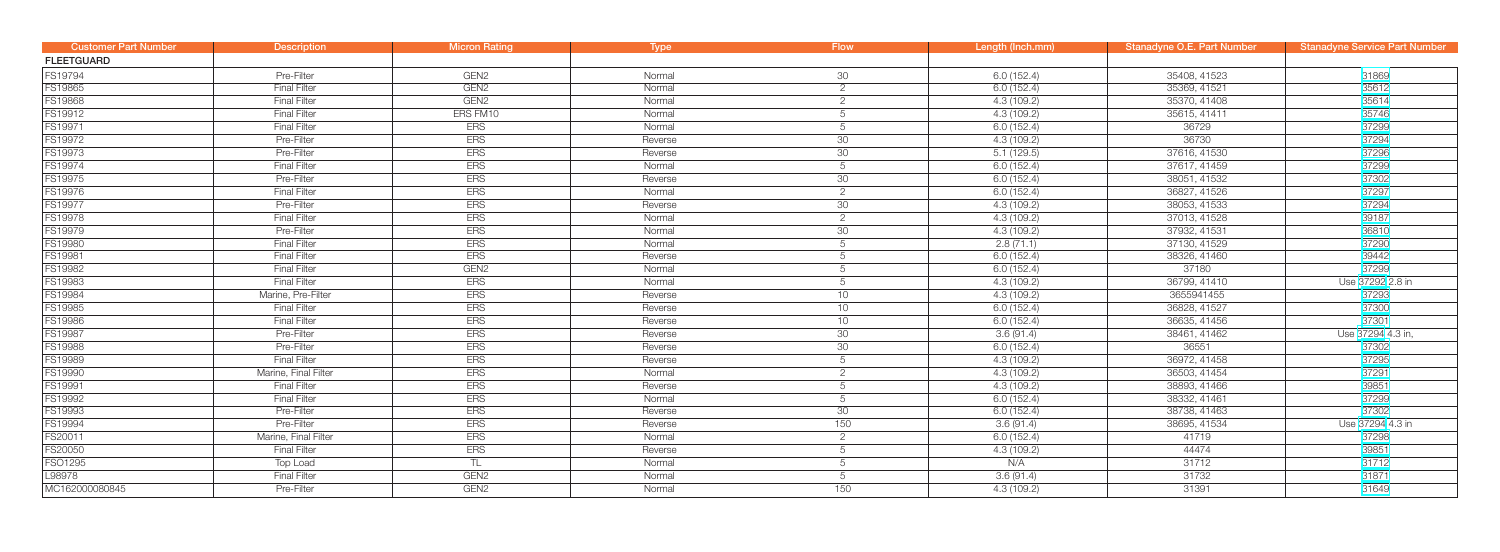| <b>Customer Part Number</b> | <b>Description</b>  | <b>Micron Rating</b> | <b>Type</b> | <b>Flow</b>    | Length (Inch.mm) | Stanadyne O.E. Part Number | <b>Stanadyne Service Part Number</b> |
|-----------------------------|---------------------|----------------------|-------------|----------------|------------------|----------------------------|--------------------------------------|
| <b>FORD / MOTORCRAFT</b>    |                     |                      |             |                |                  |                            |                                      |
| 1370779                     | <b>Final Filter</b> | ERS FM10             | Reverse     | 5              | 6.0(152.4)       | 38034                      | 38640                                |
| 1685852                     | <b>Final Filter</b> | ERS FM10             | Reverse     | $\overline{2}$ | 6.0(152.4)       | 36621                      | 36994                                |
| 1685861                     | <b>Final Filter</b> | ERS FM10             | Reverse     | 5              | 6.0(152.4)       | 38034                      | 38640                                |
| 1709059                     | <b>Final Filter</b> | GEN <sub>2</sub>     | Reverse     | 5              | 6.0(152.4)       | 35332                      | 33961                                |
| 4032667                     | <b>Final Filter</b> | GEN <sub>2</sub>     | Reverse     | 5              | 6.0(152.4)       | 34470                      | 33961                                |
| 4352681                     | <b>Final Filter</b> | GEN <sub>2</sub>     | Reverse     | 5              | 6.0(152.4)       | 35332                      | 33961                                |
| 4386518                     | <b>Final Filter</b> | GEN <sub>2</sub>     | Reverse     | 5              | 5.1(129.4)       | 35547                      | 33960                                |
| 4437885                     | <b>Final Filter</b> | GEN <sub>2</sub>     | Reverse     | $\overline{2}$ | 6.0 (152.4)      | 35899                      | 36012                                |
| 4537951                     | <b>Final Filter</b> | ERS FM10             | Reverse     | 5              | 5.1(129.4)       | 36620                      | 36995                                |
| 4537952                     | <b>Final Filter</b> | ERS FM10             | Reverse     | $\overline{2}$ | 6.0(152.4)       | 36621                      | 36994                                |
| 4669224                     | <b>Final Filter</b> | ERS FM10             | Reverse     | 2              | 6.0(152.4)       | 36621                      | 36994                                |
| 1C15-9601-AE                | <b>Final Filter</b> | ERS FM10             | Reverse     | $\overline{2}$ | 6.0(152.4)       | 36621                      | 36994                                |
| 2C11-9176-AA                | <b>Final Filter</b> | GEN <sub>2</sub>     | Reverse     | 5              | 5.1(129.5)       | 35547                      | 33960                                |
| 2C11-9176-AB                | <b>Final Filter</b> | GEN <sub>2</sub>     | Reverse     | 5              | 5.1(129.5)       | 40472                      | 33960                                |
| 2C11-9176-BA                | <b>Final Filter</b> | GEN <sub>2</sub>     | Reverse     | $\overline{2}$ | 6.0(152.4)       | 35899                      | 36012                                |
| 2C11-9176-BB                | <b>Final Filter</b> | GEN <sub>2</sub>     | Reverse     | 2              | 6.0(152.4)       | 40473                      | 36012                                |
| 3C11-9176-AA                | <b>Final Filter</b> | ERS FM10             | Reverse     | 5              | 5.1(129.5)       | 36620                      | 36995                                |
| 3C11-9176-AB                | <b>Final Filter</b> | ERS FM10             | Reverse     | 5              | 5.1(129.5)       | 40469                      | 36995                                |
| 3C11-9176-BB                | <b>Final Filter</b> | ERS FM10             | Reverse     | 2              | 6.0(152.4)       | 36621                      | 36994                                |
| 3C11-9176-BC                | <b>Final Filter</b> | ERS FM10             | Reverse     | $\overline{2}$ | 6.0(152.4)       | 40470                      | 36994                                |
| 6C11-9176-AA                | <b>Final Filter</b> | ERS FM10             | Reverse     | 5              | 6.0(152.4)       | 38034                      | 38640                                |
| 6C11-9176-AB                | <b>Final Filter</b> | ERS FM10             | Reverse     | 5              | 6.0(152.4)       | 40468                      | use 38640 6.0 in                     |
| <b>EFG184</b>               | <b>Final Filter</b> | GEN <sub>2</sub>     | Reverse     | 5              | 6.0(152.4)       | 34470, 35332               | 33961                                |
| <b>EFG331</b>               | <b>Final Filter</b> | GEN <sub>2</sub>     | Reverse     | 5              | 5.1(129.5)       | 35547                      | 33960                                |
| <b>EFG333</b>               | <b>Final Filter</b> | GEN <sub>2</sub>     | Reverse     | $\overline{2}$ | 6.0(152.4)       | 35899                      | 36012                                |
| <b>EFG334</b>               | <b>Final Filter</b> | ERS FM10             | Reverse     | 5              | 5.1(129.5)       | 36620                      | 36995                                |
| <b>EFG335</b>               | <b>Final Filter</b> | ERS FM10             | Reverse     | $\overline{2}$ | 6.0(152.4)       | 36621                      | 36994                                |
| YC15-9176-AA                | <b>Final Filter</b> | GEN <sub>2</sub>     | Reverse     | 5              | 6.0(152.4)       | 35332                      | 33961                                |
| YC15-9176-AB                | <b>Final Filter</b> | GEN <sub>2</sub>     | Reverse     | 5              | 6.0(152.4)       | 35332                      | 33961                                |
| YC15-9176-AC                | <b>Final Filter</b> | GEN <sub>2</sub>     | Reverse     | 5              | 6.0(152.4)       | 40471                      | 33961                                |
| <b>FRAM</b>                 |                     |                      |             |                |                  |                            |                                      |
| <b>PS7358</b>               | Top Load            | TL.                  | Normal      | 5              | N/A              | 29215, 31712               | 31712                                |
| <b>PS7407A</b>              | <b>Final Filter</b> | GEN <sub>2</sub>     | Normal      | 5              | 3.6(91.4)        | 31732                      | 31871                                |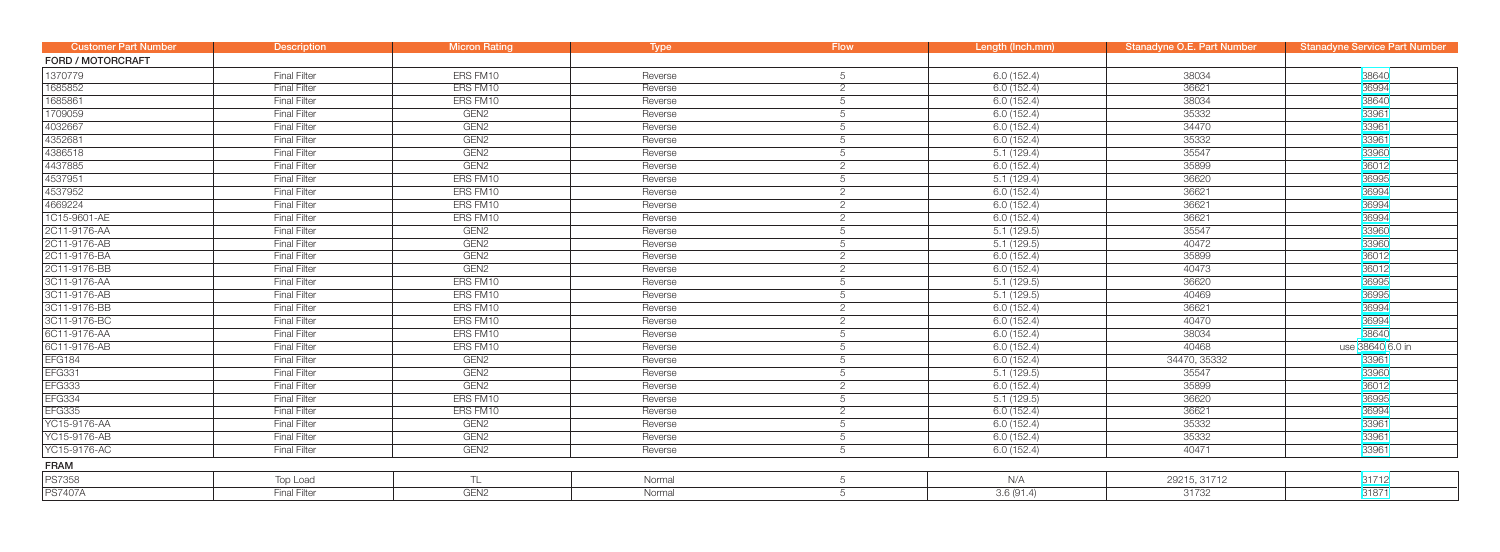| <b>Customer Part Number</b>        | <b>Description</b>   | <b>Micron Rating</b> | Type    | <b>Flow</b>     | Length (Inch.mm) | Stanadyne O.E. Part Number | <b>Stanadyne Service Part Number</b> |
|------------------------------------|----------------------|----------------------|---------|-----------------|------------------|----------------------------|--------------------------------------|
| FRAM                               |                      |                      |         |                 |                  |                            |                                      |
| <b>PS7408A</b>                     | <b>Final Filter</b>  | GEN <sub>2</sub>     | Normal  | 5               | 4.3(109.2)       | 31733                      | 31873                                |
| <b>PS7409A</b>                     | Pre-Filter           | GEN <sub>2</sub>     | Normal  | 30              | 4.3(109.2)       | 31734                      | 31865                                |
| <b>PS8239</b>                      | Marine, Final Filter | GEN <sub>2</sub>     | Normal  | $5\overline{)}$ | 6.0(152.4)       | 31735                      | 32179                                |
| <b>PS8322</b>                      | Pre-Filter           | GEN <sub>2</sub>     | Normal  | 150             | 4.3(109.2)       | 31518                      | 31649                                |
| <b>PS8487</b>                      | Pre-Filter           | GEN <sub>2</sub>     | Normal  | 150             | 4.3(109.2)       | 31738                      | 31649                                |
| <b>PS8533</b>                      | Pre-Filter           | GEN <sub>2</sub>     | Normal  | 30 <sup>°</sup> | 4.3(109.2)       | 32650                      | 31865                                |
| <b>PS8605FP</b>                    | Pre-Filter           | GEN <sub>2</sub>     | Normal  | 150             | 6.0(152.4)       | 32311                      | 31648                                |
| <b>PS8622</b>                      | <b>Final Filter</b>  | GEN <sub>2</sub>     | Normal  | 5               | 5.1(129.4)       | 31616                      | 31875                                |
| <b>PS9127</b>                      | Pre-Filter           | GEN <sub>2</sub>     | Normal  | 150             | 3.6(91.4)        | 32919                      | 33169                                |
| <b>PS9268</b>                      | <b>Final Filter</b>  | GEN <sub>2</sub>     | Normal  | $5\phantom{.0}$ | 4.3 (109.2)      | 32917                      | 31873                                |
| <b>GEHL</b>                        |                      |                      |         |                 |                  |                            |                                      |
| 245005                             | <b>Final Filter</b>  | ERS FM1              | Reverse | 5               | 3.6(91.4)        | 40072                      | 40072                                |
| L98978                             | <b>Final Filter</b>  | GEN <sub>2</sub>     | Normal  | 5               | 3.6(91.4)        | 31732                      | 31871                                |
| <b>GENERIC</b>                     |                      |                      |         |                 |                  |                            |                                      |
| 87995A                             | Pre-Filter           | GEN <sub>2</sub>     | Normal  | 30              | 6.0(152.4)       | 31390                      | 31869                                |
| <b>GENERAL MOTORS / A.C. DELCO</b> |                      |                      |         |                 |                  |                            |                                      |
| 10154635                           | Top Load             | TL                   | Normal  | $5\overline{)}$ | N/A              | 29215                      | 31712                                |
| 12385229                           | Pre-Filter           | GEN <sub>2</sub>     | Normal  | 150             | 5.1(129.5)       | 31857                      | 31649                                |
| 12554082                           | <b>Final Filter</b>  | GEN <sub>2</sub>     | Normal  | $5\phantom{.0}$ | 5.1(129.4)       | 31616                      | 31875                                |
| TP1256                             | Top Load             | TL                   | Normal  | $5\phantom{.0}$ | N/A              | 29215                      | 31712                                |
| TP1263                             | <b>Final Filter</b>  | GEN <sub>2</sub>     | Normal  | $5\phantom{.0}$ | 5.1(129.5)       | 31616                      | 31875                                |
| <b>GENPARTS</b>                    |                      |                      |         |                 |                  |                            |                                      |
| FGO 808                            | <b>Final Filter</b>  | GEN2 FM1000          | Reverse | $\overline{2}$  | 8.0(203.2)       |                            | 43026                                |
| <b>FGO 810</b>                     | Pre-Filter           | <b>ERS</b>           | Reverse | 30              | 6.0(152.4)       |                            | 37302                                |
| <b>GREEN FILTER</b>                |                      |                      |         |                 |                  |                            |                                      |
| D07-0015                           | <b>Final Filter</b>  | <b>ERS</b>           | Normal  | 5               | 2.8(71.1)        | 40674                      | 37290                                |
| <b>HASTINGS</b>                    |                      |                      |         |                 |                  |                            |                                      |
| FF943                              | Top Load             | TL                   | Normal  | 5               | N/A              | 29215, 31712               | 31712                                |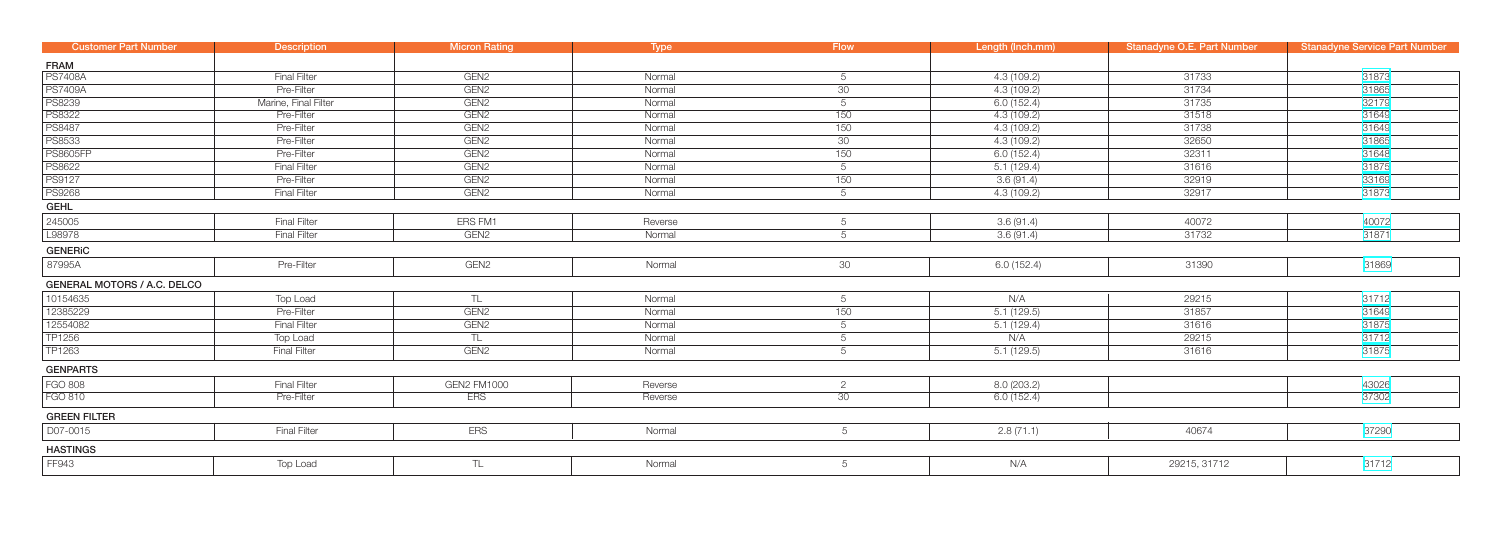| <b>Customer Part Number</b> | <b>Description</b>      | Micron Rating    | Type    | <b>Flow</b>     | Length (Inch.mm) | Stanadyne O.E. Part Number | <b>Stanadyne Service Part Number</b> |
|-----------------------------|-------------------------|------------------|---------|-----------------|------------------|----------------------------|--------------------------------------|
| <b>HASTINGS</b>             |                         |                  |         |                 |                  |                            |                                      |
| 701943                      | <b>Final Filter</b>     | TL               | Normal  | 5               | 3.8(96.0)        | 31712                      | 31712                                |
| 726591                      | <b>Final Filter</b>     | GEN <sub>2</sub> | Normal  | 5               | 5.1(129.4)       | 31616                      | 31875                                |
| FF1045                      | <b>Final Filter</b>     | GEN <sub>2</sub> | Normal  | 5               | 4.3(109.2)       | 31733                      | 31873                                |
| FF1046                      | Pre-Filter              | GEN <sub>2</sub> | Normal  | 30              | 4.3(109.2)       | 31734                      | 31865                                |
| FF1067                      | <b>Final Filter</b>     | GEN <sub>2</sub> | Normal  | 5               | 3.6(91.4)        | 31732                      | 31871                                |
| <b>FF1068</b>               | Pre-Filter              | GEN <sub>2</sub> | Normal  | 150             | 4.3(109.2)       | 31738                      | 31649                                |
| FF1080                      | <b>Final Filter</b>     | GEN <sub>2</sub> | Normal  | 5               | 4.3(109.2)       | 32917                      | 31873                                |
| FF1081                      | Pre-Filter              | GEN <sub>2</sub> | Normal  | 150             | 3.6(91.4)        | 32919                      | 33169                                |
| FF1088                      | <b>Final Filter</b>     | GEN <sub>2</sub> | Normal  | 5               | 5.1(129.4)       | 31616                      | 31875                                |
| <b>HIFI</b>                 |                         |                  |         |                 |                  |                            |                                      |
| SN70209                     | <b>Final Filter</b>     | GEN <sub>2</sub> | Normal  | $\overline{2}$  | 4.3(109.2)       |                            | 35614                                |
| SN70233                     | Pre-Filter              | <b>ERS</b>       | Reverse | 30              | 6.0(152.4)       |                            | 37302                                |
| SN70242                     | Pre-Filter              | <b>ERS</b>       | Reverse | 30              | 4.3(109.2)       |                            | 37294                                |
| SN70311                     | Final Filter, Composite | <b>ERS</b>       | Normal  | $\overline{2}$  | 4.3(109.2)       |                            | 42983                                |
| SN70349                     | <b>Final Filter</b>     | GEN2 FM1000      | Reverse | $\overline{2}$  | 8.0(203.2)       |                            | 43026                                |
| SN70428                     | <b>Final Filter</b>     | ERS FM10         | Reverse | 5               | 5.1(129.5)       |                            | 36995                                |
| <b>HOBART</b>               |                         |                  |         |                 |                  |                            |                                      |
| 285364                      | Pre-Filter              | GEN <sub>2</sub> | Normal  | 150             | 4.3 (109.2)      | 31572                      | 31649                                |
| <b>INGERSOLL RAND</b>       |                         |                  |         |                 |                  |                            |                                      |
| 22206197                    | <b>Final Filter</b>     | GEN <sub>2</sub> | Normal  | $\overline{2}$  | 4.3(109.2)       | 35370                      | 35614                                |
| 22744700                    | <b>Final Filter</b>     | ERS FM10         | Normal  | 5               | 4.3 (109.2)      | 35615                      | 35746                                |
| 22926737                    | Pre-Filter              | <b>ERS</b>       | Normal  | 30              | 3.6(91.4)        | 38680                      | 37079                                |
| 85400976                    | <b>Final Filter</b>     | GEN <sub>2</sub> | Normal  | $5\overline{)}$ | 2.8(71.1)        | 32306                      | 33168                                |
| <b>IVECO (FPT)</b>          |                         |                  |         |                 |                  |                            |                                      |
| 8094862                     | Pre-Filter              | <b>ERS</b>       | Reverse | 30              | 6.0(152.4)       | 38169                      | 37302                                |
| 87840590                    | <b>Final Filter</b>     | GEN <sub>2</sub> | Normal  | $5\phantom{.0}$ | 6.0(152.4)       | 31302                      | 31877                                |
| 87840591                    | Pre-Filter              | GEN <sub>2</sub> | Normal  | 150             | 4.3 (109.2)      | 31391                      | 31649                                |
| 504107584                   | <b>Final Filter</b>     | GEN <sub>2</sub> | Normal  | 5               | 6.0(152.4)       | 37180                      | 37299                                |
| <b>JACOBSEN</b>             |                         |                  |         |                 |                  |                            |                                      |
| 272153901                   | Final filter            | GEN <sub>2</sub> | Normal  | 5               | 3.6(91.4)        | 31871                      | 31871                                |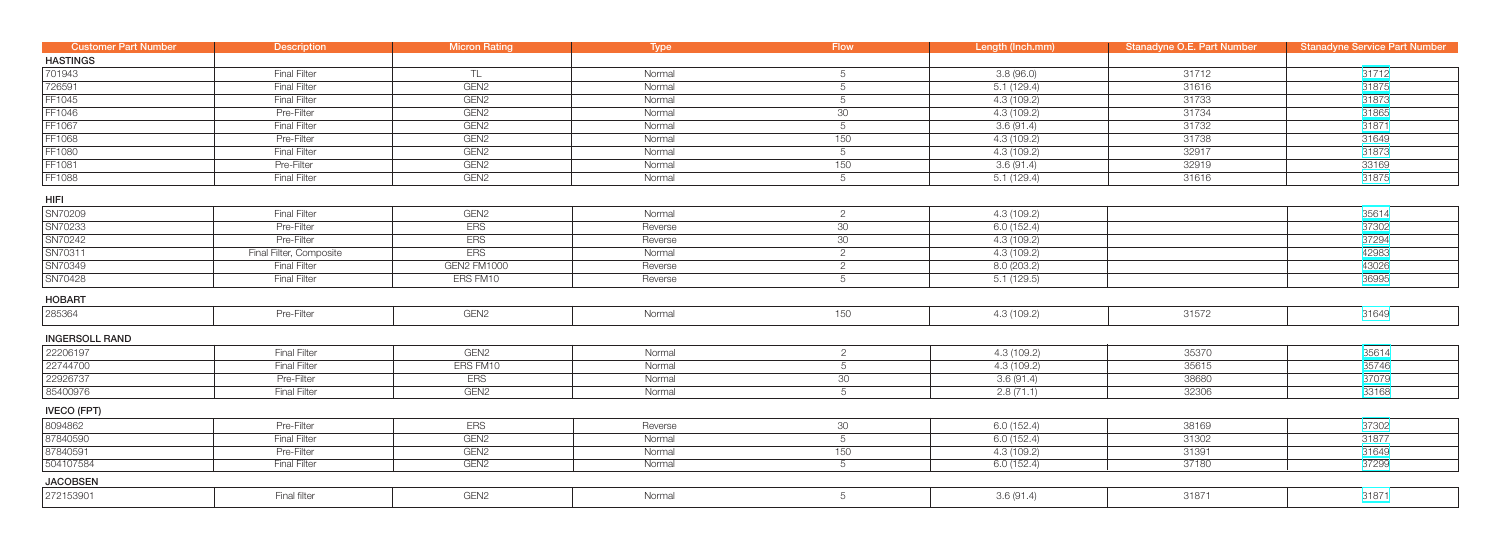| <b>Customer Part Number</b> | <b>Description</b>      | <b>Micron Rating</b> | <b>Type</b> | <b>Flow</b>     | Length (Inch.mm) | <b>Stanadyne O.E. Part Number</b> | <b>Stanadyne Service Part Number</b> |
|-----------------------------|-------------------------|----------------------|-------------|-----------------|------------------|-----------------------------------|--------------------------------------|
| JCB                         |                         |                      |             |                 |                  |                                   |                                      |
| 16237725                    | <b>Final Filter</b>     | <b>ERS</b>           | Reverse     | 5               | 6.0(152.4)       | 41460                             | 39442                                |
| 180-W60058                  | Final Filter, Composite | GEN2.3               | Reverse     | $\overline{2}$  | 6.0(152.4)       | 42603                             |                                      |
| 32/921001                   | Pre-Filter              | GEN <sub>2</sub>     | Normal      | 30              | 3.6(91.4)        | 34250                             | 31863                                |
| 32/925610                   | Pre-Filter              | GEN <sub>2</sub>     | Normal      | 150             | 3.6(91.4)        | 36957                             | 33169                                |
| 32/925666                   | <b>Final Filter</b>     | <b>ERS</b>           | Normal      | 5               | 2.8(71.1)        | 37130                             | 37290                                |
| 32/925694                   | Pre-Filter              | <b>ERS</b>           | Normal      | 30              | 3.6(91.4)        | 37281                             | 37079                                |
| 32/925705                   | Pre-Filter              | <b>ERS</b>           | Normal      | 150             | 3.6(91.4)        | 37437                             | use 37079 3.6 in                     |
| 32/925760                   | Pre-Filter              | <b>ERS</b>           | Normal      | 30              | 4.3(109.2)       | 37932                             | 36810                                |
| 32/925816                   | Pre-Filter              | <b>ERS</b>           | Normal      | 150             | 4.3(109.2)       | 38177                             | use 36810 4.3 in                     |
| 32/925822                   | Pre-Filter              | GEN <sub>2</sub>     | Normal      | 30              | 6.0(152.4)       | 31869                             | 31869                                |
| 32/925869                   | <b>Final Filter</b>     | <b>ERS</b>           | Normal      | $5\overline{)}$ | 6.0(152.4)       | 38332                             | 37299                                |
| 32/925915                   | Pre-Filter              | <b>ERS</b>           | Reverse     | 30 <sup>°</sup> | 3.6(91.4)        | 38461                             | Use 37294 4.3 in                     |
| 32/925950                   | <b>Final Filter</b>     | GEN <sub>2</sub>     | Reverse     | $5\overline{)}$ | 6.0(152.4)       | 38326                             | 39442                                |
| 32/925975                   | Pre-Filter              | <b>ERS</b>           | Reverse     | 150             | 3.6(91.4)        | 38695                             | Use 37294 4.3 in                     |
| 32/925994                   | Pre-Filter              | <b>ERS</b>           | Reverse     | 30 <sup>°</sup> | 6.0(152.4)       | 38738                             | 37302                                |
| 32/926037                   | <b>Final Filter</b>     | <b>ERS</b>           | Normal      | 5               | 4.3(109.2)       | 38982                             | Use 37292 2.8 in                     |
| 320/07067                   | Pre-Filter              | <b>ERS</b>           | Reverse     | 30              | 5.1(129.4)       | 40948                             | 37296                                |
| 320/07390                   | Final Filter, Composite | <b>GEN2.3</b>        | Reverse     | $\overline{2}$  | 6.0(152.4)       | 42603                             |                                      |
| 320/07426                   | Final filter            | <b>GEN2 FM1000</b>   | Reverse     | 10              | 8.0(203.2)       | 43753                             | 37968                                |
| 320/07446                   | <b>Final Filter</b>     | <b>ERS</b>           | Normal      | $\overline{2}$  | 6.0(152.4)       | 43761                             | 43411                                |
| 320/07483                   | <b>Final Filter</b>     | <b>GEN2 FM1000</b>   | Reverse     | $\overline{2}$  | 8.0(203.2)       | 44407                             | Use 37968 8in 10m                    |
| 320/A7001                   | <b>Final Filter</b>     | <b>FM1000</b>        | Reverse     | 5               | 8.0(203.2)       | 44644                             | 40624                                |
| 332/S3917                   | <b>Final Filter</b>     | <b>ERS</b>           | Normal      | 5               | 3.6(91.4)        | 39362                             | Use 37290 2.8 in                     |
| 333/K7702                   | <b>Final Filter</b>     | <b>ERS</b>           | Normal      | $\overline{2}$  | 6.0(152.4)       | 43382                             | 37297                                |
| 333/W5100                   | <b>Final Filter</b>     | GEN2 FM10            | Reverse     | 5               | 5.1(129.5)       | 43043                             | 36995                                |
| 334/C0454                   | Pre-Filter              | <b>GEN2 FM1000</b>   | Reverse     | 30              | 8.0(203.2)       | 43975                             | Use 37968 10m                        |
| 35/E3094                    | <b>Final Filter</b>     | ERS FM10             | Normal      | $5\overline{)}$ | 2.8(71.1)        | 44092                             | 36682                                |
| <b>JL TRACTOR</b>           |                         |                      |             |                 |                  |                                   |                                      |
| 285364                      | Pre-Filter              | GEN <sub>2</sub>     | Normal      | 150             | 4.3(109.2)       | 31572                             | 31649                                |
| <b>JLG INDUSTRIES</b>       |                         |                      |             |                 |                  |                                   |                                      |
| 91474633                    | Pre-Filter              | <b>ERS</b>           | Reverse     | $30\,$          | 4.3 (109.2)      | 37294                             | 37294                                |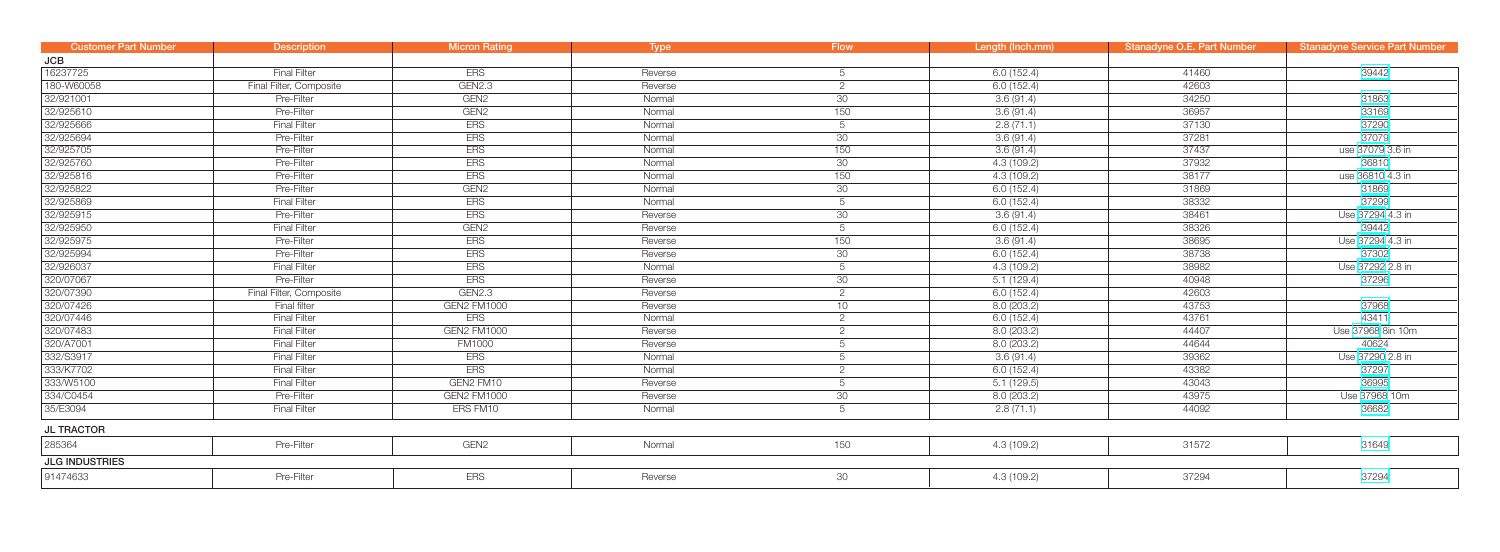| <b>Customer Part Number</b> | <b>Description</b>   | <b>Micron Rating</b> | <b>Type</b> | Flow            | Length (Inch.mm) | Stanadyne O.E. Part Number | <b>Stanadyne Service Part Number</b> |
|-----------------------------|----------------------|----------------------|-------------|-----------------|------------------|----------------------------|--------------------------------------|
| <b>JOHN DEERE</b>           |                      |                      |             |                 |                  |                            |                                      |
| RE503198                    | <b>Final Filter</b>  | GEN <sub>2</sub>     | Normal      | 5               | 4.3(109.2)       | 31733                      | 31873                                |
| RE503254                    | <b>Final Filter</b>  | GEN <sub>2</sub>     | Normal      | 5               | 3.6(91.4)        | 31732                      | 31871                                |
| RE503747                    | Marine, Final Filter | GEN <sub>2</sub>     | Normal      | 5               | 2.8(71.1)        | 34492                      | use 32178 4.3in                      |
| RE50455                     | <b>Final Filter</b>  | GEN <sub>2</sub>     | Normal      | 5               | 3.6(91.4)        | 29571                      | 31871                                |
| RE504785                    | <b>Final Filter</b>  | GEN <sub>2</sub>     | Normal      | 5               | 3.6(91.4)        | 31732                      | 31871                                |
| RE508202                    | <b>Final Filter</b>  | ERS FM10             | Normal      | 5               | 4.3 (109.2)      | 35615                      | 35746                                |
| RE508633                    | Pre-Filter           | GEN <sub>2</sub>     | Normal      | 30              | 6.0(152.4)       | 35408                      | 31869                                |
| RE508846                    | Pre-Filter           | GEN <sub>2</sub>     | Normal      | 150             | 6.0(152.4)       | 35380                      | 33965                                |
| RE509031                    | <b>Final Filter</b>  | GEN <sub>2</sub>     | Normal      | $\overline{2}$  | 4.3(109.2)       | 35370                      | 35614                                |
| RE509032                    | <b>Final Filter</b>  | GEN <sub>2</sub>     | Normal      | 2               | 6.0(152.4)       | 35369                      | 35612                                |
| RE509036                    | Pre-Filter           | GEN <sub>2</sub>     | Reverse     | 30              | 6.0(152.4)       | 35274                      | 35634                                |
| RE509208                    | Pre-Filter           | GEN <sub>2</sub>     | Reverse     | 30              | 4.3 (109.2)      | 35270                      | 40955                                |
| RE515368                    | Marine, Pre-Filter   | GEN <sub>2</sub>     | Reverse     | 30              | 6.0(152.4)       | 35511                      | Use 40958 4.3in                      |
| RE516477                    | Pre-Filter           | GEN <sub>2</sub>     | Normal      | 150             | 4.3(109.2)       | 35545                      | 33963                                |
| RE517180                    | Pre-Filter           | GEN <sub>2</sub>     | Reverse     | 10              | 6.0(152.4)       | 35730                      | 37255                                |
| RE517181                    | Pre-Filter           | GEN <sub>2</sub>     | Normal      | 10              | 4.3 (109.2)      | 35733                      | 37258                                |
| RE519951                    | <b>Final Filter</b>  | GEN <sub>2</sub>     | Normal      | $\overline{2}$  | 4.3(109.2)       | 35370                      | 35614                                |
| RE519988                    | Pre-Filter           | GEN <sub>2</sub>     | Normal      | 10              | 4.3 (109.2)      | 35733                      | 37258                                |
| RE519989                    | <b>Final Filter</b>  | GEN <sub>2</sub>     | Normal      | $\overline{2}$  | 4.3(109.2)       | 35370                      | 35614                                |
| RE520842                    | Marine, Final Filter | <b>ERS</b>           | Normal      | $\overline{2}$  | 4.3 (109.2)      | 36503                      | 37291                                |
| RE521248                    | Marine, Pre-Filter   | <b>ERS</b>           | Reverse     | 10              | 4.3(109.2)       | 36559                      | 37293                                |
| RE521538                    | <b>Final Filter</b>  | <b>ERS</b>           | Normal      | $\overline{2}$  | 6.0(152.4)       | 36632                      | 37298                                |
| RE521540                    | <b>Final Filter</b>  | <b>ERS</b>           | Reverse     | 10              | 6.0 (152.4)      | 36635                      | 37301                                |
| RE522488                    | <b>Final Filter</b>  | GEN <sub>2</sub>     | Reverse     | 10              | 4.3(109.2)       | 35733                      | 37258                                |
| RE522489                    | <b>Final Filter</b>  | GEN <sub>2</sub>     | Normal      | $\overline{2}$  | 4.3(109.2)       | 35370                      | 35614                                |
| RE522490                    | <b>Final Filter</b>  | GEN <sub>2</sub>     | Normal      | 5               | 6.0(152.4)       | 32850                      | 31877                                |
| RE522491                    | Pre-Filter           | GEN <sub>2</sub>     | Reverse     | 30              | 4.3(109.2)       | 35270                      | 40955                                |
| RE522734                    | <b>Final Filter</b>  | ERS FM10             | Normal      | 5               | 4.3 (109.2)      | 35615                      | 35746                                |
| RE522868                    | <b>Final Filter</b>  | <b>ERS</b>           | Normal      | 5               | 4.3(109.2)       | 36799                      | 37292                                |
| RE522878                    | <b>Final Filter</b>  | <b>ERS</b>           | Normal      | $\overline{2}$  | 6.0(152.4)       | 36827                      | 37297                                |
| RE522966                    | <b>Final Filter</b>  | <b>ERS</b>           | Reverse     | 10 <sup>1</sup> | 6.0(152.4)       | 36828                      | 37300                                |
| RE526319                    | Pre-Filter           | <b>ERS</b>           | Reverse     | 10              | 4.3(109.2)       | 37316                      | 37294 4.3 in                         |
| RE526557                    | <b>Final Filter</b>  | ERS                  | Normal      | $\overline{2}$  | 4.3(109.2)       | 37013                      | 39187                                |
| RE529513                    | <b>Final Filter</b>  | ERS FM10             | Normal      | 15              | 4.3 (109.2)      | 35615                      | 35746                                |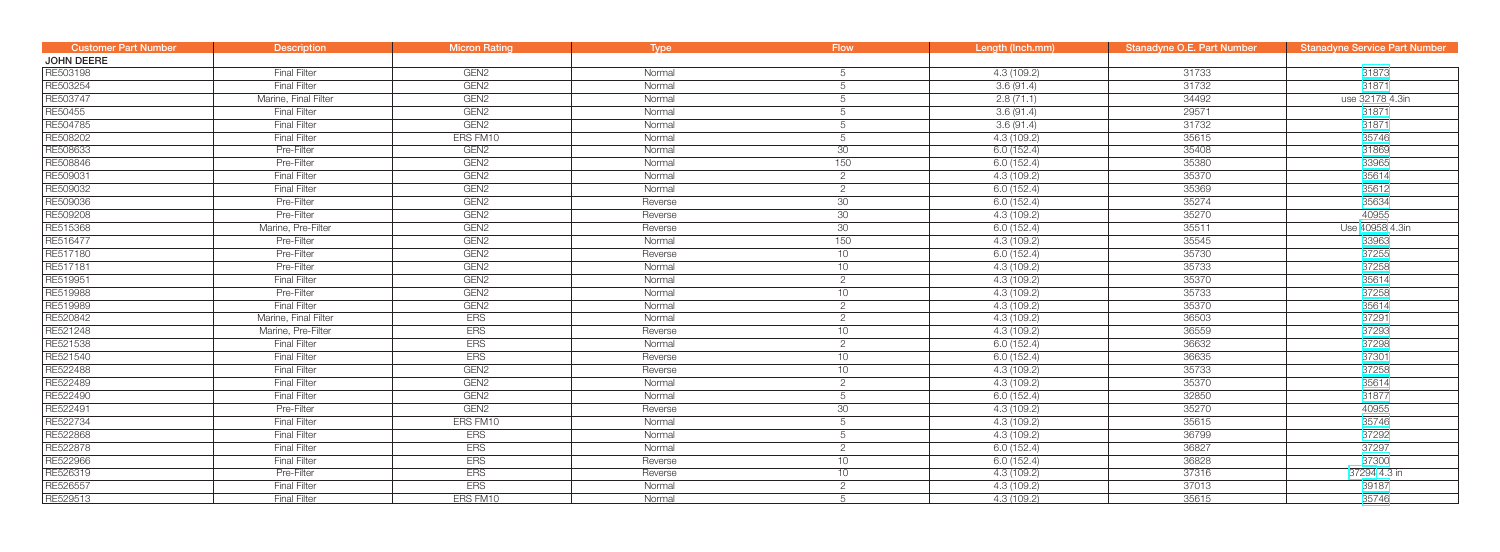| <b>Customer Part Number</b> | <b>Description</b>      | <b>Micron Rating</b> | <b>Type</b> | <b>Flow</b>     | Length (Inch.mm) | Stanadyne O.E. Part Number | <b>Stanadyne Service Part Number</b> |
|-----------------------------|-------------------------|----------------------|-------------|-----------------|------------------|----------------------------|--------------------------------------|
| <b>JOHN DEERE</b>           |                         |                      |             |                 |                  |                            |                                      |
| RE529643                    | Pre-Filter              | <b>ERS</b>           | Reverse     | 30              | 6.0(152.4)       | 38051                      | 37302                                |
| RE529644                    | Pre-Filter              | <b>ERS</b>           | Reverse     | 30              | 4.3 (109.2)      | 38053                      | 37294                                |
| RE52987                     | <b>Final Filter</b>     | GEN <sub>2</sub>     | Normal      | 5               | 4.3 (109.2)      | 30221                      | 31873                                |
| RE531220                    | Pre-Filter              | GEN <sub>2</sub>     | Reverse     | 30              | 4.3 (109.2)      | 35270                      | 40955                                |
| RE533026                    | <b>Final Filter</b>     | <b>ERS</b>           | Reverse     | 5               | 4.3(109.3)       | 38893                      | 39851                                |
| RE535216                    | <b>Final Filter</b>     | <b>ERS</b>           | Normal      | $\overline{2}$  | 6.0(152.4)       | 36827                      | 37297                                |
| RE535217                    | Pre-Filter, Composite   | <b>ERS</b>           | Reverse     | 10              | 6.0(152.4)       | 43225                      | 43225                                |
| RE535217                    | Pre-Filter              | <b>ERS</b>           | Reverse     | 30              | 6.0(152.4)       | 38051                      | 37302                                |
| RE536192                    | <b>Final Filter</b>     | <b>ERS</b>           | Normal      | 2               | 6.0(152.4)       | 36827                      | 37297                                |
| RE536193                    | Pre-Filter              | <b>ERS</b>           | Reverse     | 30              | 6.0(152.4)       | 38051                      | 37302                                |
| RE536194                    | <b>Final Filter</b>     | <b>ERS</b>           | Normal      | $\overline{2}$  | 4.3 (109.2)      | 37013                      | 39187                                |
| RE536195                    | Pre-Filter              | <b>ERS</b>           | Reverse     | 30 <sup>2</sup> | 4.3 (109.2)      | 38053                      | 37294                                |
| RE536195                    | Pre-Filter, Composite   | <b>ERS</b>           | Reverse     | 10              | 4.3 (109.2)      | 40808                      | 43950                                |
| RE537159                    | <b>Final Filter</b>     | <b>ERS</b>           | Normal      | 5               | 3.6(91.4)        | 39492                      | use 37290 2.8 in                     |
| RE53727                     | <b>Final Filter</b>     | GEN <sub>2</sub>     | Normal      | 5               | 6.0(152.4)       | 29573                      | 31877                                |
| RE53729                     | Pre-Filter              | GEN <sub>2</sub>     | Normal      | 30 <sup>2</sup> | 4.3 (109.2)      | 30422                      | 31865                                |
| RE537926                    | <b>Final Filter</b>     | GEN <sub>2</sub>     | Normal      | 5               | 2.8(71.1)        | 32306                      | 33168                                |
| RE537927                    | Pre-Filter              | GEN <sub>2</sub>     | Reverse     | 30              | 4.3 (109.2)      | 35270                      | 40955                                |
| RE537928                    | <b>Final Filter</b>     | GEN <sub>2</sub>     | Normal      | 5               | 3.6(91.4)        | 31732                      | 31871                                |
| RE537929                    | <b>Final Filter</b>     | GEN <sub>2</sub>     | Normal      | 5               | 4.3(109.2)       | 31733                      | 31873                                |
| RE537930                    | <b>Final Filter</b>     | GEN <sub>2</sub>     | Normal      | 2               | 4.3 (109.2)      | 35370                      | 35614                                |
| RE537931                    | <b>Final Filter</b>     | GEN <sub>2</sub>     | Normal      | 5               | 6.0(152.4)       | 32850                      | 31877                                |
| RE538101                    | <b>Final Filter</b>     | <b>ERS</b>           | Reverse     | 5               | 3.6(91.4)        | 39563                      | Use 37295 4.3 in                     |
| RE541922                    | Pre-Filter, Composite   | <b>ERS</b>           | Reverse     | 10              | 6.0 (152.4)      | 40311                      | 43225                                |
| RE541925                    | Final Filter, Composite | <b>ERS</b>           | Normal      | $\overline{2}$  | 6.0(152.4)       | 40312                      | 43411                                |
| RE544394                    | Final Filter, Composite | <b>ERS</b>           | Normal      | $\overline{2}$  | 4.3 (109.2)      | 40576                      | 42983                                |
| RE546336                    | Pre-Filter, Composite   | <b>ERS</b>           | Reverse     | 10              | 4.3 (109.2)      | 40808                      | 43950                                |
| RE54719                     | Marine, Final Filter    | GEN <sub>2</sub>     | Normal      | 5               | 6.0(152.4)       | 30555                      | 32179                                |
| RE54720                     | Marine, Pre-Filter      | GEN <sub>2</sub>     | Normal      | 30              | 6.0(152.4)       | 30553                      | 32180                                |
| RE548533                    | Final Filter, Composite | <b>ERS</b>           | Normal      | $\overline{2}$  | 6.0(152.4)       | 41216                      | 43411                                |
| RE548534                    | Pre-Filter, Composite   | <b>ERS</b>           | Reverse     | 10              | 4.3(109.2)       | 41217                      | 43950                                |
| RE555722                    | Final Filter, Composite | <b>ERS</b>           | Normal      | $\overline{2}$  | 6.0(152.4)       | 40312                      | 43411                                |
| RE555723                    | Pre-Filter, Composite   | <b>ERS</b>           | Reverse     | 10              | 6.0(152.4)       | 40311                      | 43225                                |
| RE555771                    | Final Filter, Composite | <b>ERS</b>           | Reverse     | 10              | 6.0(152.4)       | 42225                      |                                      |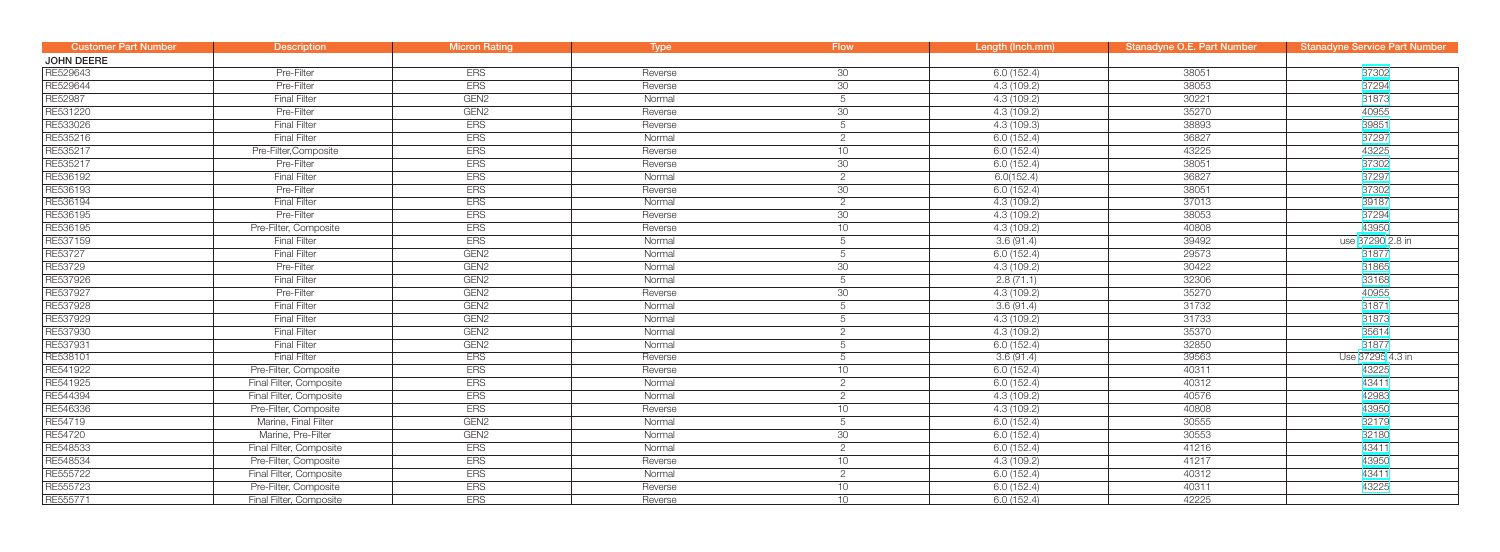| <b>Customer Part Number</b> | <b>Description</b>      | <b>Micron Rating</b> | Type    | Flow /          | Length (Inch.mm) | Stanadyne O.E. Part Number | <b>Stanadyne Service Part Number</b> |
|-----------------------------|-------------------------|----------------------|---------|-----------------|------------------|----------------------------|--------------------------------------|
| JOHN DEERE                  |                         |                      |         |                 |                  |                            |                                      |
| RE555772                    | Final Filter, Composite | <b>ERS</b>           | Reverse | $\overline{2}$  | 4.3(109.2)       | 42227                      |                                      |
| RE562138                    | Pre-Filter, Composite   | <b>ERS</b>           | Reverse | 10              | 6.0(152.4)       | 43225                      | 43225                                |
| RE562635                    | Final Filter, Composite | <b>ERS</b>           | Normal  | 2               | 4.3(109.2)       | 42983                      | 42983                                |
| RE562636                    | Pre-Filter, Composite   | <b>ERS</b>           | Reverse | 10 <sup>°</sup> | 6.0(152.4)       | 42982                      | 43225                                |
| RE565138                    | Pre-Filter              | <b>ERS</b>           | Normal  | 30              | 6.0(152.4)       | 42781                      | 37302                                |
| RE568099                    | <b>Final Filter</b>     | GEN <sub>2</sub>     | Normal  | 5               | 2.8(71.1)        | 41403                      | 33168                                |
| RE568100                    | <b>Final Filter</b>     | GEN <sub>2</sub>     | Normal  | 5               | 3.6(91.4)        | 41400                      | 31871                                |
| RE568101                    | <b>Final Filter</b>     | GEN <sub>2</sub>     | Normal  | $\overline{2}$  | 4.3 (109.2)      | 41408                      | 35614                                |
| RE568102                    | <b>Final Filter</b>     | GEN <sub>2</sub>     | Normal  | 2               | 6.0(152.4)       | 41521                      | 35612                                |
| RE568103                    | <b>Final Filter</b>     | <b>ERS</b>           | Normal  | $\overline{2}$  | 6.0(152.4)       | 41526                      | 37297                                |
| RE568104                    | Pre-Filter              | GEN <sub>2</sub>     | Normal  | 30              | 6.0(152.4)       | 41407                      | 35634                                |
| RE568105                    | Pre-Filter              | GEN <sub>2</sub>     | Reverse | 30              | 4.3(109.2)       | 43494                      | 35014                                |
| RE58376                     | Pre-Filter              | GEN <sub>2</sub>     | Normal  | 30 <sup>°</sup> | 6.0(152.4)       | 31269                      | 31869                                |
| RE60021                     | <b>Final Filter</b>     | GEN <sub>2</sub>     | Normal  | 5               | 2.8(71.1)        | 32306                      | 33168                                |
| RE61723                     | Pre-Filter              | GEN <sub>2</sub>     | Normal  | 150             | 4.3(109.2)       | 31617                      | 31649                                |
| RE61724                     | Marine, Pre-Filter      | GEN <sub>2</sub>     | Normal  | 150             | 6.0(152.4)       | 31618                      | 32201                                |
| RE62418                     | <b>Final Filter</b>     | GEN <sub>2</sub>     | Normal  | 5               | 3.6(91.4)        | 31732                      | 31871                                |
| RE62419                     | <b>Final Filter</b>     | GEN <sub>2</sub>     | Normal  | 5               | 4.3(109.2)       | 31733                      | 31873                                |
| RE62420                     | Marine, Final Filter    | GEN <sub>2</sub>     | Normal  | 5               | 6.0(152.4)       | 31735                      | 32179                                |
| RE62421                     | Pre-Filter              | GEN <sub>2</sub>     | Normal  | 30              | 4.3(109.2)       | 31734                      | 31865                                |
| RE62422                     | Marine, Pre-Filter      | GEN <sub>2</sub>     | Normal  | 5               | 2.8(71.1)        | 31736                      | 32180                                |
| RE62423                     | Pre-Filter              | GEN <sub>2</sub>     | Normal  | 30              | 6.0(152.4)       | 31737                      | 31869                                |
| RE62424                     | Pre-Filter              | GEN <sub>2</sub>     | Normal  | 150             | 4.3(109.2)       | 31738                      | 31649                                |
| RE62425                     | Marine, Pre-Filter      | GEN <sub>2</sub>     | Normal  | 150             | 6.0(152.4)       | 31739                      | 31648                                |
| RE65431                     | Pre-Filter              | GEN <sub>2</sub>     | Normal  | 150             | 6.0(152.4)       | 32311                      | 31648                                |
| RE67901                     | <b>Final Filter</b>     | GEN <sub>2</sub>     | Normal  | 5               | 6.0(152.4)       | 32850                      | 31877                                |
| <b>KALMAR</b>               |                         |                      |         |                 |                  |                            |                                      |
| JP106815                    | Pre-Filter              | GEN <sub>2</sub>     | Normal  | 30              | 6.0(152.4)       | 31869                      | 31869                                |
| <b>KIRLOSKAR</b>            |                         |                      |         |                 |                  |                            |                                      |
| 06 474 05 0 00              | <b>Final Filter</b>     | <b>ERS</b>           | Reverse | 5               | 4.3(109.2)       | 40614                      | 33959                                |
| 06 474 11 0 00              | Pre-Filter              | GEN <sub>2</sub>     | Reverse | 30              | 6.0(152.4)       | 41063                      | 37302                                |
| TBD                         | <b>Final Filter</b>     | <b>ERS</b>           | Normal  | 2               | 6.0(152.4)       | 43307                      | 37297                                |
|                             |                         |                      |         |                 |                  |                            |                                      |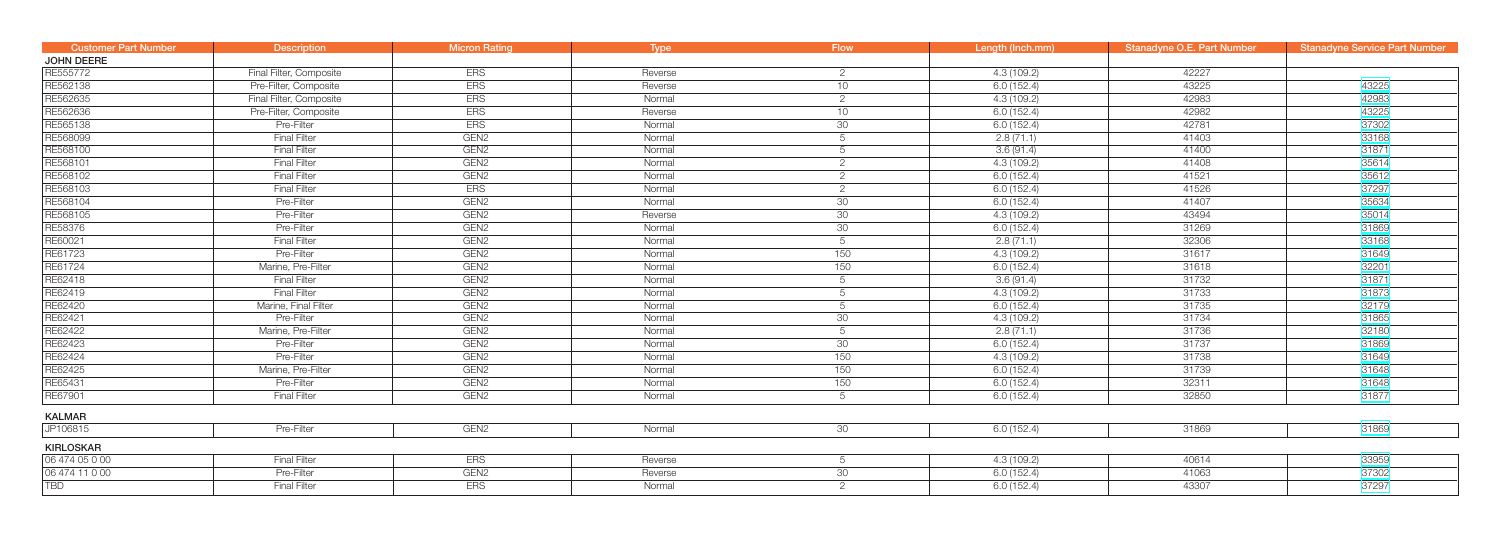| <b>Customer Part Number</b>    | <b>Description</b>   | <b>Micron Rating</b> | <b>Type</b> | <b>Flow</b>     | Length (Inch.mm) | <b>Stanadyne O.E. Part Number</b> | <b>Stanadyne Service Part Number</b> |
|--------------------------------|----------------------|----------------------|-------------|-----------------|------------------|-----------------------------------|--------------------------------------|
| <b>KOHLER</b>                  |                      |                      |             |                 |                  |                                   |                                      |
| ED0021753                      | <b>Final Filter</b>  | ERS FM10             | Reverse     | $\overline{2}$  | 3.6(91.4)        | 42361                             | Use 35746 4.3" 5m                    |
| <b>KOMATSU</b>                 |                      |                      |             |                 |                  |                                   |                                      |
| 5198956                        | Pre-Filter           | <b>ERS</b>           | Reverse     | 30              | 5.1(129.4)       | 38289                             | 37296                                |
| 5198957                        | <b>Final Filter</b>  | <b>ERS</b>           | Normal      | 5               | 6.0(152.4)       | 38290                             | 37299                                |
| 5198958                        | Pre-Filter           | GEN <sub>2</sub>     | Reverse     | 30              | 5.1(129.4)       | 38291                             | use 40955 4.3 in                     |
| 5200111                        | <b>Final Filter</b>  | GEN <sub>2</sub>     | Normal      | 5               | 6.0(152.4)       | 38292                             | 31877                                |
| <b>KRALINATOR (HAYES DANA)</b> |                      |                      |             |                 |                  |                                   |                                      |
| <b>FS229</b>                   | Pre-Filter           | GEN <sub>2</sub>     | Normal      | 150             | 4.3(109.2)       | 31738                             | 31649                                |
| <b>FS230</b>                   | Marine, Final Filter | GEN <sub>2</sub>     | Normal      | 5               | 6.0(152.4)       | 31735                             | 32179                                |
| <b>FS231</b>                   | <b>Final Filter</b>  | GEN <sub>2</sub>     | Normal      | 5               | 2.8(71.1)        | 32306                             | 33168                                |
| <b>FS232</b>                   | Pre-Filter           | GEN <sub>2</sub>     | Normal      | 150             | 3.6(91.4)        | 32919                             | 33169                                |
| <b>FS234</b>                   | <b>Final Filter</b>  | GEN <sub>2</sub>     | Normal      | $5\overline{)}$ | 5.1(129.4)       | 31616                             | 31875                                |
| <b>FS235</b>                   | <b>Final Filter</b>  | GEN <sub>2</sub>     | Normal      | $5\overline{)}$ | 3.6(91.4)        | 31732                             | 31871                                |
| <b>FS236</b>                   | <b>Final Filter</b>  | GEN <sub>2</sub>     | Normal      | $5\overline{)}$ | 4.3 (109.2)      | 32917                             | 31873                                |
| <b>FS237</b>                   | <b>Final Filter</b>  | GEN <sub>2</sub>     | Normal      | $5\overline{)}$ | 4.3 (109.2)      | 31733                             | 31873                                |
| <b>FS245</b>                   | Pre-Filter           | GEN <sub>2</sub>     | Normal      | 150             | 6.0(152.4)       | 32311                             | 31648                                |
| <b>FS247</b>                   | <b>Top Load</b>      | TL.                  | Normal      | $5\overline{)}$ | N/A              | 31712                             | 31712                                |
| <b>FS248</b>                   | Pre-Filter           | GEN <sub>2</sub>     | Normal      | 150             | 4.3(109.2)       | 31518                             | 31649                                |
| <b>FS249</b>                   | Pre-Filter           | GEN <sub>2</sub>     | Normal      | 30              | 4.3(109.2)       | 32650                             | 31865                                |
| <b>FS250</b>                   | <b>Final Filter</b>  | GEN <sub>2</sub>     | Reverse     | 5               | 2.8(71.1)        | 33515                             | 33957                                |
| <b>FS251</b>                   | <b>Final Filter</b>  | GEN <sub>2</sub>     | Normal      | 5               | 6.0(152.4)       | 31302                             | 31877                                |
| <b>FS252</b>                   | <b>Final Filter</b>  | GEN <sub>2</sub>     | Reverse     | 5               | 6.0(152.4)       | 33317                             | 33961                                |
| <b>FS253</b>                   | Pre-Filter           | GEN <sub>2</sub>     | Reverse     | 150             | 3.6(91.4)        | 33748                             | 33962                                |
| <b>FS254</b>                   | Pre-Filter           | GEN <sub>2</sub>     | Normal      | 150             | 6.0(152.4)       | 32243                             | 31648                                |
| <b>FS255</b>                   | Pre-Filter           | GEN <sub>2</sub>     | Normal      | 150             | 3.6(91.4)        | 34210                             | 33169                                |
| <b>LAND ROVER</b>              |                      |                      |             |                 |                  |                                   |                                      |
| 7H32-9C296-AB                  | <b>Final Filter</b>  | <b>GEN2 FM1000</b>   | Reverse     | 5               | 3.0(76.2)        | 39595                             | 39595                                |
| BH42-9C296-AB                  | <b>Final Filter</b>  | GEN <sub>2</sub>     | Reverse     | 5               | 5.1(129.4)       | 40091                             | 41641                                |
| BH42-9C296-AC                  | <b>Final filter</b>  | GEN <sub>2</sub>     | Reverse     | 5               | 5.1(129.4)       |                                   | 33960                                |
| LR009705                       | <b>Final Filter</b>  | <b>GEN2 FM1000</b>   | Reverse     | 5               | 3.0(76.2)        | 39595                             | 39595                                |
| LR029098                       | <b>Final filter</b>  | GEN <sub>2</sub>     | Reverse     | 5               | 5.1(129.4)       | 40091                             | 41641                                |
| LR072610                       | Final filter         | GEN <sub>2</sub>     | Reverse     | 5               | 5.1(129.4)       | 40091                             | 33960                                |
| WJI500020                      | <b>Final Filter</b>  | <b>GEN2 FM1000</b>   | Reverse     | $\overline{2}$  | 3.0(76.2)        | 37886                             | Use 39595 3 in                       |
| WJI500030                      | <b>Final Filter</b>  | <b>ERS</b>           | Normal      | $\overline{2}$  | 4.3(109.2)       | 38156                             | 39187                                |
| WJI500040                      | <b>Final Filter</b>  | ERS FM10             | Reverse     | 5               | 5.1(129.5)       | 38265                             | 36995                                |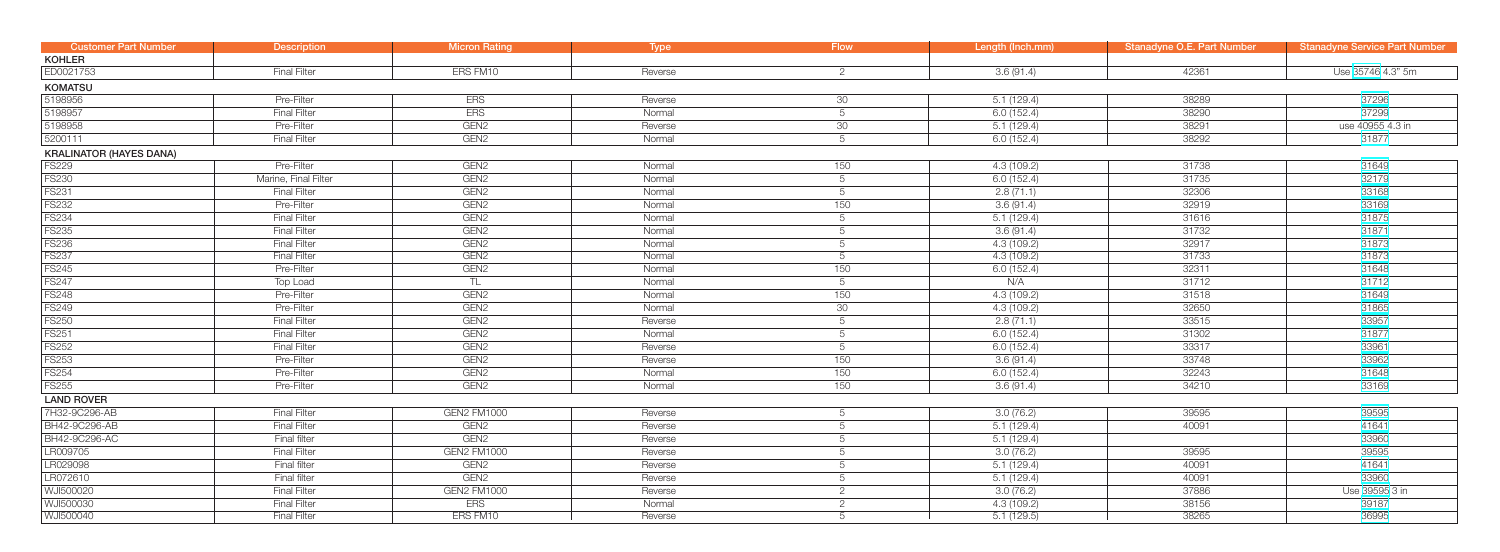| <b>Customer Part Number</b> | <b>Description</b>      | <b>Micron Rating</b> | <b>Type</b> | <b>Flow</b>     | Length (Inch.mm) | <b>Stanadyne O.E. Part Number</b> | <b>Stanadyne Service Part Number</b> |
|-----------------------------|-------------------------|----------------------|-------------|-----------------|------------------|-----------------------------------|--------------------------------------|
| <b>LAVERDA</b>              |                         |                      |             |                 |                  |                                   |                                      |
| 7058210M1                   | Pre-Filter              | GEN <sub>2</sub>     | Normal      | 150             | 4.3(109.2)       | 42304                             | 31649                                |
| <b>LIEBHERR</b>             |                         |                      |             |                 |                  |                                   |                                      |
| 11081413                    | Final Filter, Composite | <b>ERS</b>           | Normal      | $\overline{2}$  | 4.3(109.2)       | 42983                             | 43364, 42983                         |
| 7090244                     | <b>Final Filter</b>     | GEN <sub>2</sub>     | Normal      | 5               | 2.8(71.1)        | 32306                             | 33168                                |
| 7090528                     | <b>Final Filter</b>     | GEN <sub>2</sub>     | Normal      | $\overline{2}$  | 4.3(109.2)       | 35370                             | 35614                                |
| 7090562                     | Pre-Filter              | GEN <sub>2</sub>     | Normal      | 10              | 4.3(109.2)       | 35733                             | 37258                                |
| 7090659                     | <b>Final Filter</b>     | ERS FM10             | Normal      | 5               | 4.3(109.2)       | 35615                             | 35746                                |
| 7090972                     | Pre-Filter              | GEN <sub>2</sub>     | Reverse     | 30              | 4.3(109.2)       | 35270                             | 40955                                |
| 7091068                     | <b>Final Filter</b>     | <b>ERS</b>           | Normal      | $\overline{2}$  | 6.0(152.4)       | 36827                             | 37297                                |
| 7091069                     | Pre-Filter              | <b>ERS</b>           | Reverse     | 30              | 6.0(152.4)       | 38051                             | 37302                                |
| 7381645                     | <b>Final Filter</b>     | GEN <sub>2</sub>     | Normal      | 5               | 4.3(109.2)       | 31385                             | 31873                                |
| 7381646                     | Pre-Filter              | GEN <sub>2</sub>     | Normal      | 150             | 4.3(109.2)       | 31391                             | 31649                                |
| 7381877                     | Pre-Filter              | GEN <sub>2</sub>     | Normal      | 30              | 4.3(109.2)       | 31387                             | 31865                                |
| 7382111                     | <b>Final Filter</b>     | GEN <sub>2</sub>     | Normal      | $\overline{2}$  | 6.0(152.4)       | 35005                             | 35612                                |
| 7382112                     | Pre-Filter              | GEN <sub>2</sub>     | Normal      | 30              | 6.0(152.4)       | 35002                             | 31869                                |
| <b>LINCOLN ELECTRIC</b>     |                         |                      |             |                 |                  |                                   |                                      |
| M16890 C                    | Pre-Filter              | GEN <sub>2</sub>     | Normal      | 150             | 4.3(109.2)       | 31572                             | 31649                                |
| M21584 B                    | Pre-Filter              | <b>ERS</b>           | Reverse     | 30              | 4.3(109.2)       | 39420                             | 37294                                |
| 9SM21584                    | Pre-Filter              | <b>ERS</b>           | Reverse     | 30              | 4.3(109.2)       | 39420                             | 37294                                |
| LINDE                       |                         |                      |             |                 |                  |                                   |                                      |
| 000.983.90.30               | <b>HEMI</b>             | GEN2.3               |             |                 |                  | 42123                             |                                      |
| <b>LS MITRON</b>            |                         |                      |             |                 |                  |                                   |                                      |
| 40276744                    | Pre-Filter              | <b>ERS</b>           | Reverse     | 30              | 4.3(109.2)       | 41716                             | 37294                                |
| <b>LOMBARDINI</b>           |                         |                      |             |                 |                  |                                   |                                      |
| 2175 241                    | <b>Final Filter</b>     | ERS FM10             | Reverse     | $\overline{2}$  | 3.6(91.4)        | 38008                             | Use 36994 6 in                       |
| <b>LUBER-FINER</b>          |                         |                      |             |                 |                  |                                   |                                      |
| L3103F                      | <b>Final Filter</b>     | GEN <sub>2</sub>     | Reverse     | 5               | 6.0(152.4)       | 36241, 41591                      | 33961                                |
| L3441F                      | <b>Final Filter</b>     | <b>ERS</b>           | Normal      | 5               | 6.0(152.4)       | 36729                             | 37299                                |
| L3444F                      | Pre-Filter              | <b>ERS</b>           | Reverse     | 30              | 4.3(109.2)       | 36730                             | 37294                                |
| L3546F                      | Top Load                | TL                   | Normal      | 5               | N/A              | 29215, 31712                      | 31712                                |
| L3887F                      | <b>Final Filter</b>     | GEN <sub>2</sub>     | Normal      | 5               | 4.3(109.2)       | 31733, 41401                      | 31873                                |
| L3919F                      | Pre-Filter              | GEN <sub>2</sub>     | Normal      | 30              | 3.6(91.4)        | 34178, 41405                      | 31863                                |
| L3924F                      | Pre-Filter              | <b>ERS</b>           | Normal      | 30 <sup>°</sup> | 3.6(91.4)        | 37281, 41588                      | 37079                                |
| L4401F                      | <b>Final Filter</b>     | GEN <sub>2</sub>     | Normal      | $\overline{2}$  | 4.3(109.2)       | 35370                             | 35614                                |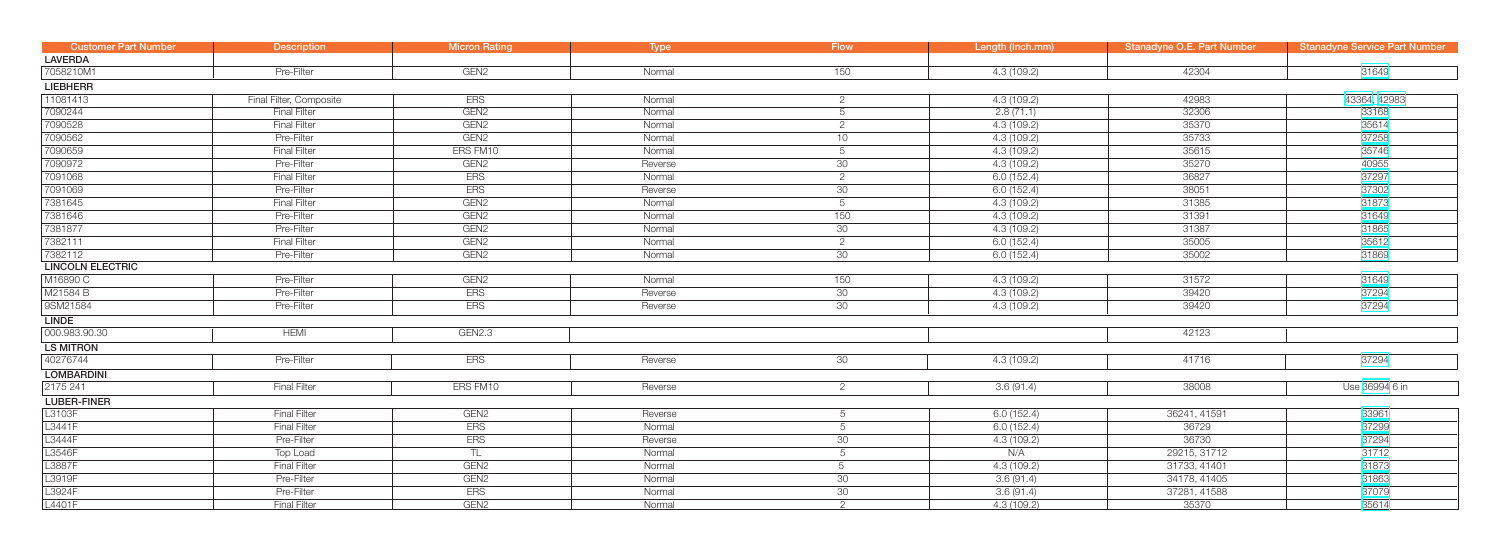| <b>Customer Part Number</b>     | <b>Description</b>           | <b>Micron Rating</b> | <b>Type</b> | <b>Flow</b>           | Length (Inch.mm) | Stanadyne O.E. Part Number | <b>Stanadyne Service Part Number</b> |
|---------------------------------|------------------------------|----------------------|-------------|-----------------------|------------------|----------------------------|--------------------------------------|
| <b>LUBER-FINER</b>              |                              |                      |             |                       |                  |                            |                                      |
| L6265F                          | <b>Final Filter</b>          | GEN <sub>2</sub>     | Reverse     | 5                     | 4.3(109.2)       | 36402, 41590               | 33959                                |
| L8138L                          | Pre-Filter                   | GEN <sub>2</sub>     | Normal      | 30                    | 6.0(152.4)       | 31737                      | 31869                                |
| L8141F                          | <b>Final Filter</b>          | <b>ERS</b>           | Normal      | 5                     | 4.3(109.2)       | 36799, 41410               | Use 372922.8 in                      |
| L8254F                          | <b>Final Filter</b>          | GEN <sub>2</sub>     | Normal      | 5                     | 6.0(152.4)       | 35775, 41589               | 31877                                |
| L85212F                         | Pre Filter                   | GEN <sub>2</sub>     | Reverse     | 10                    | 6.0(152.4)       | 35730, 41592               | 37255                                |
| L8521F                          | Pre-Filter                   | GEN <sub>2</sub>     | Reverse     | 10                    | 6.0(152.4)       | 35730                      | 37255                                |
| L8557F                          | <b>Final Filter</b>          | GEN <sub>2</sub>     | Normal      | $\overline{2}$        | 4.3(109.2)       | 35370, 41408               | 35614                                |
| L8563F                          | Pre-Filter                   | GEN <sub>2</sub>     | Normal      | 10                    | 4.3(109.2)       | 35733, 41409               | use 31873 4.3 in                     |
| L8569F                          | <b>Final Filter</b>          | ERS FM10             | Normal      | $5\overline{)}$       | 4.3(109.2)       | 35615, 41441               | 35746                                |
| L8721F                          | <b>Final Filter</b>          | GEN <sub>2</sub>     | Normal      | $5\overline{)}$       | 4.3 (109.2)      | 31385                      | 31873                                |
| L8867F                          | Pre-Filter                   | GEN <sub>2</sub>     | Reverse     | 30                    | 6.0 (152.4)      | 35274, 41407               | 35634                                |
| L8868F                          | <b>Final Filter</b>          | <b>ERS</b>           | Normal      | $\overline{2}$        | 6.0(152.4)       | 36827                      | 37297                                |
| L8872F                          | Pre-Filter                   | <b>ERS</b>           | Reverse     | 30                    | 6.0(152.4)       | 38051                      | 37302                                |
| <b>LUGGER / NORTHERN LIGHTS</b> |                              |                      |             |                       |                  |                            |                                      |
| 24-51003                        | <b>Final Filter</b>          | GEN <sub>2</sub>     | Normal      | 5                     | 3.6(91.4)        | 31732                      | 31871                                |
| <b>MACK TRUCK</b>               |                              |                      |             |                       |                  |                            |                                      |
| 7058-36525                      | Pre-Filter                   | <b>GEN2 FM1000</b>   | Normal      | 30                    | 8.0(203.2)       | 36525                      | 33638                                |
| 50 01 858 091                   | Pre-Filter                   | GEN <sub>2</sub>     | Normal      | 30                    | 5.1(129.5)       | 35434                      | use 31649 4.3 in                     |
| <b>MAFI TRANSPORT</b>           |                              |                      |             |                       |                  |                            |                                      |
| 000,626,0041                    | <b>Final Filer</b>           | GEN <sub>2</sub>     | Reverse     | 5                     | 6.0(152.4)       | 40044                      | use 35632 5.1 in                     |
| <b>MAGNUM LIFT TRUCKS</b>       |                              |                      |             |                       |                  |                            |                                      |
| 16686                           | <b>Final Filter</b>          | GEN <sub>2</sub>     | Normal      | 5                     | 2.8(71.1)        | 35841                      | 33168                                |
| 17647                           | <b>Final Filter</b>          | ERS                  | Reverse     | 5                     | 3.6(91.4)        | 45234                      | Use 37295 4.3 in                     |
| <b>MAHLE</b>                    |                              |                      |             |                       |                  |                            |                                      |
| <b>KC 442</b>                   | <b>Final Filter</b>          | GEN <sub>2</sub>     | Reverse     | $\overline{2}$        | 6.0(152.4)       | 40473                      | 36012, 42944                         |
| <b>MANITOU</b>                  |                              |                      |             |                       |                  |                            |                                      |
| 50220173                        | Final Filter, ERS, Composite | ERS                  | Normal      | $\mathbf{2}^{\prime}$ | 4.3(109.2)       | 45239                      | 42983, 43364                         |
| 796654                          | Final Filter, ERS, Composite | <b>ERS</b>           | Normal      | 2                     | 4.3(109.2)       | 45239                      | 42983, 43364                         |
| <b>MANN FILTER</b>              |                              |                      |             |                       |                  |                            |                                      |
| 1080933S01                      | Pre-Filter                   | GEN <sub>2</sub>     | Normal      | 30                    | 4.3 (109.2)      | 31387                      | 31865                                |
| 1080943S01                      | <b>Final Filter</b>          | GEN <sub>2</sub>     | Reverse     | $5\overline{)}$       | 6.0(152.4)       | 40471                      | 33961                                |
| 1104559S01                      | <b>Final Filter</b>          | ERS FM10             | Normal      | 5                     | 5.1(129.4)       | 40469                      | 36995                                |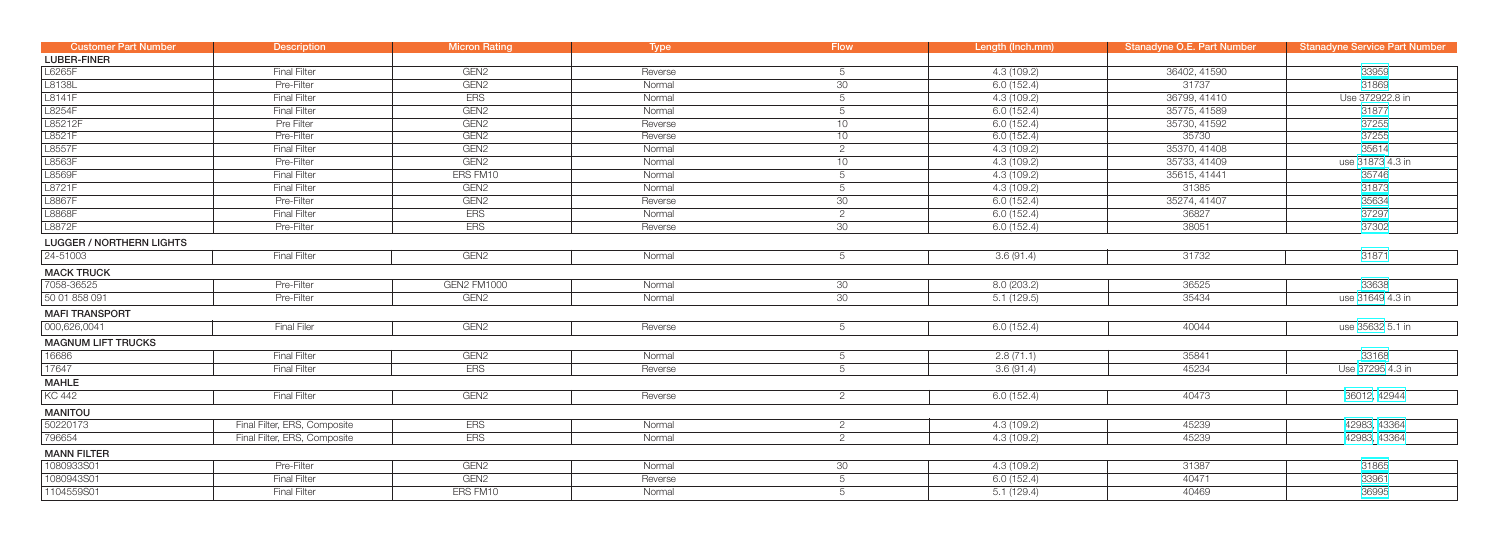| <b>Customer Part Number</b> | <b>Description</b>  | <b>Micron Rating</b> | <b>Type</b> | <b>Flow</b>    | Length (Inch.mm) | <b>Stanadyne O.E. Part Number</b> | <b>Stanadyne Service Part Number</b> |
|-----------------------------|---------------------|----------------------|-------------|----------------|------------------|-----------------------------------|--------------------------------------|
| <b>MANN FILTER</b>          |                     |                      |             |                |                  |                                   |                                      |
| 1118688S01                  | <b>Final Filter</b> | GEN <sub>2</sub>     | Reverse     | $\overline{2}$ | 6.0(152.4)       | 40473                             | 36012, 42944                         |
| WK 8014                     | Pre-Filter          | GEN <sub>2</sub>     | Normal      | 300            | 5.1(129.5)       | 32341                             | use 31649 4.3 in                     |
| WK 8015                     | <b>Final Filter</b> | <b>ERS</b>           | Normal      | $\overline{2}$ | 4.3(109.2)       | 38156                             | 39187                                |
| WK 8022                     | <b>Final Filter</b> | <b>GEN2 FM1000</b>   | Reverse     | 5              | 3.0(76.2)        | 39595                             | 39595                                |
| <b>WK 8038</b>              | <b>Final Filter</b> | ERS FM10             | Normal      | 5              | 5.1(129.4)       | 38265                             | 36995                                |
| <b>WK 8100</b>              | <b>Final Filter</b> | GEN <sub>2</sub>     | Normal      | 5              | 3.6(91.4)        | 31732                             | 31871                                |
| <b>WK 8102</b>              | <b>Final Filter</b> | GEN <sub>2</sub>     | Normal      | 5              | 4.3(109.2)       | 31733                             | 31873                                |
| <b>WK 8103</b>              | Final filter        | GEN <sub>2</sub>     | Reverse     | 5              | 5.1(129.4)       | 40472                             | 33960                                |
| <b>WK 8104</b>              | <b>Final Filter</b> | GEN <sub>2</sub>     | Reverse     | $\overline{2}$ | 6.0(152.4)       | 40473                             | 36012                                |
| <b>WK 8105</b>              | <b>Final Filter</b> | GEN <sub>2</sub>     | Reverse     | 5              | 6.0(152.4)       | 35332, 40471                      | 33961                                |
| WK 8107                     | <b>Final Filter</b> | GEN <sub>2</sub>     | Normal      | 5              | 4.3(109.2)       | 31385                             | 31873                                |
| <b>WK 8108</b>              | Pre-Filter          | GEN <sub>2</sub>     | Normal      | 30             | 4.3(109.2)       | 31387                             | 31865                                |
| WK 8109                     | Pre-Filter          | GEN <sub>2</sub>     | Normal      | 150            | 4.3 (109.2)      | 31518                             | 31649                                |
| WK 8110                     | Pre-Filter          | GEN <sub>2</sub>     | Normal      | 30             | 4.3 (109.2)      | 32650                             | 31865                                |
| WK 8111                     | Pre-Filter          | GEN <sub>2</sub>     | Reverse     | 150            | 3.6(91.4)        | 33748                             | 33962                                |
| WK 8112                     | <b>Final Filter</b> | <b>ERS</b>           | Normal      | 5              | 2.8(71.1)        | 37130                             | 37290                                |
| <b>WK8113</b>               | Pre-Filter          | <b>ERS</b>           | Normal      | 30             | 3.6(91.4)        | 37281                             | 37079                                |
| WK 8114                     | <b>Final Filter</b> | GEN <sub>2</sub>     | Normal      | 5              | 6.0(152.4)       | 31302                             | 31877                                |
| WK 8115                     | Pre-Filter          | GEN <sub>2</sub>     | Normal      | 150            | 4.3(109.2)       | 31738                             | 31649                                |
| WK 8116                     | Marine, Pre-Filter  | GEN <sub>2</sub>     | Normal      | 5              | 4.3(109.2)       | 32065                             | 32178                                |
| <b>WK8117</b>               | Pre-Filter          | GEN <sub>2</sub>     | Normal      | 150            | 6.0(152.4)       | 32243                             | 31648                                |
| WK 8118                     | <b>Final Filter</b> | GEN <sub>2</sub>     | Normal      | 5              | 2.8(71.1)        | 32306                             | 33168                                |
| <b>WK 8119</b>              | <b>Final Filter</b> | GEN <sub>2</sub>     | Normal      | 5              | 6.0(152.4)       | 32808                             | 31877                                |
| <b>WK 8120</b>              | <b>Final Filter</b> | GEN <sub>2</sub>     | Normal      | 5              | 6.0(152.4)       | 32900                             | 31877                                |
| WK 8121                     | <b>Final Filter</b> | GEN <sub>2</sub>     | Normal      | 5              | 4.3(109.2)       | 32917                             | 31873                                |
| <b>WK 8122</b>              | Pre-Filter          | GEN <sub>2</sub>     | Normal      | 150            | 3.6(91.4)        | 32918                             | 33169                                |
| <b>WK8123</b>               | <b>Final Filter</b> | GEN <sub>2</sub>     | Reverse     | 5              | 6.0(152.4)       | 33317                             | 33961                                |
| WK 8124                     | <b>Final Filter</b> | GEN <sub>2</sub>     | Normal      | 5              | 6.0(152.4)       | 37180                             | 37299                                |
| <b>WK 8125</b>              | <b>Final Filter</b> | GEN <sub>2</sub>     | Reverse     | 5              | 2.8(71.1)        | 33515                             | 33957                                |
| <b>WK 8126</b>              | <b>Final Filter</b> | GEN <sub>2</sub>     | Normal      | 5              | 3.6(91.4)        | 33880                             | 31871                                |
| <b>WK 8127</b>              | Pre-Filter          | GEN <sub>2</sub>     | Normal      | 30             | 3.6(91.4)        | 34178                             | 31863                                |
| <b>WK 8128</b>              | Pre-Filter          | GEN <sub>2</sub>     | Normal      | 150            | 3.6(91.4)        | 34181                             | 33169                                |
| <b>WK 8129</b>              | Pre-Filter          | GEN <sub>2</sub>     | Normal      | 150            | 3.6(91.4)        | 34210                             | 33169                                |
| <b>WK 8130</b>              | Pre-Filter          | GEN <sub>2</sub>     | Reverse     | 30             | 4.3(109.2)       | 34981                             | 40955                                |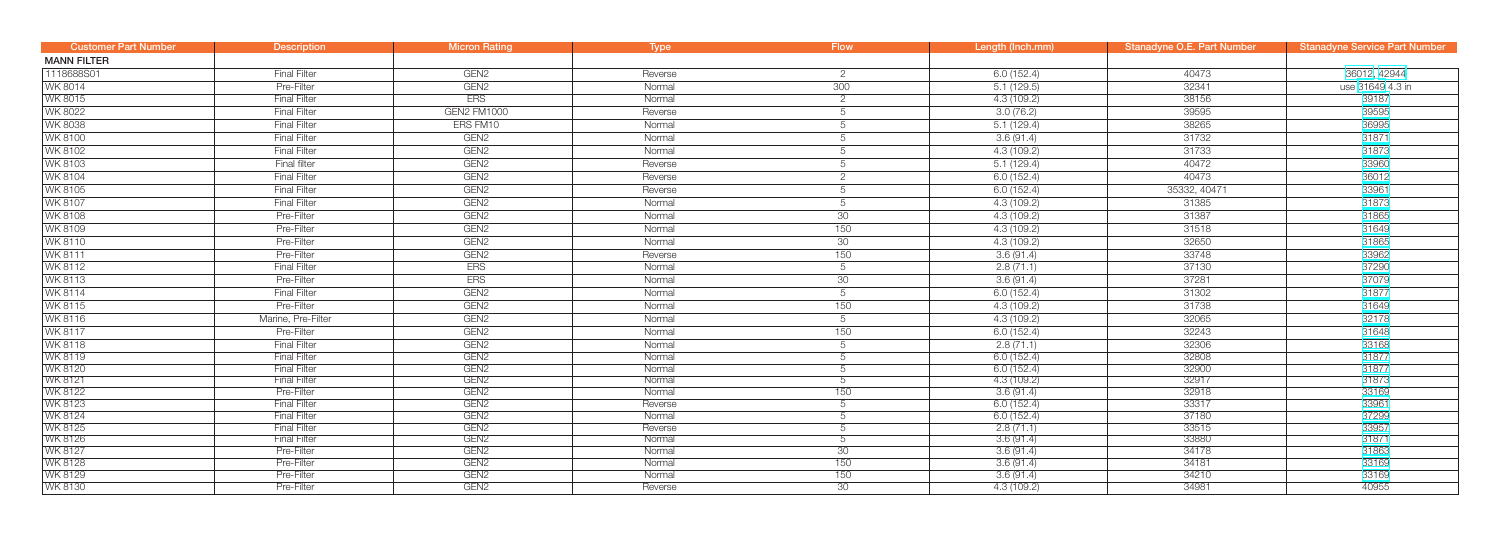| <b>Customer Part Number</b>      | <b>Description</b>                  | <b>Micron Rating</b>     | <b>Type</b>      | <b>Flow</b>     | Length (Inch.mm)         | <b>Stanadyne O.E. Part Number</b> | <b>Stanadyne Service Part Number</b> |
|----------------------------------|-------------------------------------|--------------------------|------------------|-----------------|--------------------------|-----------------------------------|--------------------------------------|
| <b>MANN FILTER</b>               |                                     |                          |                  |                 |                          |                                   |                                      |
| WK 8131                          | <b>Final Filter</b>                 | GEN <sub>2</sub>         | Normal           | $\overline{2}$  | 4.3 (109.2)              | 35370                             | 35614                                |
| WK 8132                          | <b>Final Filter</b>                 | GEN <sub>2</sub>         | Reverse          | 5               | 6.0(152.4)               | 35553                             | 33961                                |
| WK 8133                          | <b>Final Filter</b>                 | ERS FM10                 | Normal           | 5               | 4.3(109.2)               | 35615                             | 35746                                |
| WK 8134                          | Pre-Filter                          | GEN <sub>2</sub>         | Reverse          | 10              | 6.0(152.4)               | 35730                             | 37255                                |
| <b>WK 8135</b>                   | Pre-Filter                          | GEN <sub>2</sub>         | Normal           | 10              | 4.3(109.2)               | 35733                             | 37258                                |
| <b>WK 8136</b>                   | Pre-Filter                          | <b>ERS</b>               | Reverse          | 30              | 5.1(129.5)               | 36661                             | 37296                                |
| <b>WK 8137</b>                   | Pre-Filter                          | <b>ERS</b>               | Reverse          | 30              | 4.3(109.2)               | 36730                             | 37294                                |
| <b>WK 8138</b>                   | Pre-Filter                          | <b>ERS</b>               | Normal           | 30              | 4.3(109.2)               | 37932                             | 36810                                |
| WK 8139                          | <b>Final Filter</b>                 | <b>ERS</b>               | Normal           | 5               | 6.0(152.4)               | 38332                             | 37299                                |
| <b>WK 8140</b>                   | Pre-Filter                          | GEN <sub>2</sub>         | Normal           | 150             | 4.3(109.2)               | 31391                             | 31649                                |
| WK 8141                          | Pre-Filter                          | GEN <sub>2</sub>         | Normal           | 150             | 3.6(91.4)                | 32919                             | 33169                                |
| WK 8142                          | Pre-Filter                          | GEN <sub>2</sub>         | Normal           | 150             | 3.6(91.4)                | 37751                             | 31863                                |
| WK 8143                          | Pre-Filter                          | GEN <sub>2</sub>         | Normal           | 30              | 3.6(91.4)                | 34250                             | 31863                                |
| WK 8144                          | <b>Final Filter</b>                 | GEN <sub>2</sub>         | Normal           | $\mathbf{2}$    | 6.0(152.4)               | 35005                             | 35612                                |
| <b>WK 8145</b>                   | <b>Final Filter</b>                 | GEN <sub>2</sub>         | Normal           | $\overline{2}$  | 6.0(152.4)               | 35369                             | 35612                                |
| <b>WK 8146</b>                   | Pre-Filter                          | GEN <sub>2</sub>         | Normal           | 30              | 6.0(152.4)               | 35408                             | 31869                                |
| <b>WK 8147</b>                   | <b>Final Filter</b>                 | GEN <sub>2</sub>         | Normal           | 5               | 6.0(152.4)               | 35775                             | 31877                                |
| <b>WK 8148</b>                   | <b>Final Filter</b>                 | GEN <sub>2</sub>         | Reverse          | 5               | 6.0(152.4)               | 36241                             | 33961                                |
| <b>WK 8149</b>                   | <b>Final Filter</b>                 | GEN <sub>2</sub>         | Reverse          | 5               | 4.3(109.2)               | 36402                             | 33959                                |
| <b>WK 8150</b>                   | Pre-Filter                          | GEN <sub>2</sub>         | Reverse          | 30              | 5.1(129.5)               | 36439                             | use 40655 4.3 in                     |
| WK 8151                          | Pre-Filter                          | <b>ERS</b>               | Reverse          | 30              | 6.0(152.4)               | 36551                             | 37302                                |
| WK 8152                          | <b>Final Filter</b>                 | <b>ERS</b>               | Normal           | 5               | 6.0(152.4)               | 36729                             | 37299                                |
| WK 8153                          | Pre-Filter                          | GEN <sub>2</sub>         | Reverse          | 30              | 5.1(129.5)               | 38291                             | use 40955 4.3 in                     |
| <b>WK 8154</b>                   | <b>Final Filter</b>                 | ERS FM10                 | Reverse          | $\overline{2}$  | 6.0(152.4)               | 40470                             | 36994                                |
| <b>WK 8155</b>                   | Pre-Filter                          | GEN <sub>2</sub>         | Reverse          | 30              | 4.3(109.2)               | 35270                             | 40955                                |
| WK 8156                          | Pre-Filter                          | <b>ERS</b>               | Reverse          | 30              | 4.3(109.2)               | 38053                             | 37294                                |
| WK 8157                          | <b>Final Filter</b>                 | ERS FM10                 | Reverse          | 5               | 5.1(129.5)               | 40469                             | 36995                                |
| <b>WK 8158</b>                   | <b>Final Filter</b>                 | ERS FM10                 | Reverse          | 5               | 6.0(152.4)               | 40468                             | use 38640 6 in                       |
| <b>WK8159</b>                    | Pre-Filter                          | GEN <sub>2</sub>         | Reverse          | 30              | 6.0(152.4)               | 35274                             | 35634                                |
| <b>WK 8160</b>                   | <b>Final Filter</b>                 | GEN <sub>2</sub>         | Normal           | $5\overline{)}$ | 6.0(152.4)               | 37749                             | 31877                                |
| <b>WK 8161</b>                   | Pre-Filter                          | <b>ERS</b>               | Reverse          | 30              | 6.0(152.4)               | 38051                             | 37302                                |
| <b>WK 8162</b><br><b>WK 8163</b> | Final filter<br><b>Final Filter</b> | <b>ERS</b><br><b>ERS</b> | Normal<br>Normal |                 | 6.0(152.4)<br>6.0(152.4) | 36827<br>38290                    | 37297<br>37299                       |
| <b>WK 8164</b>                   | <b>Final Filter</b>                 | <b>ERS</b>               | Normal           | $\circ$         | 6.0(152.4)               | 37617                             | 37299                                |
|                                  |                                     |                          |                  |                 |                          |                                   |                                      |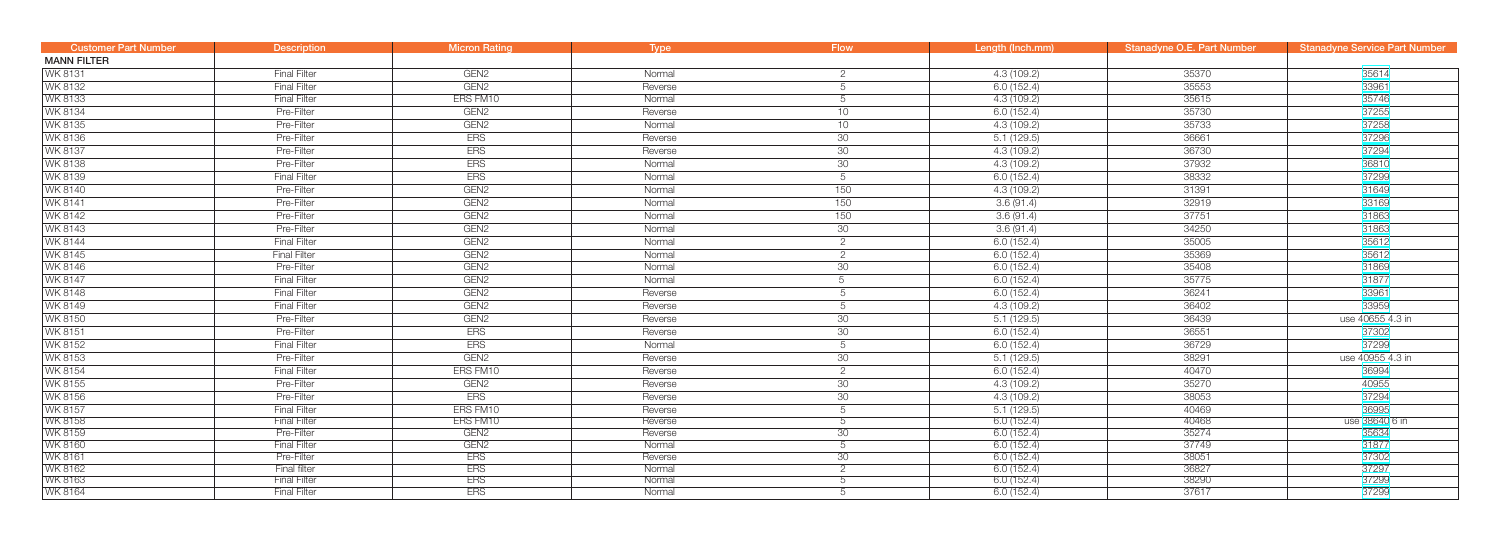| <b>Customer Part Number</b>         | <b>Description</b>      | <b>Micron Rating</b> | <b>Type</b> | <b>Flow</b>     | Length (Inch.mm) | Stanadyne O.E. Part Number | <b>Stanadyne Service Part Number</b> |
|-------------------------------------|-------------------------|----------------------|-------------|-----------------|------------------|----------------------------|--------------------------------------|
| <b>MANN FILTER</b>                  |                         |                      |             |                 |                  |                            |                                      |
| WK 8165                             | Pre-Filter              | <b>ERS</b>           | Reverse     | 30              | 5.1(129.5)       | 37616                      | 37296                                |
| WK 8166                             | <b>Final Filter</b>     | <b>ERS</b>           | Normal      | $\overline{2}$  | 4.3(109.2)       | 37013                      | 39187                                |
| <b>WK 8167</b>                      | <b>Final Filter</b>     | <b>ERS</b>           | Normal      | 5               | 3.6(91.4)        | 39492                      | use 37290 2.8 in                     |
| <b>WK 8168</b>                      | <b>Final Filter</b>     | <b>GEN2 FM1000</b>   | Normal      | 5               | 8.0 (203.2)      | 38408                      | use 37968 8in                        |
| WK 8169                             | Pre-Filter              | <b>ERS</b>           | Reverse     | $\overline{30}$ | 3.6(91.4)        | 38461                      | use 37294 4.3 in                     |
| <b>WK 8170</b>                      | <b>Final Filter</b>     | GEN <sub>2</sub>     | Reverse     | 5               | 6.0(152.4)       | 38326                      | 39442                                |
| <b>WK 8171</b>                      | <b>Final Filter</b>     | <b>ERS</b>           | Reverse     | 5               | 6.0(152.4)       | 38341                      | 39442                                |
| <b>WK 8173</b>                      | Final Filter, Composite | <b>ERS</b>           | Normal      | $\overline{2}$  | 4.3(109.2)       | 40576                      | 42983                                |
| WK 8179                             | Pre-Filter, Composite   | <b>ERS</b>           | Reverse     | 10              | 4.3(109.2)       | 40808                      | 43950                                |
| <b>WK 8184</b>                      | <b>Final Filter</b>     | ERS                  | Normal      | 5               | 6.0(152.4)       | 40840                      | 39442                                |
| <b>WK 8185</b>                      | Final Filter            | <b>ERS</b>           | Normal      | 5               | 4.3(109.2)       | 40834                      | 39851                                |
| <b>WK 8187</b>                      | Pre-Filter, Composite   | <b>ERS</b>           | Normal      | 10              | 6.0(152.4)       | 40311                      | 43225                                |
| <b>WK 8188</b>                      | Final Filter, Composite | <b>ERS</b>           | Normal      | $\overline{2}$  | 6.0(152.4)       | 40312                      | 43411                                |
| <b>WK 8189</b>                      | Final Filter, Marine    | <b>ERS</b>           | Normal      | 5               | 4.3(109.2)       | 36972                      | use 37293 4.3 in                     |
| <b>WK 8190</b>                      | <b>Final Filter</b>     | <b>ERS</b>           | Normal      | 5               | 4.3(109.2)       | 40751                      | 39851                                |
| WK 8191                             | <b>Final Filter</b>     | ERS FM10             | Normal      | 5               | 3.6(91.4)        | 38137                      | use 36682 2.8in                      |
| WK 8192                             | <b>Final Filter</b>     | <b>ERS</b>           | Normal      | 5               | 4.3(109.2)       | 38893                      | 39851                                |
| <b>WK 8193</b>                      | Pre-Filter              | <b>ERS</b>           | Reverse     | 30              | 6.0(152.4)       | 38738                      | 37302                                |
| WK 8194                             | <b>Final Filter</b>     | <b>ERS</b>           | Normal      | 5               | 4.3(109.2)       | 36799                      | 37292                                |
| <b>MASSEY FERGUSON</b>              |                         |                      |             |                 |                  |                            |                                      |
| 3780 299 M1                         | Pre-Filter              | GEN <sub>2</sub>     | Normal      | 150             | 3.6(91.4)        | 34181                      | 33169                                |
| 3 780 931 Mi                        | Pre-Filter              | GEN <sub>2</sub>     | Normal      | 30              | 3.6(91.4)        | 34178                      | 31863                                |
| <b>McCORMICK</b>                    |                         |                      |             |                 |                  |                            |                                      |
| 701040A1                            | Pre-Filter              | GEN <sub>2</sub>     | Normal      | 150             | 3.6(91.4)        | 32919                      | 33169                                |
| 701902A1                            | <b>Final Filter</b>     | GEN <sub>2</sub>     | Normal      | $5\overline{)}$ | 6.0(152.4)       | 32900                      | 31877                                |
| 702704A1                            | Pre-Filter              | <b>ERS</b>           | Reverse     | 30              | 6.0(152.4)       | 36551                      | 37302                                |
| MC162000080845                      | Pre-Filter              | GEN <sub>2</sub>     | Normal      | 150             | 4.3(109.2)       | 31391                      | 31649                                |
| <b>McELROY</b>                      |                         |                      |             |                 |                  |                            |                                      |
| MDA00114                            | Pre-Filter              | GEN <sub>2</sub>     | Reverse     | 30              | 4.3(109.2)       | 35014                      | 35014                                |
| <b>MERCURY MARINE / QUICKSILVER</b> |                         |                      |             |                 |                  |                            |                                      |
| 35 807256                           | Marine, Pre-Filter      | GEN <sub>2</sub>     | Normal      | 5               | 4.3(109.2)       | 32065                      | 32178                                |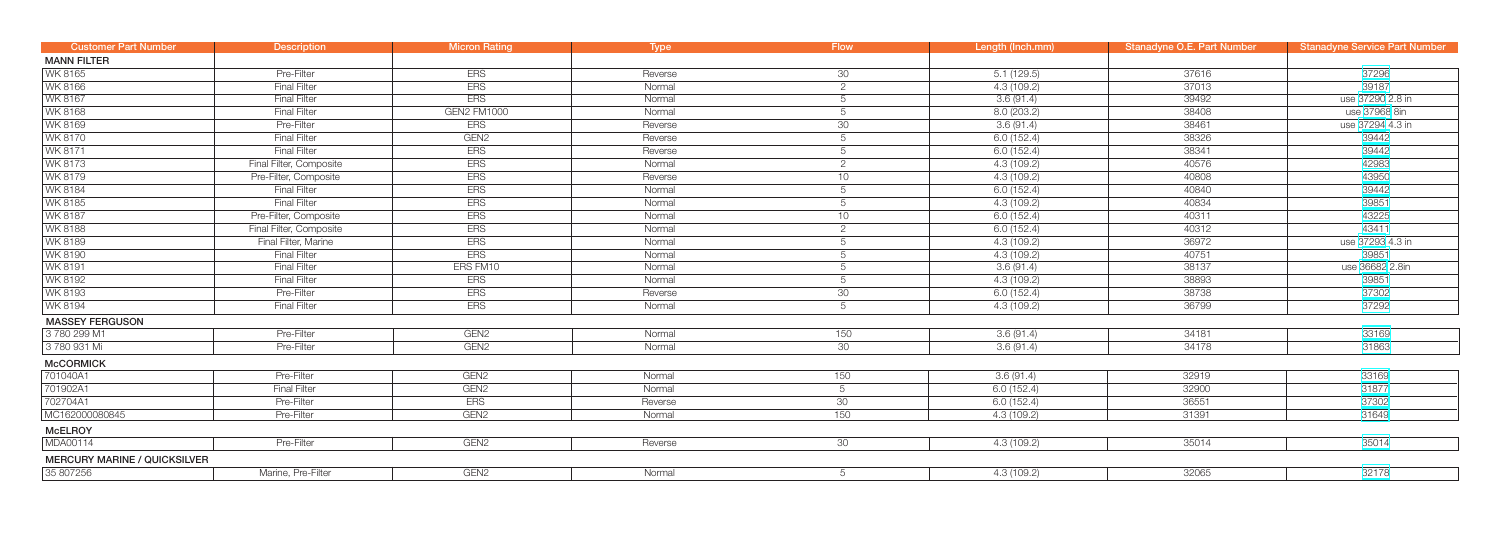| <b>Customer Part Number</b>        | <b>Description</b>  | <b>Micron Rating</b> | <b>Type</b> | <b>Flow</b>     | Length (Inch.mm) | Stanadyne O.E. Part Number | <b>Stanadyne Service Part Number</b> |
|------------------------------------|---------------------|----------------------|-------------|-----------------|------------------|----------------------------|--------------------------------------|
| <b>MITSUBISHI</b>                  |                     |                      |             |                 |                  |                            |                                      |
| D07 0001                           | <b>Final Filter</b> | GEN <sub>2</sub>     | Normal      | 5               | 2.8(71.1)        | 35841                      | 33168                                |
| D07-0012                           | <b>Final Filter</b> | GEN <sub>2</sub>     | Normal      | 5               | 2.8(71.1)        | 35841                      | 33168                                |
| D07 0015                           | <b>Final Filter</b> | <b>ERS</b>           | Normal      | 5               | 2.8(71.1)        | 40674                      | 37290                                |
| <b>NAPA</b>                        |                     |                      |             |                 |                  |                            |                                      |
| 3376                               | Top Load            | TL.                  | Normal      | 5               | N/A              | 29215, 31712               | 31712                                |
| 3531                               | <b>Final Filter</b> | GEN <sub>2</sub>     | Normal      | 5               | 3.6(91.4)        | 31732                      | 31871                                |
| 3532                               | <b>Final Filter</b> | GEN <sub>2</sub>     | Normal      | 5               | 4.3 (109.2)      | 31733                      | 31873                                |
| 3533                               | Pre-Filter          | GEN <sub>2</sub>     | Normal      | 150             | 4.3(109.2)       | 31738                      | 31649                                |
| 3536                               | Pre-Filter          | GEN <sub>2</sub>     | Normal      | 30              | 6.0(152.4)       | 31737                      | 31869                                |
| 3537                               | <b>Final Filter</b> | GEN <sub>2</sub>     | Normal      | 5               | 5.1(129.4)       | 31616                      | 31875                                |
| 3546                               | <b>Final Filter</b> | GEN <sub>2</sub>     | Normal      | 5               | 4.3(109.2)       | 32917                      | 31873                                |
| 3547                               | Pre-Filter          | GEN <sub>2</sub>     | Normal      | 150             | 3.6(91.4)        | 32919                      | 33169                                |
| 3548                               | <b>Final Filter</b> | GEN <sub>2</sub>     | Normal      | 5               | 2.8(71.1)        | 32306                      | 33168                                |
| 3549                               | Pre-Filter          | GEN <sub>2</sub>     | Normal      | 150             | 6.0(152.4)       | 32311                      | 31648                                |
| 3636                               | Pre-Filter          | GEN <sub>2</sub>     | Normal      | 150             | 4.3(109.2)       | 31518                      | 31649                                |
| 3637                               | Pre-Filter          | GEN <sub>2</sub>     | Normal      | 150             | 3.6(91.4)        | 34210                      | 33169                                |
| 3638                               | Pre-Filter          | GEN <sub>2</sub>     | Normal      | 30              | 4.3(109.2)       | 32650                      | 31865                                |
| 3670                               | Pre-Filter          | <b>ERS</b>           | Reverse     | 30              | 3.6(91.4)        | 38461                      | use 37294 4.3 in                     |
| 3694                               | Pre-Filter          | <b>ERS</b>           | Normal      | 30              | 3.6(91.4)        | 37281                      | 37079                                |
| 3729                               | Pre-Filter          | GEN <sub>2</sub>     | Normal      | 150             | 3.6(91.4)        | 34181                      | 33169                                |
| 3743                               | <b>Final Filter</b> | <b>ERS</b>           | Normal      | 2               | 4.3(109.2)       | 37013                      | 39187                                |
| 3748                               | Pre-Filter          | GEN <sub>2</sub>     | Reverse     | 150             | 3.6(91.4)        | 33748                      | 33962                                |
| 3762                               | <b>Final Filter</b> | GEN <sub>2</sub>     | Reverse     | 5               | 4.3(109.2)       | 36646                      | 33959                                |
| 3977                               | Pre-Filter          | ERS                  | Reverse     | 30 <sup>°</sup> | 6.0(152.4)       | 38051                      | 37302                                |
| 3978                               | <b>Final Filter</b> | <b>ERS</b>           | Normal      | 2               | 6.0(152.4)       | 36827                      | 37297                                |
| NEW HOLLAND also see CASE-IH (CNH) |                     |                      |             |                 |                  |                            |                                      |
| 2855756                            | <b>Final Filter</b> | GEN <sub>2</sub>     | Normal      | 5               | 6.0(152.4)       | 37180                      | 37299                                |
| 84154346                           | Pre-Filter          | <b>ERS</b>           | Reverse     | 30 <sup>°</sup> | 6.0(152.4)       | 39901                      | 37302                                |
| 87801285                           | <b>Final Filter</b> | GEN <sub>2</sub>     | Reverse     | 5               | 6.0(152.4)       | 33317                      | 33961                                |
| 87801341                           | Pre-Filter          | GEN <sub>2</sub>     | Reverse     | 150             | 4.3 (109.2)      | 33319                      | 33963                                |
| 87801434                           | <b>Final Filter</b> | GEN <sub>2</sub>     | Reverse     | 5               | 2.8(71.1)        | 33515                      | 33957                                |
| 87802332                           | Pre-Filter          | GEN <sub>2</sub>     | Reverse     | 30              | 4.3(109.2)       | 34981                      | 35014                                |
| 87802594                           | <b>Final Filter</b> | GEN <sub>2</sub>     | Reverse     | $\overline{5}$  | 4.3(109.2)       | 35308                      | 33959                                |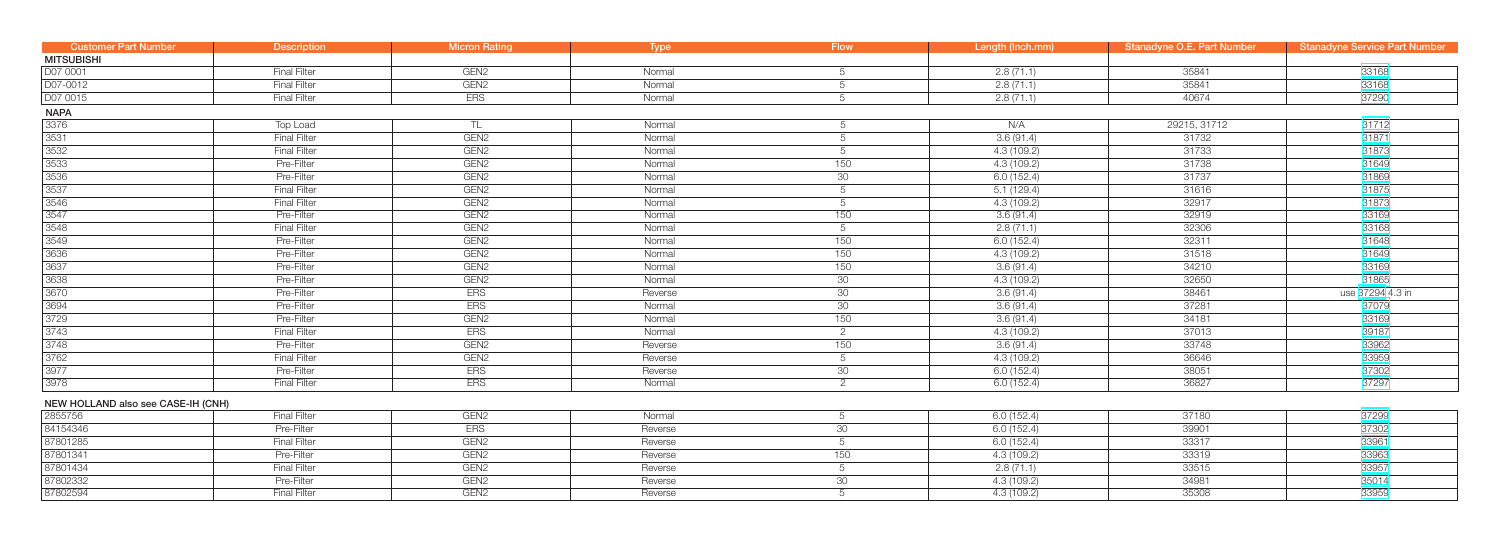| <b>Customer Part Number</b>        | <b>Description</b>   | <b>Micron Rating</b> | <b>Type</b> | <b>Flow</b>     | Length (Inch.mm) | <b>Stanadyne O.E. Part Number</b> | <b>Stanadyne Service Part Number</b> |
|------------------------------------|----------------------|----------------------|-------------|-----------------|------------------|-----------------------------------|--------------------------------------|
| NEW HOLLAND also see CASE-IH (CNH) |                      |                      |             |                 |                  |                                   |                                      |
| 87802728                           | <b>Final Filter</b>  | GEN <sub>2</sub>     | Reverse     | 5               | 6.0(152.4)       | 35553                             | 33961                                |
| 87802926                           | <b>Final Filter</b>  | <b>ERS</b>           | Reverse     | 5               | 6.0(152.4)       | 35553                             | 33961                                |
| 87803440                           | <b>Final Filter</b>  | <b>ERS</b>           | Normal      | 5               | 6.0(152.4)       | 36729                             | 37299                                |
| 87803441                           | <b>Final Filter</b>  | <b>ERS</b>           | Normal      | 5               | 6.0(152.4)       | 36729                             | 37299                                |
| 87803443                           | Pre-Filter           | <b>ERS</b>           | Reverse     | 30              | 4.3(109.2)       | 36730                             | 37294                                |
| 87803444                           | Pre-Filter           | GEN <sub>2</sub>     | Reverse     | 30              | 4.3(109.2)       | 36730                             | 37294                                |
| 87840590                           | <b>Final Filter</b>  | GEN <sub>2</sub>     | Normal      | 5               | 6.0(152.4)       | 31302                             | 31877                                |
| 87840591                           | Pre-Filter           | GEN <sub>2</sub>     | Normal      | 150             | 4.3(109.2)       | 31300                             | 31649                                |
| 87840591                           | Pre-Filter           | GEN <sub>2</sub>     | Normal      | 150             | 4.3(109.2)       | 31391                             | 31649                                |
| 162000080877                       | <b>Final Filter</b>  | GEN <sub>2</sub>     | Normal      | 5               | 6.0(152.4)       | 31302                             | 31877                                |
| 162000080886                       | <b>Final Filter</b>  | GEN <sub>2</sub>     | Normal      | 5               | 6.0(152.4)       |                                   | 31877                                |
| 162000080882                       | Pre-Filter           | GEN <sub>2</sub>     | Reverse     | 30              | 5.1(129.5)       |                                   | 35632                                |
| 162000080923                       | Pre-Filter           | GEN <sub>2</sub>     | Reverse     | 30              | 5.1(129.5)       |                                   | 35632                                |
| 162000080915                       | Pre-Filter           | <b>ERS</b>           | Reverse     | 30              | 5.1(129.5)       |                                   | 37296                                |
| PARKER RACOR                       |                      |                      |             |                 |                  |                                   |                                      |
| <b>RC-372</b>                      | Pre-Filter           | GEN <sub>2</sub>     | Normal      | 30              | 6.0(152.4)       |                                   | 31869                                |
| RC-374                             | Marine, Final Filter | GEN <sub>2</sub>     | Normal      | 5               | 6.0(152.4)       |                                   | 32179                                |
| RC-379                             | Pre-Filter           | GEN <sub>2</sub>     | Normal      | 150             | 4.3(109.2)       |                                   | 31649                                |
| PBR                                |                      |                      |             |                 |                  |                                   |                                      |
| AG 3378                            | <b>Final Filter</b>  | GEN <sub>2</sub>     | Normal      | 5               | 3.6(91.4)        | 31732                             | 31871                                |
| AG 3379                            | <b>Final Filter</b>  | GEN <sub>2</sub>     | Normal      | 5               | 4.3(109.2)       | 31733                             | 31873                                |
| AG 3380                            | Pre-Filter           | GEN <sub>2</sub>     | Normal      | 30              | 4.3 (109.2)      | 31734                             | 31865                                |
| AG 3381                            | <b>Final Filter</b>  | GEN <sub>2</sub>     | Normal      | 5               | 4.3 (109.2)      | 32917                             | 31873                                |
| AG 3382                            | Pre-Filter           | GEN <sub>2</sub>     | Normal      | 150             | 3.6(91.4)        | 32919                             | 33169                                |
| AG 3383                            | Pre-Filter           | GEN <sub>2</sub>     | Reverse     | 150             | 4.3(109.2)       | 33319                             | 33963                                |
| <b>PERKINS</b>                     |                      |                      |             |                 |                  |                                   |                                      |
| 35351                              | Marine, Pre-Filter   | GEN <sub>2</sub>     | Normal      | 150             | 6.0(152.4)       | 35246                             | 32201                                |
| 35412                              | Marine, Final Filter | GEN <sub>2</sub>     | Normal      | $5\overline{)}$ | 4.3 (109.2)      | 35242                             | 32178                                |
| 35413                              | Marine, Final Filter | GEN <sub>2</sub>     | Normal      | 5               | 4.3 (109.2)      | 35244                             | 32178                                |
| 35416                              | Marine, Pre-Filter   | GEN <sub>2</sub>     | Normal      | 150             | 6.0(152.4)       | 35249                             | 32201                                |
| 35419                              | Marine, Pre-Filter   | GEN <sub>2</sub>     | Normal      | 150             | 3.6(91.4)        | 35252                             | use 32200 4.3 in                     |
| 36942                              | Marine, Final Filter | <b>ERS</b>           | Reverse     | $5\overline{)}$ | 4.3 (109.2)      | 36972                             | use 37293 4.3 in                     |
| 36944                              | Marine, Final Filter | <b>ERS</b>           | Reverse     | 5               | 4.3(109.2)       | 36978                             | 37295                                |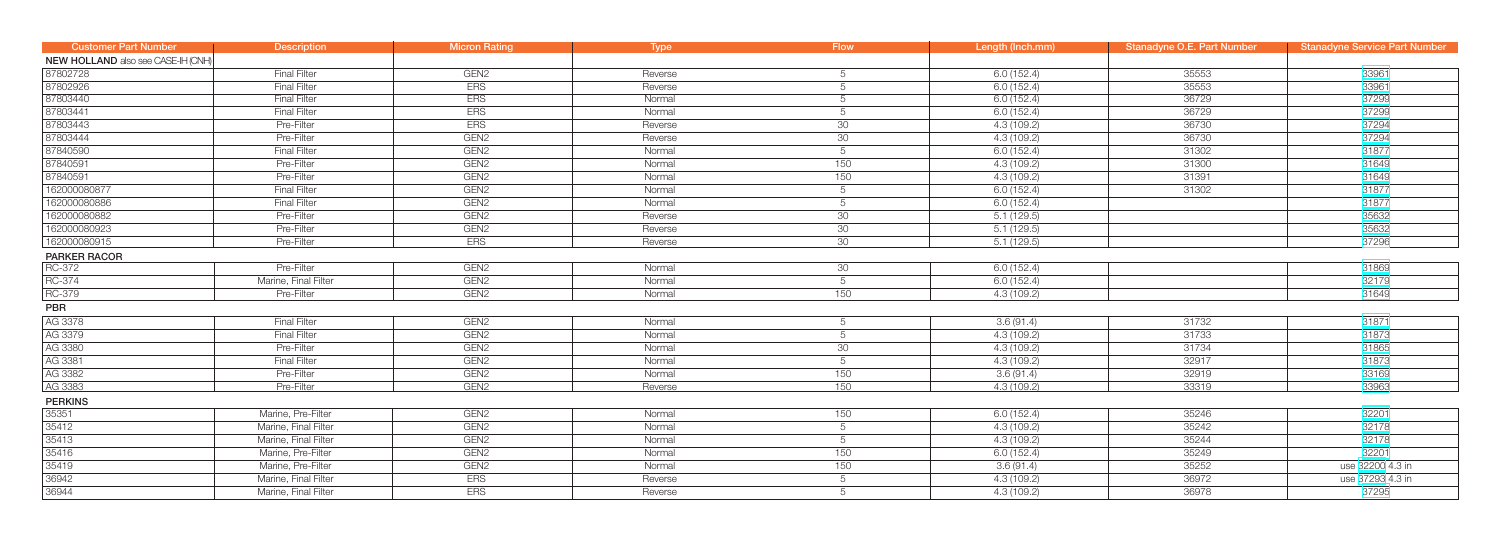| <b>Customer Part Number</b>                           | <b>Description</b>  | <b>Micron Rating</b> | Type    | <b>Flow</b>     | Length (Inch.mm) | <b>Stanadyne O.E. Part Number</b> | <b>Stanadyne Service Part Number</b> |
|-------------------------------------------------------|---------------------|----------------------|---------|-----------------|------------------|-----------------------------------|--------------------------------------|
| <b>PERKINS</b>                                        |                     |                      |         |                 |                  |                                   |                                      |
| 265 6013 8                                            | <b>Final Filter</b> | GEN <sub>2</sub>     | Normal  | 5               | 2.8(71.1)        | 32806                             | 33168                                |
| 265 6013 9                                            | <b>Final Filter</b> | GEN <sub>2</sub>     | Normal  | 5               | 6.0(152.4)       | 32808                             | 31877                                |
| 265 6014 0                                            | <b>Final Filter</b> | GEN <sub>2</sub>     | Normal  | 5               | 2.8(71.1)        | 32898                             | 33168                                |
| 265 6014 1                                            | <b>Final Filter</b> | GEN <sub>2</sub>     | Normal  | 5               | 6.0(152.4)       | 32900                             | 31877                                |
| 265 6014 2                                            | <b>Final Filter</b> | GEN <sub>2</sub>     | Normal  | 5               | 4.3(109.2)       | 32916                             | 31873                                |
| 265 6014 3                                            | <b>Final Filter</b> | GEN <sub>2</sub>     | Normal  | 5               | 4.3(109.2)       | 32917                             | 31873                                |
| 265 6014 4                                            | Pre-Filter          | GEN <sub>2</sub>     | Normal  | 150             | 3.6 (91.4)       | 32918                             | 33169                                |
| 265 6014 5                                            | Pre-Filter          | GEN <sub>2</sub>     | Normal  | 150             | 3.6(91.4)        | 32919                             | 33169                                |
| 265 6015 7                                            | <b>Final Filter</b> | GEN <sub>2</sub>     | Normal  | $5\overline{)}$ | 6.0(152.4)       | 35775                             | 31877                                |
| 265 6015 9                                            | Pre-Filter          | GEN <sub>2</sub>     | Normal  | 150             | 3.6(91.4)        | 34252                             | 33169                                |
| 265 6091 9                                            | <b>Final Filter</b> | GEN <sub>2</sub>     | Normal  | $5\overline{)}$ | 4.3(109.2)       | 30729                             | 31873                                |
| 265 6092 0                                            | Pre-Filter          | GEN <sub>2</sub>     | Normal  | 30              | 3.6(91.4)        | 30727                             | 31863                                |
| 4224701M2                                             | <b>Final Filter</b> | GEN <sub>2</sub>     | Normal  | 5               | 6.0(152.4)       | 32900                             | 31877                                |
| MP10326                                               | <b>Final Filter</b> | GEN <sub>2</sub>     | Reverse | 5               | 4.3 (109.2)      | 36646                             | 33959                                |
| <b>PIGGY-BACK</b>                                     |                     |                      |         |                 |                  |                                   |                                      |
| 504 128                                               | <b>Final Filter</b> | <b>ERS</b>           | Normal  | 5               | 4.3(109.2)       | 35945                             | Use 37292 2.8 in                     |
| <b>PRINCETON</b>                                      |                     |                      |         |                 |                  |                                   |                                      |
| 504-128                                               | <b>Final Filter</b> | <b>ERS</b>           | Normal  | 5               | 4.3(109.2)       | 35945                             | 37292                                |
| <b>PUROLATOR</b>                                      |                     |                      |         |                 |                  |                                   |                                      |
| 6935121                                               | Top Load            | TL                   | Normal  | 5               | N/A              | 29215, 31712                      | 31712                                |
| 6939177                                               | <b>Final Filter</b> | GEN <sub>2</sub>     | Normal  | 5               | 3.6(91.4)        | 31732                             | 31871                                |
| 6939841                                               | <b>Final Filter</b> | GEN <sub>2</sub>     | Normal  | 5               | 4.3(109.2)       | 31733                             | 31873                                |
| 6939842                                               | Pre-Filter          | GEN <sub>2</sub>     | Normal  | 30              | 4.3(109.2)       | 31734                             | 31865                                |
| 6942249                                               | <b>Final Filter</b> | GEN <sub>2</sub>     | Normal  | 5               | 4.3(109.2)       | 32917                             | 31873                                |
| 6942250                                               | Pre-Filter          | GEN <sub>2</sub>     | Normal  | 150             | 3.6(91.4)        | 32919                             | 33169                                |
| 6942457                                               | <b>Final Filter</b> | GEN <sub>2</sub>     | Normal  | 5               | 5.1(129.4)       | 31616                             | 31875                                |
| QUICKSILVER use MERCURY<br><b>RAYCO MANUFACTURING</b> |                     |                      |         |                 |                  |                                   |                                      |
| 765047                                                | Pre-Filter          | <b>ERS</b>           | Normal  | 30              | 3.6(91.4)        | 37079                             | 37079                                |
| 765127                                                | Pre-Filter          | <b>GEN2 FM1000</b>   | Reverse | 10 <sup>1</sup> | 8.0 (203.2)      | 37968                             | 37968                                |
| <b>RENAULT AGRI</b>                                   |                     |                      |         |                 |                  |                                   |                                      |
| 001 131 820 0                                         | <b>Final Filter</b> | <b>ERS</b>           | Normal  | 2               | 6.0(152.4)       | 36827                             | 37297                                |
| 001 131 832 0                                         | Pre-Filter          | <b>ERS</b>           | Reverse | 30              | 6.0(152.4)       | 38051                             | 37302                                |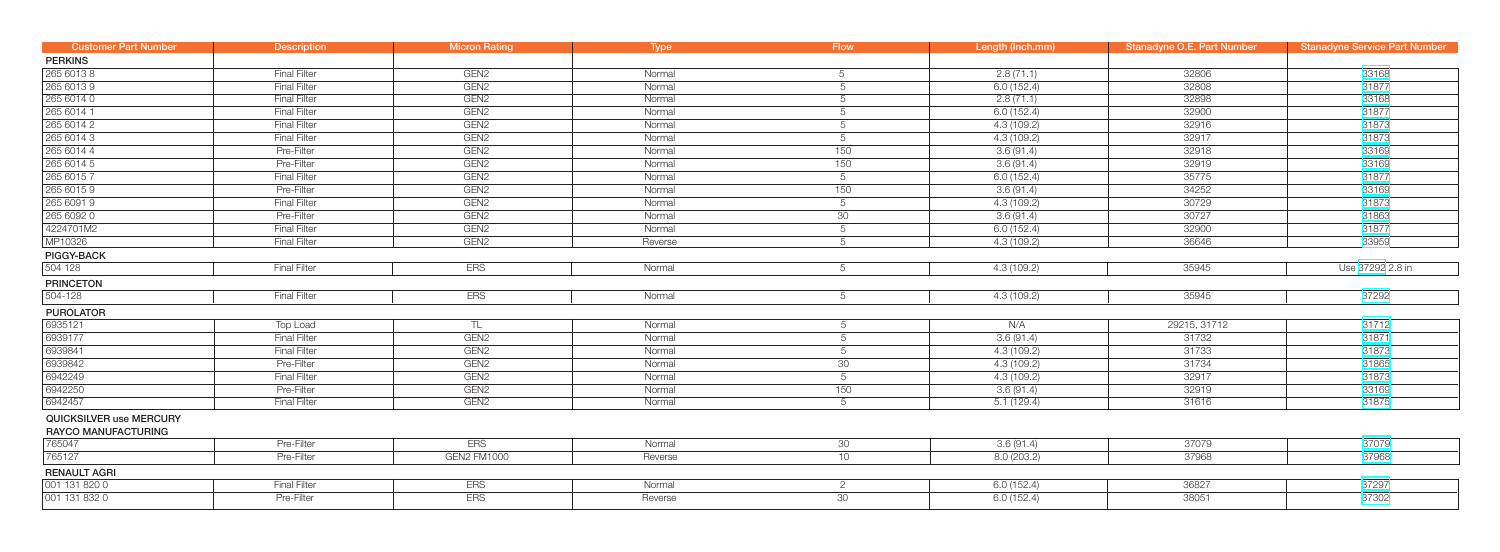| <b>Customer Part Number</b>      | <b>Description</b>  | <b>Micron Rating</b> | <b>Type</b> | <b>Flow</b>     | Length (Inch.mm) | <b>Stanadyne O.E. Part Number</b> | <b>Stanadyne Service Part Number</b> |
|----------------------------------|---------------------|----------------------|-------------|-----------------|------------------|-----------------------------------|--------------------------------------|
| <b>RENAULT AGRI</b>              |                     |                      |             |                 |                  |                                   |                                      |
| 001 135 042 0                    | Pre-Filter          | <b>ERS</b>           | Reverse     | 30 <sup>°</sup> | 4.3(109.2)       | 38053                             | 37294                                |
| 001 135 044 0                    | <b>Final Filter</b> | <b>ERS</b>           | Normal      | 2               | 4.3(109.2)       | 37013                             | 39187                                |
| 001 138 200 0                    | <b>Final Filter</b> | <b>ERS</b>           | Normal      | 2               | 6.0(152.4)       | 37297                             | 37297                                |
| 001 138 320 0                    | Pre-Filter          | <b>ERS</b>           | Reverse     | 30              | 6.0(152.4)       | 37302                             | 37302                                |
| 60 05 020 220                    | <b>Final Filter</b> | GEN <sub>2</sub>     | Normal      | $5\overline{)}$ | 4.3(109.2)       | 31733                             | 31873                                |
| 60 05 023 306                    | <b>Final Filter</b> | GEN <sub>2</sub>     | Normal      | 5               | 3.6(91.4)        | 31732                             | 31871                                |
| 60 05 028 152                    | <b>Final Filter</b> | GEN <sub>2</sub>     | Normal      | 5               | 6.0(152.4)       | 32850                             | 31877                                |
| 60 05 028 153                    | Pre-Filter          | GEN <sub>2</sub>     | Reverse     | 30 <sup>7</sup> | 4.3(109.2)       | 35270                             | 40955                                |
| 60 05 028 976                    | Pre-Filter          | GEN <sub>2</sub>     | Normal      | 10              | 4.3(109.2)       | 35733                             | 37258                                |
| 60 05 028 977                    | <b>Final Filter</b> | GEN <sub>2</sub>     | Normal      | $\overline{2}$  | 4.3(109.2)       | 35370                             | 35614                                |
| <b>RENAULT V.I.</b>              |                     |                      |             |                 |                  |                                   |                                      |
| 50 01 846 015                    | Pre-Filter          | GEN <sub>2</sub>     | Normal      | 300             | 5.1(129.5)       | 32341                             | use 31649 4.3 in                     |
| 50 01 858 091                    | Pre-Filter          | GEN <sub>2</sub>     | Normal      | 300             | 5.1(129.5)       | 35434                             | use 31649 4.3 in                     |
| ROPA FAHRZEUG                    |                     |                      |             |                 |                  |                                   |                                      |
| 303099, 303100                   | Pre-Filter          | <b>ERS</b>           | Normal      | 30 <sup>°</sup> | 6.0(152.4)       | 41773                             | 37302                                |
| 303158                           | Pre-Filter          | <b>ERS</b>           | Reverse     | 150             | 4.3(109.2)       | 43246                             | 39870                                |
| <b>SABRE see PERKINS</b>         |                     |                      |             |                 |                  |                                   |                                      |
| <b>SAME DEUTZ FAHR</b>           |                     |                      |             |                 |                  |                                   |                                      |
| 0 900 0456 2                     | <b>Final Filter</b> | <b>ERS</b>           | Reverse     | 5               | 6.0(152.4)       | 38341                             | 39442                                |
| 0 900 0511 9                     | <b>Final Filter</b> | <b>GEN2 FM1000</b>   | Reverse     | 5               | 8.0(203.2)       | 38408                             | 40625                                |
| 090013593                        | Pre-Filter          | <b>ERS</b>           | Reverse     | 30              | 4.3(109.2)       | 40152                             | 37294                                |
| <b>SIMPSON</b>                   |                     |                      |             |                 |                  |                                   |                                      |
| DE006261                         | <b>Final Filter</b> | GEN <sub>2</sub>     | Normal      | 5               | 6.0(152.4)       | 42085                             | 33961                                |
| SISU also see AGCO / SISU DIESEL |                     |                      |             |                 |                  |                                   |                                      |
| 8366 59300                       | Pre-Filter          | GEN <sub>2</sub>     | Normal      | 150             | 3.6(91.4)        | 33361                             | 33169                                |
| 8366 59564                       | Marine, Pre-Filter  | GEN <sub>2</sub>     | Normal      | 150             | 4.3 (109.2)      | 33881                             | 32200                                |
| 8366 62561                       | Pre-Filter          | GEN <sub>2</sub>     | Normal      | 150             | 3.6(91.4)        | 37751                             | 31863                                |
| 8368 59302                       | Pre-Filter          | GEN <sub>2</sub>     | Normal      | 150             | 4.3(109.2)       | 31391                             | 31649                                |
| 8368 62563                       | Pre-Filter          | GEN <sub>2</sub>     | Normal      | 150             | 4.3(109.2)       | 37753                             | 31649                                |
| 8368 62600                       | Pre-Filter          | GEN <sub>2</sub>     | Reverse     | 30              | 5.1(129.4)       | 37747                             | 35632                                |
| 8368 62602                       | <b>Final Filter</b> | GEN <sub>2</sub>     | Normal      | $5\overline{)}$ | 6.0(152.4)       | 37749                             | 31877                                |
| 8368 66575                       | Pre-Filter          | GEN <sub>2</sub>     | Reverse     | 30              | 5.1(129.5)       | 35564                             | 35632                                |
| 8368 66577                       | <b>Final Filter</b> | GEN <sub>2</sub>     | Normal      | $5\overline{)}$ | 6.0(152.4)       | 35562                             | 31877                                |
| 8368 67591                       | Pre-Filter          | <b>ERS</b>           | Reverse     | 30              | 5.1(129.5)       | 37616                             | 37296                                |
| 8368 67595                       | <b>Final Filter</b> | <b>ERS</b>           | Normal      | 5               | 6.0(152.4)       | 37617                             | 37299                                |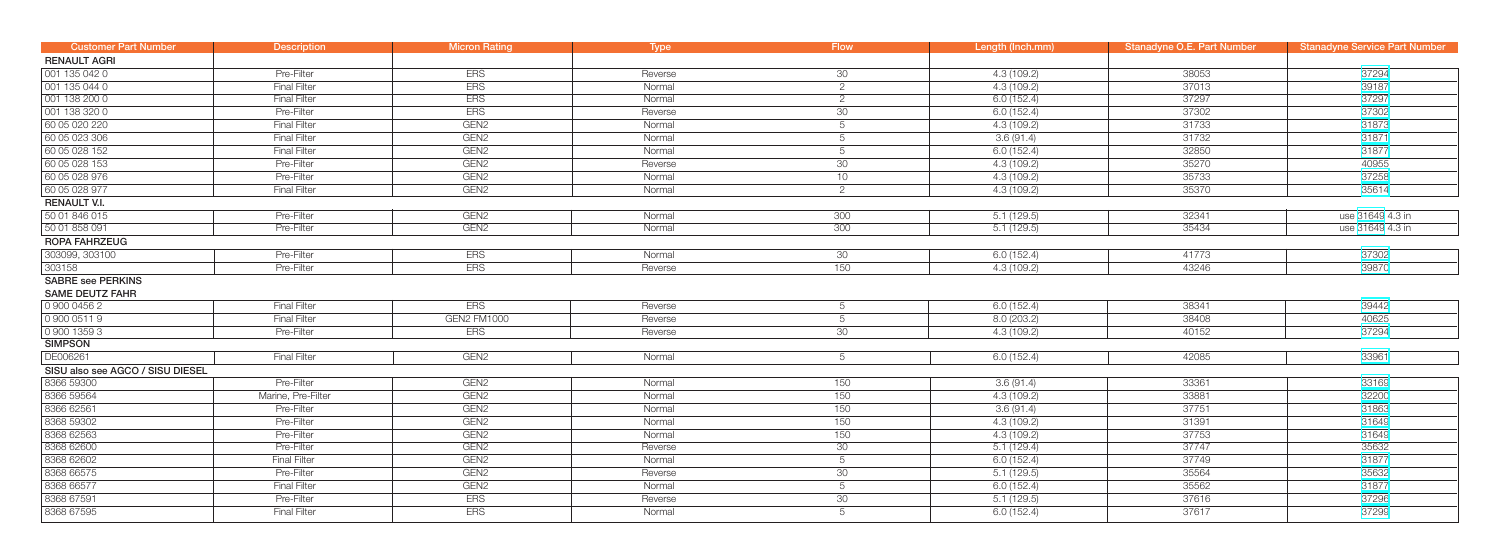| <b>Customer Part Number</b>         | <b>Description</b>   | <b>Micron Rating</b> | Type    | <b>Flow</b>    | Length (Inch.mm) | <b>Stanadyne O.E. Part Number</b> | <b>Stanadyne Service Part Number</b> |
|-------------------------------------|----------------------|----------------------|---------|----------------|------------------|-----------------------------------|--------------------------------------|
| <b>STEYR MOTORS</b>                 |                      |                      |         |                |                  |                                   |                                      |
| 21799920                            | Marine, Final Filter | <b>ERS</b>           | Reverse | -5             | 4.3(109.2)       | 40024                             | 37295                                |
| 2203946                             | Final Filter, Marine | <b>ERS</b>           | Reverse | 5              | 3.6(91.4)        | 40408                             | Use 37295 4.3 in                     |
| 162000080845                        | Pre-Filter           | GEN <sub>2</sub>     | Normal  | 150            | 4.3(109.2)       |                                   | 31649                                |
| 162000081002                        | Pre-Filter           | GEN <sub>2</sub>     | Normal  | 150            | 4.3(109.2)       |                                   | 31649                                |
| 162000080877                        | <b>Final Filter</b>  | GEN <sub>2</sub>     | Normal  | 5              | 6.0(152.4)       |                                   | 31877                                |
| 162000080886                        | <b>Final Filter</b>  | GEN <sub>2</sub>     | Normal  | -5             | 6.0(152.4)       |                                   | 31877                                |
| 162000080882                        | Pre-Filter           | GEN <sub>2</sub>     | Reverse | 30             | 5.1(129.5)       |                                   | 35632                                |
| 162000080923                        | Pre-Filter           | GEN <sub>2</sub>     | Reverse | 30             | 5.1(129.5)       |                                   | 35632                                |
| <b>STIHL</b>                        |                      |                      |         |                |                  |                                   |                                      |
| 174203                              | <b>Final Filter</b>  | ERS FM10             | Normal  | -5             | 4.3(109.2)       | 39935                             | 3574                                 |
| <b>SULLAIR</b>                      |                      |                      |         |                |                  |                                   |                                      |
| 02250118 495                        | Pre-Filter           | GEN <sub>2</sub>     | Normal  | 150            | 3.6(91.4)        | 34181                             | 33169                                |
| TELEDYNE see WIS-CON                |                      |                      |         |                |                  |                                   |                                      |
| <b>TIMBERJACK</b>                   |                      |                      |         |                |                  |                                   |                                      |
| F433618                             | Pre-Filter           | GEN <sub>2</sub>     | Normal  | 150            | 4.3(109.2)       | 31572                             | 31649                                |
| F431892                             | Pre-Filter           | GEN <sub>2</sub>     | Normal  | 150            | 6.0(152.4)       | 32243                             | 31648                                |
| TRAK INTERNATIONAL / OMNIQUIP       |                      |                      |         |                |                  |                                   |                                      |
| 8320269                             | <b>Final Filter</b>  | GEN <sub>2</sub>     | Normal  | -5             | 4.3(109.2)       | 31386                             | 31873                                |
| TRANSBUS INTERNATIONAL (DENNIS BUS) |                      |                      |         |                |                  |                                   |                                      |
| 6595231                             | Pre-Filter           | GEN <sub>2</sub>     | Normal  | 30             | 5.1(129.5)       | 35737                             | 31867                                |
| 6600531                             | Pre-Filter           | GEN <sub>2</sub>     | Normal  | 150            | 3.6(91.4)        | 33361                             | 33169                                |
| UFI / SOFIMA                        |                      |                      |         |                |                  |                                   |                                      |
| S 4432 NR                           | <b>Final Filter</b>  | GEN <sub>2</sub>     | Reverse | -5             | 6.0(152.4)       | 40471                             | 33961                                |
| S 4454 NR                           | <b>Final Filter</b>  | <b>GEN2 FM1000</b>   | Reverse | -5             | 3.0(76.2)        | 39595                             | 39595                                |
| S 4455 NR                           | <b>Final Filter</b>  | ERS FM10             | Reverse | -5             | 6.0(152.4)       | 40468                             | 38640                                |
| S 4456 NR                           | <b>Final Filter</b>  | ERS FM10             | Reverse | $\overline{5}$ | 5.1(129.4)       | 40469                             | 36995                                |
| S 4457 NR                           | <b>Final Filter</b>  | ERS FM10             | Reverse | 2              | 6.0(152.4)       | 40470                             | 36994                                |
| S 4458 NR                           | <b>Final Filter</b>  | GEN <sub>2</sub>     | Reverse | 2              | 6.0(152.4)       | 40473                             | 36012                                |
| 24.432.00                           | <b>Final Filter</b>  | GEN <sub>2</sub>     | Reverse | 5              | 6.0(152.4)       | 40471                             | 33961                                |
| 09.24.454.40                        | <b>Final Filter</b>  | GEN2 FM1000          | Reverse | 5              | 3.0(76.2)        | 39595                             | 39595                                |
| 09.24.455.40                        | <b>Final Filter</b>  | ERS FM10             | Reverse | 5              | 6.0(152.4)       | 40468                             | 38640                                |
| 09.24.456.40                        | <b>Final Filter</b>  | ERS FM10             | Reverse | -5             | 5.1(129.4)       | 40469                             | 36995                                |
| 09.24.457.40                        | <b>Final Filter</b>  | ERS FM10             | Reverse | 2              | 6.0(152.4)       | 40470                             | 36994                                |
| 09.24.458.40                        | <b>Final Filter</b>  | GEN <sub>2</sub>     | Reverse | 2              | 6.0(152.4)       | 40473                             | 36012                                |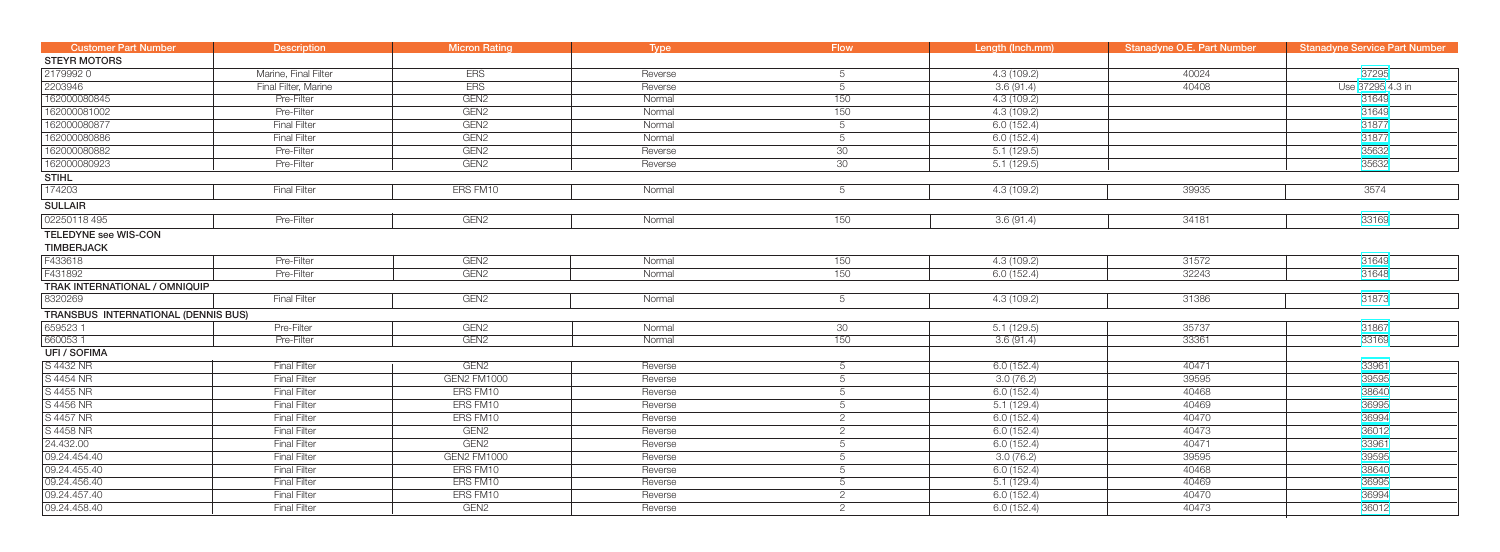| <b>Customer Part Number</b> | <b>Description</b>  | <b>Micron Rating</b> | Type    | <b>Flow</b>     | Length (Inch.mm) | <b>Stanadyne O.E. Part Number</b> | <b>Stanadyne Service Part Number</b> |
|-----------------------------|---------------------|----------------------|---------|-----------------|------------------|-----------------------------------|--------------------------------------|
| <b>VALMET</b> see AGCO      |                     |                      |         |                 |                  |                                   |                                      |
| <b>VALPADANA</b>            |                     |                      |         |                 |                  |                                   |                                      |
| 4221776M1                   | <b>Final Filter</b> | <b>ERS</b>           | Reverse | 5               | 4.3(109.2)       | 39851                             | 37295                                |
| VAMO                        |                     |                      |         |                 |                  |                                   |                                      |
| B31513291                   | <b>Final Filter</b> | ERS FM10             | Normal  | 5               | 3.6(91.4)        | 38137                             | use 36682 2.8in                      |
| <b>VAPORMATIC</b>           |                     |                      |         |                 |                  |                                   |                                      |
| <b>VPD6028</b>              | <b>Final Filter</b> | GEN <sub>2</sub>     | Normal  | 5               | 3.6(91.4)        | 31732                             | 31871                                |
| <b>VPD6101</b>              | Pre-Filter          | GEN <sub>2</sub>     | Normal  | 30              | 6.0(152.4)       | 35408                             | 31869                                |
| <b>VERMEER</b>              |                     |                      |         |                 |                  |                                   |                                      |
| 215456-003                  | <b>Final Filter</b> | GEN <sub>2</sub>     | Normal  | 5               | 3.6(91.4)        | 31732                             | 31871                                |
| <b>VM MOTORI</b>            |                     |                      |         |                 |                  |                                   |                                      |
| 35312018F                   | Marine, Pre-Filter  | GEN <sub>2</sub>     | Normal  | 5               | 4.3(109.2)       | 32065                             | 32178                                |
| <b>VOLVO CONSTRUCTION</b>   |                     |                      |         |                 |                  |                                   |                                      |
| 12750603                    | Pre-Filter          | <b>ERS</b>           | Reverse | 30 <sup>°</sup> | 3.6(91.4)        | 41083                             | use 37294 4.3 in                     |
| 11711183                    | <b>Final Filter</b> | GEN <sub>2</sub>     | Normal  | 5               | 4.3(109.2)       | 31386                             | 31873                                |
| 16237725                    | <b>Final Filter</b> | <b>ERS</b>           | Reverse | 5               | 6.0(152.4)       | 41460                             | 39442                                |
| 22116209                    | Final filter        | GEN2 FM1000          | Reverse | 10              | 8.0(203.2)       | 40625                             | 37968                                |
| <b>VOLKSWAGON</b>           |                     |                      |         |                 |                  |                                   |                                      |
|                             | <b>HEMI</b>         | GEN2.3               |         |                 |                  | 42123                             |                                      |
| <b>WACKER NEUSON</b>        |                     |                      |         |                 |                  |                                   |                                      |
| 159432                      | Pre-Filter          | <b>ERS</b>           | Normal  | 30 <sup>°</sup> | 4.3(109.2)       | 36810                             | 36810                                |
| 162563                      | <b>Final Filter</b> | GEN <sub>2</sub>     | Normal  | 5               | 3.6(91.4)        | 31871                             | 31871                                |
| 1000255796                  | <b>Final Filter</b> | <b>ERS</b>           | Normal  | 5               | 3.6(91.4)        | 38137                             | 35746                                |
| 1000261607                  | <b>Final Filter</b> | GEN <sub>2</sub>     | Normal  | $5^{\circ}$     | 3.6(91.4)        | 41381                             | 31871                                |
| <b>WEIDEMANN</b>            |                     |                      |         |                 |                  |                                   |                                      |
| 1000255796                  | <b>Final Filter</b> | ERS FM10             | Normal  | 5               | 3.6(91.4)        | 38137                             | use 36682 2.8in                      |
| <b>WFIE</b>                 |                     |                      |         |                 |                  |                                   |                                      |
| EF3A-00-001                 | <b>Final Filter</b> | GEN <sub>2</sub>     | Reverse | 5               | 6.0(152.4)       | 40724                             | 33961                                |
| EF3B-00-001                 | <b>Final Filter</b> | GEN <sub>2</sub>     | Reverse | $\overline{2}$  | 6.0(152.4)       | 40727                             | 36012                                |
| <b>WIS-CON / TELEDYNE</b>   |                     |                      |         |                 |                  |                                   |                                      |
| 31387                       | Pre-Filter          | GEN <sub>2</sub>     | Normal  | 30              | 4.3 (109.2)      | 31387                             | 31865                                |
| 31391                       | Pre-Filter          | GEN <sub>2</sub>     | Normal  | 150             | 4.3 (109.2)      | 31391                             | 31649                                |
| TMD27F00287                 | <b>Final Filter</b> | GEN <sub>2</sub>     | Normal  | $5^{\circ}$     | 4.3(109.2)       | 32956                             | 31873                                |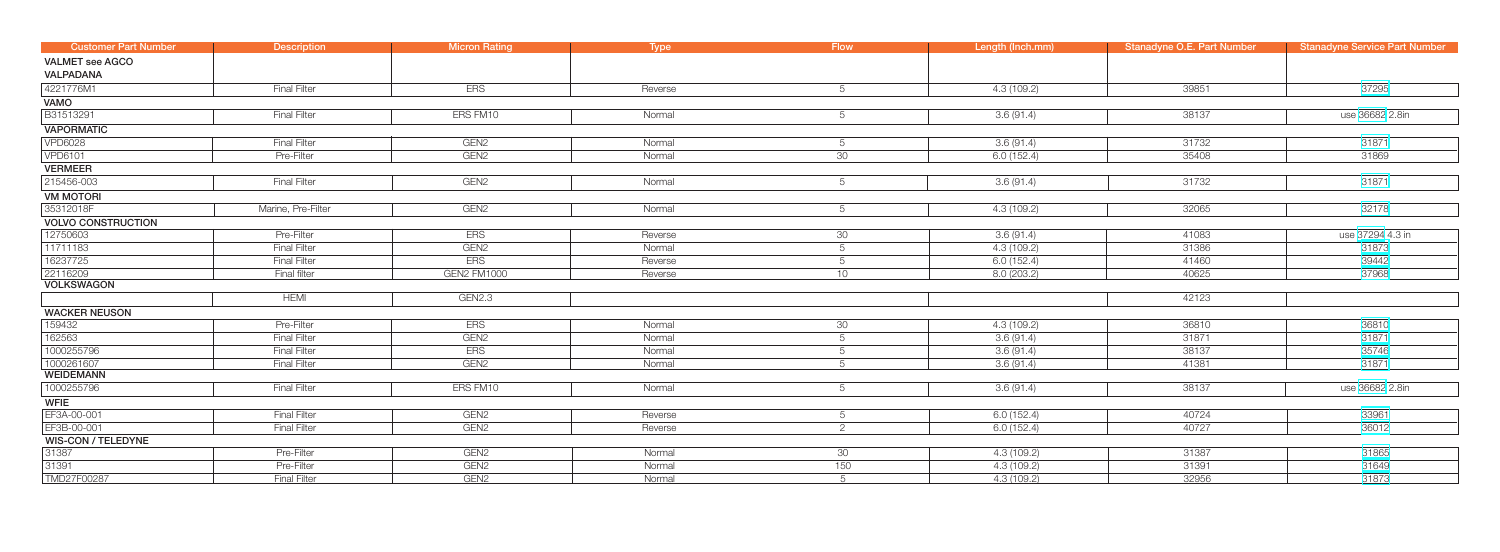| <b>Customer Part Number</b> | <b>Description</b>  | <b>Micron Rating</b> | <b>Type</b> | <b>Flow</b>    | Length (Inch.mm) | Stanadyne O.E. Part Number | <b>Stanadyne Service Part Number</b> |
|-----------------------------|---------------------|----------------------|-------------|----------------|------------------|----------------------------|--------------------------------------|
| <b>WIX</b>                  |                     |                      |             |                |                  |                            |                                      |
| 33376                       | Top Load            |                      | Normal      | 5              | N/A              | 29215, 31712               | 31712                                |
| 33531                       | <b>Final Filter</b> | GEN <sub>2</sub>     | Normal      | 5              | 3.6(91.4)        | 31732                      | 31871                                |
| 33532                       | <b>Final Filter</b> | GEN <sub>2</sub>     | Normal      | 5              | 4.3(109.2)       | 31733                      | 31873                                |
| 33533                       | Pre-Filter          | GEN <sub>2</sub>     | Normal      | 150            | 4.3(109.2)       | 31738                      | 31649                                |
| 33536                       | Pre-Filter          | GEN <sub>2</sub>     | Normal      | 30             | 6.0(152.4)       | 31737                      | 31869                                |
| 33537                       | <b>Final Filter</b> | GEN <sub>2</sub>     | Normal      | 5              | 5.1(129.4)       | 31616                      | 31875                                |
| 33546                       | <b>Final Filter</b> | GEN <sub>2</sub>     | Normal      | 5              | 4.3 (109.2)      | 32917                      | 31873                                |
| 33547                       | Pre-Filter          | GEN <sub>2</sub>     | Normal      | 150            | 3.6(91.4)        | 32919                      | 33169                                |
| 33548                       | Final Filter        | GEN <sub>2</sub>     | Normal      | 5              | 2.8(71.1)        | 32306                      | 33168                                |
| 33633                       | <b>Final Filter</b> | GEN <sub>2</sub>     | Normal      | 5              | 6.0(152.4)       | 31302                      | 31877                                |
| 33636                       | Pre-Filter          | GEN <sub>2</sub>     | Normal      | 150            | 4.3(109.2)       | 31518                      | 31649                                |
| 33637                       | Pre-Filter          | GEN <sub>2</sub>     | Normal      | 150            | 3.6(91.4)        | 34210                      | 33169                                |
| 33638                       | Pre-Filter          | GEN <sub>2</sub>     | Normal      | 30             | 4.3(109.2)       | 32650                      | 31865                                |
| 33670                       | Pre-Filter          | <b>ERS</b>           | Reverse     | 30             | 3.6(91.4)        | 38461                      | use 37294 4.3 in                     |
| 33694                       | Pre-Filter          | <b>ERS</b>           | Normal      | 30             | 3.6(91.4)        | 37281                      | 37079                                |
| 33694                       | Pre-Filter          | <b>ERS</b>           | Normal      | 30             | 3.6(91.4)        | 37281                      | 37079                                |
| 33729                       | Pre-Filter          | GEN <sub>2</sub>     | Normal      | 150            | 3.6(91.4)        | 34181                      | 33169                                |
| 33743                       | <b>Final Filter</b> | <b>ERS</b>           | Normal      | $\overline{2}$ | 4.3(109.2)       | 37013                      | 39187                                |
| 33748                       | Pre-Filter          | GEN <sub>2</sub>     | Reverse     | 150            | 3.6(91.4)        | 33748                      | 33962                                |
| 33762                       | <b>Final Filter</b> | GEN <sub>2</sub>     | Reverse     | 5              | 4.3 (109.2)      | 36646                      | 33959                                |
| 33976                       | Top Load            | TL                   | Normal      | 5              | N/A              | 29215, 31712               | 31712                                |
| 33977                       | Pre-Filter          | ERS                  | Reverse     | 30             | 6.0(152.4)       | 38051                      | 37302                                |
| 33978                       | <b>Final Filter</b> | <b>ERS</b>           | Normal      | $\overline{2}$ | 6.0(152.4)       | 36827                      | 37297                                |
| 533096                      | Pre-Filter          | <b>ERS</b>           | Reverse     | 10             | 6.0(152.4)       | 36828                      | 37300                                |
| 533132                      | <b>Final Filter</b> | GEN <sub>2</sub>     | Normal      | 5              | 6.0(152.4)       | 32900                      | 31877                                |
| 533186                      | <b>Final Filter</b> | <b>ERS</b>           | Reverse     | 5              | 4.3(109.2)       | 38893                      | 37295                                |
| 533304                      | Pre-Filter          | <b>ERS</b>           | Reverse     | 30             | 4.3(109.2)       | 36730                      | 37294                                |
| 533305                      | Pre-Filter          | GEN <sub>2</sub>     | Reverse     | 30             | 5.1(129.4)       | 38291                      | 37296                                |
| 533313                      | Pre-Filter          | <b>ERS</b>           | Reverse     | 30             | 6.0(152.4)       | 36551                      | 37302                                |
| 533345                      | Pre-Filter          | GEN <sub>2</sub>     | Reverse     | 10             | 6.0(152.4)       | 35730                      | 37255                                |
| 533444                      | Pre-Filter          | <b>GEN2 FM1000</b>   | Normal      | 30             | 8.0(203.2)       | 36525                      | 33638                                |
| 533537                      | <b>Final Filter</b> | GEN <sub>2</sub>     | Normal      | 5              | 5.1(129.4)       | 31616                      | 31875                                |
| 533586                      | <b>Final Filter</b> | GEN <sub>2</sub>     | Normal      | 5              | 6.0(152.4)       | 32850                      | 31877                                |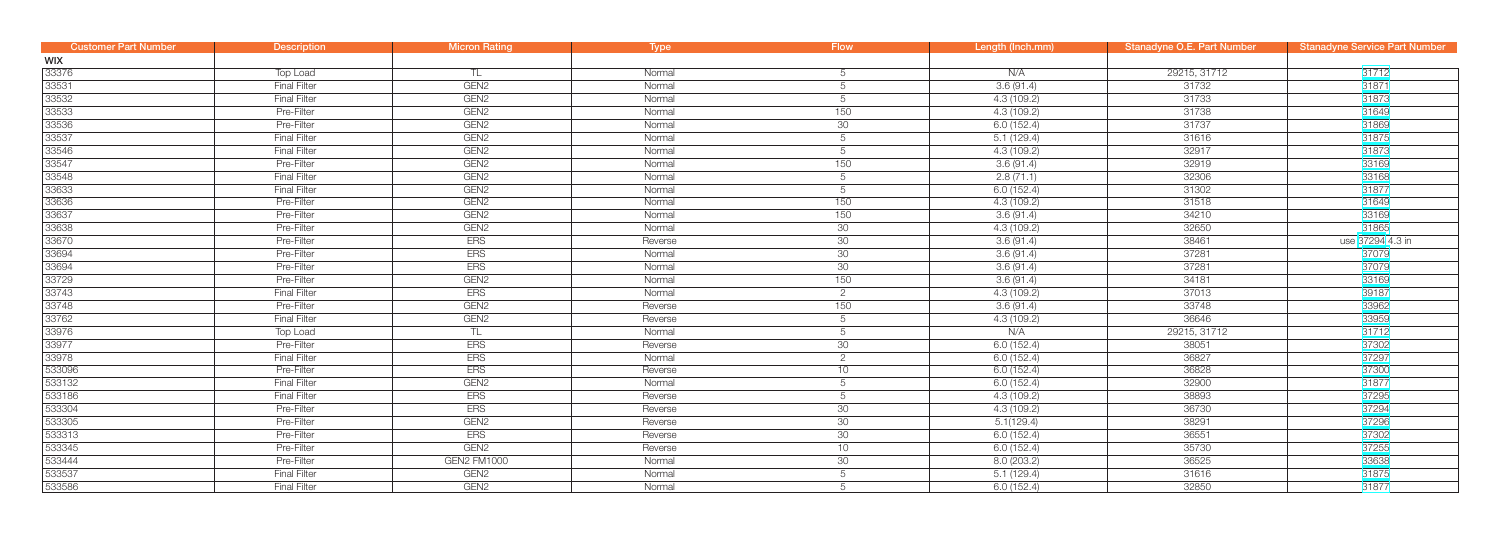| <b>Customer Part Number</b> | <b>Description</b>   | <b>Micron Rating</b> | Type    | <b>Flow</b>     | Length (Inch.mm) | Stanadyne O.E. Part Number | <b>Stanadyne Service Part Number</b> |
|-----------------------------|----------------------|----------------------|---------|-----------------|------------------|----------------------------|--------------------------------------|
| <b>WIX</b>                  |                      |                      |         |                 |                  |                            |                                      |
| 533609                      | <b>Final Filter</b>  | GEN <sub>2</sub>     | Reverse | 5               | 6.0(152.4)       | 36241                      | 33961                                |
| 533632                      | Pre-Filter           | GEN <sub>2</sub>     | Normal  | 150             | 4.3(109.2)       | 31391                      | 31649                                |
| 533633                      | <b>Final Filter</b>  | GEN <sub>2</sub>     | Normal  | 5               | 6.0(152.4)       | 31302                      | 31877                                |
| 533648                      | <b>Final Filter</b>  | GEN <sub>2</sub>     | Normal  | $\overline{2}$  | 6.0(152.4)       | 35369                      | 35612                                |
| 533649                      | Pre-Filter           | GEN <sub>2</sub>     | Reverse | 30              | 4.3 (109.2)      | 34981                      | 40955                                |
| 533658                      | <b>Final Filter</b>  | GEN <sub>2</sub>     | Normal  | 5               | 6.0(152.4)       | 35775                      | 31877                                |
| 533659                      | <b>Final Filter</b>  | <b>ERS</b>           | Normal  | 5               | 6.0(152.4)       | 38332                      | 37299                                |
| 533660                      | <b>Final Filter</b>  | <b>ERS</b>           | Normal  | 5               | 2.8(71.1)        | 37130                      | 37290                                |
| 533668                      | <b>Final Filter</b>  | GEN <sub>2</sub>     | Normal  | $\overline{2}$  | 4.3(109.2)       | 35370                      | 35614                                |
| 533680                      | Pre-Filter           | GEN <sub>2</sub>     | Normal  | 10              | 4.3(109.2)       | 35733                      | 37258                                |
| 533681                      | <b>Final Filter</b>  | GEN <sub>2</sub>     | Reverse | $5\overline{)}$ | 6.0(152.4)       | 35553                      | 33961                                |
| 533684                      | Pre-Filter           | <b>ERS</b>           | Reverse | 30              | 4.3 (109.2)      | 38053                      | 37294                                |
| 533738                      | Pre-Filter           | GEN <sub>2</sub>     | Reverse | 30              | 6.0(152.4)       | 35274                      | 35634                                |
| 533739                      | <b>Final Filter</b>  | <b>ERS</b>           | Normal  | 5               | 4.3(109.2)       | 36799                      | Use 37292 2.8 in                     |
| 533747                      | Pre-Filter           | GEN <sub>2</sub>     | Reverse | 30              | 4.3 (109.2)      | 35270                      | 40955                                |
| 533752                      | <b>Final Filter</b>  | ERS FM10             | Normal  | $5\phantom{.0}$ | 4.3(109.2)       | 35615                      | 35746                                |
| 533754                      | <b>Final Filter</b>  | GEN <sub>2</sub>     | Reverse | 5               | 4.3(109.2)       | 36402                      | 33959                                |
| 533756                      | Marine, Final Filter | GEN <sub>2</sub>     | Normal  | 5               | 6.0(152.4)       | 31735                      | 32179                                |
| 533759                      | <b>Final Filter</b>  | GEN <sub>2</sub>     | Normal  | 5               | 3.6(91.4)        | 33880                      | 31871                                |
| 533760                      | <b>Final Filter</b>  | <b>ERS</b>           | Normal  | 30              | 4.3(109.2)       | 37932                      | 36810                                |
| 533761                      | Pre-Filter           | <b>ERS</b>           | Reverse | 30              | 5.1(129.4)       | 38289                      | 37296                                |
| 533766                      | <b>Final Filter</b>  | <b>ERS</b>           | Normal  | $\overline{2}$  | 6.0(152.4)       | 36632                      | 37298                                |
| 533767                      | <b>Final Filter</b>  | <b>ERS</b>           | Reverse | 10              | 6.0(152.4)       | 36635                      | 37301                                |
| 533800                      | <b>Final Filter</b>  | GEN <sub>2</sub>     | Normal  | $5\overline{)}$ | 2.8(71.1)        | 35841                      | 33168                                |
| 533802                      | Pre Filter           | GEN <sub>2</sub>     | Reverse | 150             | 4.3(109.2)       | 35545                      | 33963                                |
| 533803                      | Pre-Filter           | <b>ERS</b>           | Reverse | 150             | 3.6(91.4)        | 38695                      | use 37294 4.3 in                     |
| 533808                      | <b>Final Filter</b>  | GEN <sub>2</sub>     | Normal  | 5               | 6.0(152.4)       | 37180                      | 37299                                |
| 533809                      | <b>Final Filter</b>  | <b>ERS</b>           | Normal  | 5               | 6.0(152.4)       | 36729                      | 37299                                |
| 533842                      | Marine, Final Filter | <b>ERS</b>           | Normal  | $\overline{2}$  | 4.3(109.2)       | 36503                      | 37291                                |
| 533849                      | Pre-Filter           | <b>ERS</b>           | Reverse | 30              | 4.3 (109.2)      | 36730                      | 37294                                |
| 533911                      | <b>Final Filter</b>  | <b>ERS</b>           | Normal  | 5               | 4.3 (109.2)      | 35945                      | Use 37292 2.8 in                     |
| 533912                      | Pre-Filter           | <b>ERS</b>           | Normal  | 30              | 4.3(109.2)       | 35942                      | 36810                                |
| 533913                      | Pre-Filter           | <b>ERS</b>           | Normal  | 150             | 4.3(109.2)       | 35939                      | use 37294 4.3 in                     |
| 533914                      | Marine, Final Filter | <b>ERS</b>           | Normal  | 5               | 4.3(109.2)       | 35954                      | use 37291 4.3 in                     |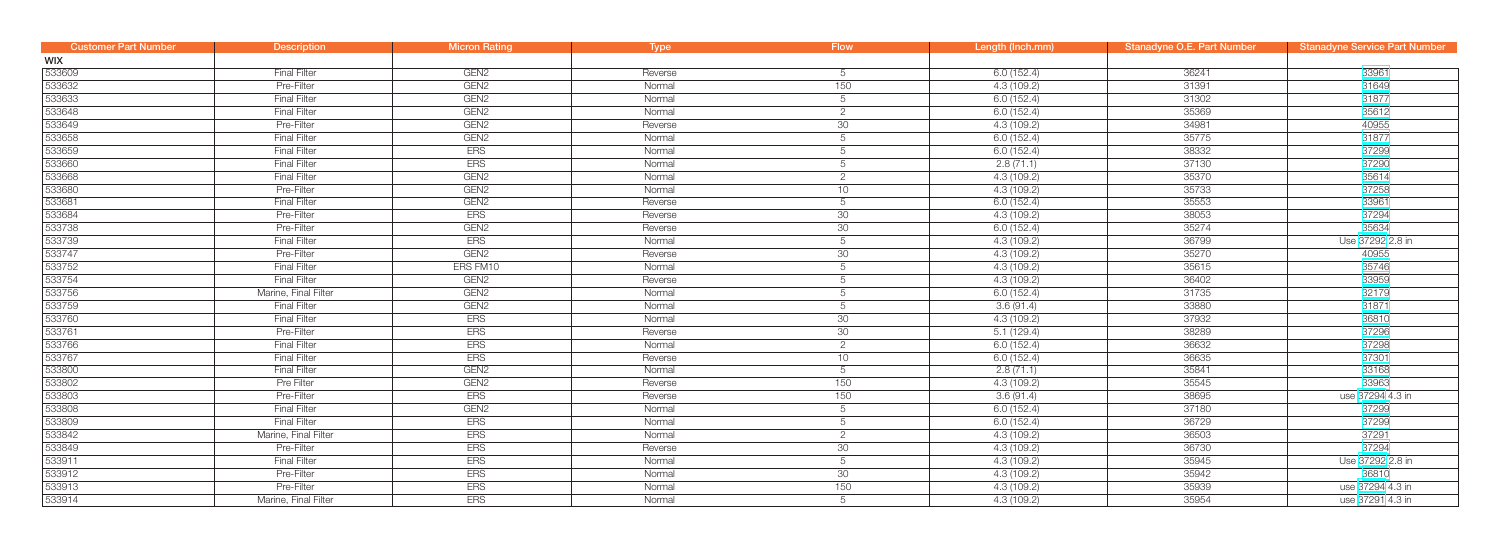| <b>Customer Part Number</b> | <b>Description</b>      | <b>Micron Rating</b> | Type    | <b>Flow</b>     | Length (Inch.mm) | <b>Stanadyne O.E. Part Number</b> | <b>Stanadyne Service Part Number</b> |
|-----------------------------|-------------------------|----------------------|---------|-----------------|------------------|-----------------------------------|--------------------------------------|
| <b>WIX</b>                  |                         |                      |         |                 |                  |                                   |                                      |
| 533915                      | Pre-Filter, Marine      | <b>ERS</b>           | Normal  | 30 <sup>7</sup> | 4.3 (109.2)      | 35951                             | use 37293 4.3 in                     |
| 533916                      | Pre-Filter, Marine      | <b>ERS</b>           | Normal  | 150             | 4.3(109.2)       | 35948                             | use 37293 4.3 in                     |
| 533967                      | Pre-Filter              | GEN <sub>2</sub>     | Reverse | 30              | 5.1(129.5)       | 36439                             | use 40955 4.3 in                     |
| 533973                      | <b>Final Filter</b>     | <b>ERS</b>           | Normal  | 5               | 6.0(152.4)       | 36729                             | 37299                                |
| 533988                      | Marine, Pre-Filter      | <b>ERS</b>           | Reverse | 10 <sup>1</sup> | 4.3 (109.2)      | 36559                             | 37293                                |
| 11081413                    | Final Filter, Composite | <b>ERS</b>           | Normal  | $\overline{2}$  | 4.3 (109.2)      | 42983                             | 42983, 43364                         |
| 848/2N                      | <b>Final Filter</b>     | GEN <sub>2</sub>     | Reverse | 5               | 6.0 (152.4)      | 40471                             | 33961                                |
| 848/3N                      | <b>Final Filter</b>     | ERS FM10             | Reverse | 5               | 5.1(129.4)       | 40469                             | 36995                                |
| 848/4N                      | <b>Final Filter</b>     | ERS FM10             | Reverse | $\overline{2}$  | 6.0(152.4)       | 40470                             | 36994                                |
| 848/5N                      | <b>Final Filter</b>     | GEN <sub>2</sub>     | Reverse | 5               | 5.1(129.4)       | 40472                             | 33960                                |
| 848/6N                      | <b>Final Filter</b>     | ERS FM10             | Reverse | 5               | 6.0(152.4)       | 40468                             | 38640                                |
| 88-1024980                  | <b>Final Filter</b>     | ERS FM10             | Normal  | 5               | 4.3(109.2)       | 35615                             | 35746                                |
| 88-1025120                  | <b>Final Filter</b>     | <b>ERS</b>           | Normal  | $\overline{2}$  | 6.0(152.4)       | 36827                             | 37297                                |
| 88-1025121                  | Pre-Filter              | <b>ERS</b>           | Normal  | 30              | 6.0(152.4)       | 38051                             | 37302                                |
| 90-95383                    | <b>Final Filter</b>     | GEN <sub>2</sub>     | Normal  | 5               | 5.1(129.4)       | 31616                             | 31875                                |
| 969/3N                      | <b>Final Filter</b>     | GEN2 FM1000          | Reverse | 5               | 3.0(76.2)        | 39595                             | 39595                                |
| 969/4N                      | <b>Final Filter</b>     | <b>ERS</b>           | Normal  | $\overline{2}$  | 4.3(109.2)       | 37013                             | 39187                                |
| SF10031                     | <b>Final Filter</b>     | <b>ERS</b>           | Normal  | 5               | 4.3 (109.2)      | 38893, 41466                      | 39851                                |
| SF10032                     | Pre-Filter              | GEN <sub>2</sub>     | Normal  | 30              | 5.1(129.4)       | 38291                             | 35632                                |
| SF10060                     | Pre-Filter              | <b>GEN2 FM1000</b>   | Normal  | 10              | 8.0(203.2)       | 37968                             | 37968                                |
| SF10082                     | <b>Final Filter</b>     | GEN <sub>2</sub>     | Normal  | 5               | 2.8(71.1)        | 33515                             | 33957                                |
| SF10083                     | Final Filter, Composite | <b>ERS</b>           | Normal  | $\overline{2}$  | 4.3 (109.2)      | 40576                             | 42983                                |
| SF10084                     | <b>Final Filter</b>     | GEN <sub>2</sub>     | Normal  | 5               | 6.0(152.4)       | 33961                             | 33961                                |
| SF10085                     | <b>Final Filter</b>     | GEN <sub>2</sub>     | Normal  | $\overline{2}$  | 6.0(152.4)       | 35612                             | 35612                                |
| SF10086                     | <b>Final Filter</b>     | GEN <sub>2</sub>     | Normal  | 5               | 4.3(109.2)       | 31873                             | 31873                                |
| SF10087                     | Pre-Filter              | GEN <sub>2</sub>     | Normal  | 150             | 4.3 (109.2)      | 44053                             | 31649                                |
| SF10088                     | Pre-Filter              | GEN <sub>2</sub>     | Normal  | 30              | 4.3(109.2)       | 44054                             | 31865                                |
| SF10089                     | Pre-Filter              | GEN <sub>2</sub>     | Normal  | 150             | 3.6(91.4)        | 44055                             | 33962                                |
| SF10090                     | <b>Final Filter</b>     | GEN <sub>2</sub>     | Normal  | $5\overline{)}$ | 4.3(109.2)       | 33959                             | 33959                                |
| SF10091                     | <b>Final Filter</b>     | GEN <sub>2</sub>     | Normal  | 5               | 2.8(71.1)        | 33168                             | 33168                                |
| SF10092                     | <b>Final Filter</b>     | GEN <sub>2</sub>     | Normal  | 5               | 3.6(91.4)        | 31871                             | 31871                                |
| SF10093                     | Pre-Filter              | GEN <sub>2</sub>     | Normal  | 150             | 6.0(152.4)       | 44056                             | 31648                                |
| SF10094                     | <b>Final Filter</b>     | GEN <sub>2</sub>     | Normal  | 5               | 5.1(129.4)       | 31875                             | 31875                                |
| 86625                       | <b>Final Filter</b>     | ERS FM10             | Normal  | 30              | 3.6(91.4)        | 38680                             | Use 36682 2.8 in                     |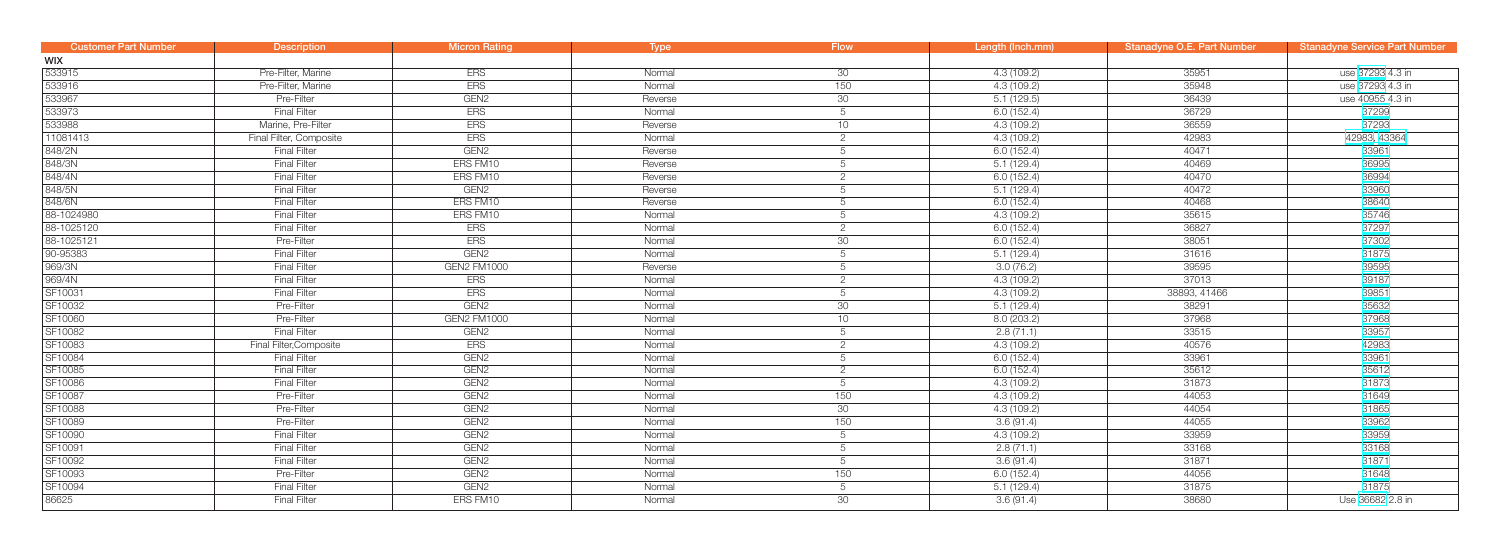| <b>Customer Part Number</b> | <b>Description</b>      | <b>Micron Rating</b> | <b>Type</b> | <b>Flow</b>    | Length (Inch.mm) | Stanadyne O.E. Part Number | <b>Stanadyne Service Part Number</b> |
|-----------------------------|-------------------------|----------------------|-------------|----------------|------------------|----------------------------|--------------------------------------|
| <b>WIX</b>                  |                         |                      |             |                |                  |                            |                                      |
| SF10141                     | Pre-Filter              | GEN <sub>2</sub>     | Normal      | 150            | 3.6(91.4)        | 41406                      | 33169                                |
| SF10169                     | <b>Final Filter</b>     | <b>GEN2 FM1000</b>   | Reverse     | 5              | 8.0(203.2)       | 42016                      | Use 37968 10m                        |
| SF10140                     | Final Filter, Composite | <b>ERS</b>           | Normal      | $\overline{2}$ | 6.0(152.4)       | 43411                      | 43411                                |
| SF10128                     | Final Filter, Composite | <b>ERS</b>           | Reverse     | 10             | 4.3(109.2)       | 43950                      | 43950                                |
| SF10157                     | <b>Final Filter</b>     | ERS FM10             | Reverse     | 5              | 4.3(109.2)       | 43955                      | Use 36995 5.1 in                     |
| SF10053                     | <b>Final Filter</b>     | <b>ERS</b>           | Reverse     | 5              | 4.3 (109.2)      | 44221                      | 37295                                |
| SF10054                     | <b>Final Filter</b>     | <b>ERS</b>           | Reverse     | 5              | 6.0(152.4)       | 44222                      | 39442                                |
| SF10104                     | <b>Final Filter</b>     | <b>ERS</b>           | Normal      | $\overline{2}$ | 6.0(152.4)       | 44305                      | 37297                                |
| SF10107                     | Final filter            | <b>ERS</b>           | Normal      | $\overline{2}$ | 3.6(91.4)        | 44336                      | Use 39187 4.3 in                     |
| SF10151                     | Pre-Filter              | <b>ERS</b>           | Reverse     | 30             | 6.0(152.4)       | 44632                      | 37302                                |
| SF10155                     | <b>Final Filter</b>     | <b>GEN2 FM1000</b>   | Reverse     | 10             | 8.0(203.2)       | 44638                      | 37968                                |
| SF10156                     | Pre-Filter              | GEN2 FM1000          | Reverse     | 30             | 8.0 (203.2)      |                            | Use 37968 10m                        |
| SF10095                     | <b>Final Filter</b>     | GEN <sub>2</sub>     | Normal      | 5              | 6.0 (152.4)      | 31877                      | 31877                                |
| SF10096                     | Pre-Filter              | GEN <sub>2</sub>     | Normal      | 30             | 6.0 (152.4)      | 44057                      | 35634                                |
| <b>SULLAIR</b>              |                         |                      |             |                |                  |                            |                                      |
| 02250118 495                | Pre-Filter              | GEN <sub>2</sub>     | Normal      | 150            | 3.6(91.4)        | 34181                      | 33169                                |
| <b>WORKHORSE CHASSIS</b>    |                         |                      |             |                |                  |                            |                                      |
| W8000208                    | Pre-Filter              | GEN <sub>2</sub>     | Normal      | 30             | 3.6(91.4)        | 31863                      | 31863                                |
| <b>WUXI FUEL INJECTION</b>  |                         |                      |             |                |                  |                            |                                      |
| EF3A-00-001                 | Pre-Filter              | GEN <sub>2</sub>     | Reverse     | 5              | 6.0(152.4)       | 40724                      | use 35632 5.1 in                     |
| EF3B-00-001                 | <b>Final Filter</b>     | GEN <sub>2</sub>     | Reverse     | 2              | 6.0(152.4)       | 40727                      | 36012                                |
| <b>XTREME MANUFACTURING</b> |                         |                      |             |                |                  |                            |                                      |
| 14369-010                   | <b>Final Filter</b>     | <b>ERS</b>           | Reverse     | 5              | 4.3(109.2)       | 39851                      | 39851                                |
|                             | <b>Final Filter</b>     | <b>ERS</b>           | Reverse     | 10             | 6.0(152.4)       | 42600                      | 37300                                |
|                             | <b>HEMI</b>             | GEN3.3               |             |                |                  | 43823                      |                                      |





*Please note: The word "Use" followed by a part number, is a suggestion of a possible filter element as an exact service replacement is not available.*

*It is not an official supersession and the customer should examine the difference. It could be different can length or micron size. The customer should make their best judgement on whether it is suitable. We are happy to help you make that choice.*